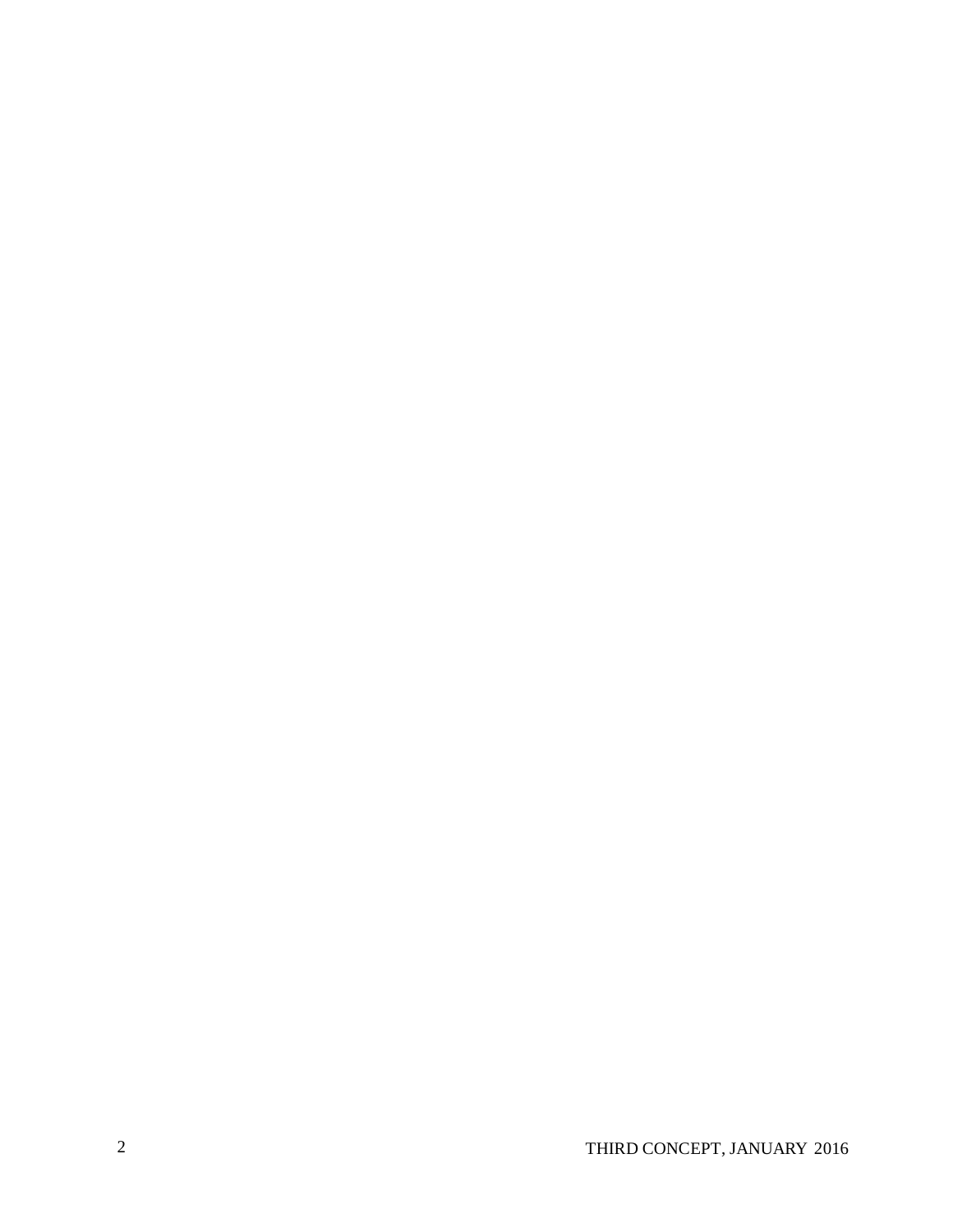

# **An International Journal of Ideas**

### **Vol. 29 No. 347 JANUARY 2016 Rs. 20. 00**

**Third Concept** aims at providing a platform where a meaningful exchange of ideas can take place among the people of the Third World. The attempt will be to communicate, debate and disseminate information, ideas and alternatives for the resolution of the common problems facing humankind. We welcome contributions from academics, journalists and even from those who may never have published anything before. The only requirement is a concern for and desire to understand and take the issue of our time. Contributions may be descriptive, analytical or theoretical. They may be in the form of original articles, reactions to previous contributions, or even a comment on a prevailing situation. All contributions, neatly typed in double space, may be addressed to:

| Editor<br><b>Babuddin Khan</b> | Consulting Editor<br>M. L. Sharma |
|--------------------------------|-----------------------------------|
| Managing Editor                | Art Director                      |
| R. Prudhvi Raju                | Purba Roy                         |
| <b>Business Executive</b>      | Chief of Production               |
| <b>R.S.Rawat</b>               | N. P. Agarwal                     |

While the Editor accepts responsibility for the selection of materials to be published, individual authors are responsible for the facts, figures, and views in their articles. However, the Editor reserves the right to edit the articles for reasons of space and clarity.

> **Published, Printed and Owned by** Babuddin Khan Third Concept LB - 39, Prakash Deep Building, 7, Tolstoy Marg, New Delhi-110 001. Phones : 23711092, 23712249 Fax No: 23711092. E-mail : [third.concept@rediffmail.com](mailto:third.concept@rediffmail.com) Website: [www.thirdconceptjournal.co.in](http://www.thirdconceptjournal.co.in)

#### **Designed by**: **Pt. Tejpal**

# **INSIDE**

| Editorial |  |
|-----------|--|
|           |  |

| Politics of Climate Change                                         | 5  |
|--------------------------------------------------------------------|----|
| B.K.                                                               |    |
| India–Singapore Relations                                          | 7  |
| C. Sivakkolundu                                                    |    |
| <b>Globalization and Human Rights</b>                              | 10 |
| Dr. Mohd. Asif                                                     |    |
| Perspectives on India-China Relations                              | 14 |
| Dr. Sachinkumar M. Kattimani                                       |    |
| Mergers and Acquisitions                                           | 21 |
| <b>Eddie James Girdner</b>                                         |    |
| Constitutional Law on Secularism                                   | 24 |
| Sandeep Chowhan                                                    |    |
| Judiciary and Policy Process in India                              | 28 |
| Dr. Afifa Aisha Rahmat                                             |    |
| <b>Empowering Rural Women</b><br>via Microfinance                  | 33 |
| Dr. Prakash Kattimani                                              |    |
| Women's Political Participation<br>in Uttarakhand                  | 37 |
| Nibha Rathi & M.M. Semwal                                          |    |
| Bodo Movement vis-à-vis<br><b>Telengana Movement</b>               | 43 |
| Dr. Dibakar Ch. Das                                                |    |
| <b>CSR</b> and Inclusive Social Development                        | 46 |
| Priya Dahiya & Rinki Dahiya                                        |    |
| Dr. B. R. Ambedkar: Architect<br>of the Indian Constitution        | 51 |
| Dr. R. M. Sonkamble                                                |    |
| Evaluating Indian and International<br><b>Accounting Standards</b> | 52 |
| A.Kumar                                                            |    |
| Women Workers in India:<br>A Case study of Bellary city            | 56 |
| Sanjay Gandhi                                                      |    |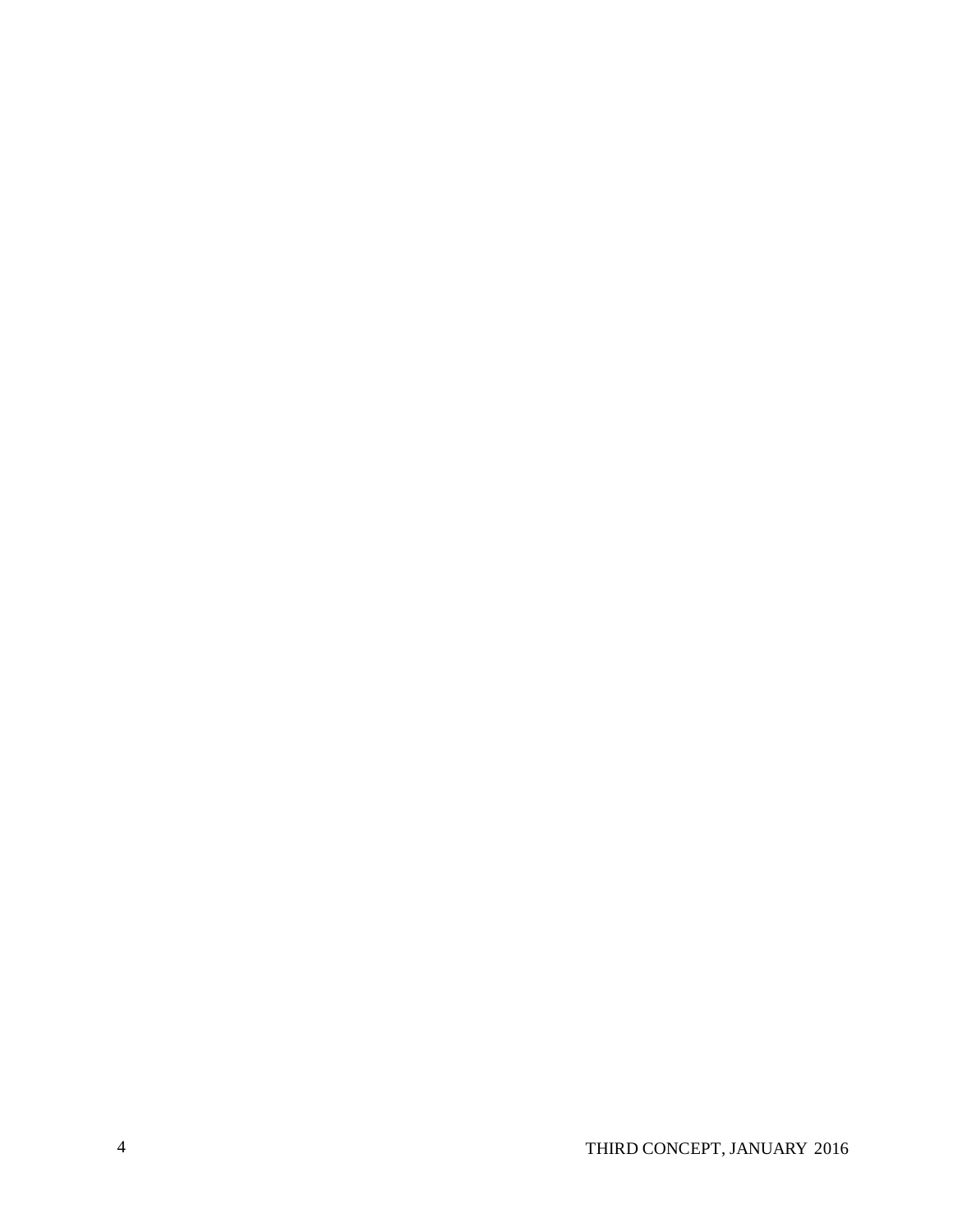# *Editorial*

# **Politics of Climate Change**

Recently concluded climate change deal at Paris, after 13 days of intense bargaining, demonstrated a rare show of near-universal accord, as poor and wealthy nations from across the political and geographic spectrum expressed support for measures that require all to take steps to battle climate change. The agreement binds together pledges by individual nations to cut or limit emissions from fossil-fuel burning. Sincere implementation of the agreement entails the potential of putting nations on a course that could fundamentally change the way energy is produced and consumed, gradually reducing reliance on fossil fuels in favor of cleaner forms of energy. The Paris agreement has evoked mixed reactions expressed through the opinions of leaders which reveal both high praise and harsh condemnation of the global accord.

U.N. Secretary-General Ban Ki-moon has welcomed the Paris agreement as "a monumental success for the planet and its people." Almost all Heads of State and Government who participated in this historic moment had hailed the agreement. The general view of the Paris agreement among climate scientists seems to be that while it won't halt global warming, it is an important step in that direction. The director of the Earth Institute, Jeffrey Sachs, has termed the agreement "historic" and "a diplomatic triumph." However, some climate change experts, climatologists and other observers find some chinks in the armoury of the Paris deal. It has been observed that the compromise accord is insufficient, by itself, to prevent global temperatures from rising by more than 2 degrees C above pre-industrial averages', an increase that many scientists believe is the maximum amount of warming the planet can sustain without massive disruptions in natural ecosystems.

James Hansen of the Earth Institute at Columbia University has called the Paris agreement as "just worthless words" and a "fraud." Gavin Schmidt, also of Earth Institute, says the agreement is "not the greatest thing in the world, but it is a necessary first start. While paraphrasing Winston Churchill's famous quote that democracy isn't perfect and "the worst form of government except all those other forms that have been tried," Schmidt says, "this treaty is probably the worst of all possible treaties, except the others." Demographic factors and financial implications are regarded as main hurdles in realizing the objectives of Paris accord. The Paris mandate, to keep global temperature increase to below 2 degrees C, is unlikely to be met since any potential gain in emissions cut by mid-century will be wiped out by an additional 2.6 billion people on Earth—with each new person struggling for his or her own space, abode, appliances, car, clothing, furniture, food and fuel.

Some experts opine that it would be difficult to believe that the accord is the best possible response to an emerging global catastrophe. On climate finance, it merely acknowledges the need for \$100 billion a year to promote sustainable practices in developing economies. This is a pittance compared to over \$1.8 trillion in yearly global military expenditures, or some 2.5 percent of world GDP. Undoubtedly, the dangers of climate change are all too real for India; nevertheless, the realization of 1.5 degrees target can avoid putting the lives of millions along India's coastline and those dependent directly on agricultural yields at risk. But by deferring ambitious carbon reductions from the developed countries post-2020, which will still remain voluntary, India has effectively accepted a scenario where a fair carbon budgeting is a distant dream. India, it appears, will instead push hard for greater financing and capacity building for a renewable energy transition.

-BK India's demand for \$ 2.5 trillion in finance for achieving its INDC by 2030 makes the global commitment of \$100 billion pale into insignificance in comparison. The coming few years will consequently witness a greater push for materialising this finance through a variety and public and private channels. The Paris accord isn't legally binding on two key aspects. There is no obligation on developed nations to enhance mitigation targets or increase climate finance. India is reported to have signed the final agreement in a spirit of compromise to avoid the ignominy of being amongst the parties that derailed the negotiations and set it back by at least another decade. How the countries, including India, implement the accord will truly determine the future of climate change.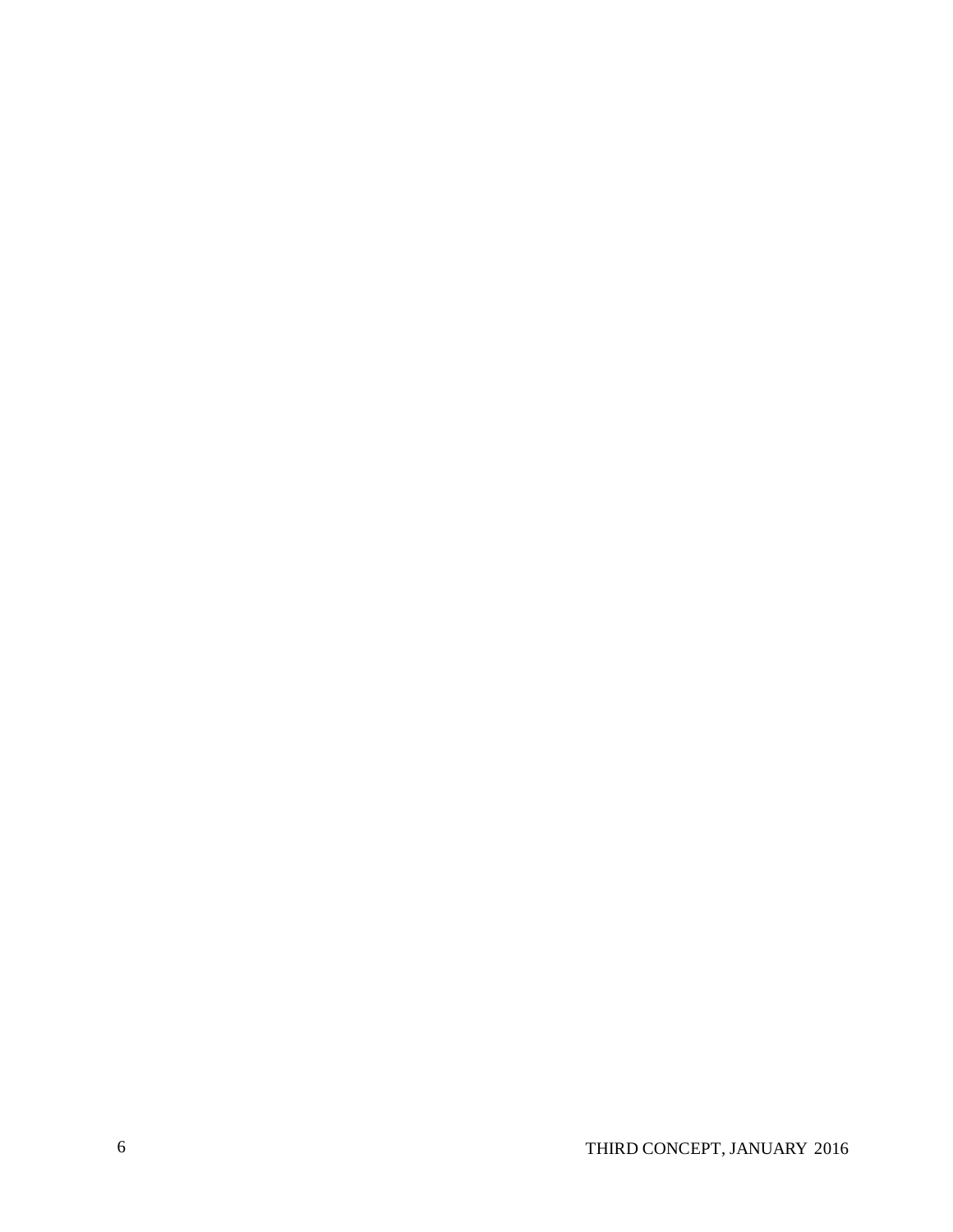# **India–Singapore Relations**

# C. Sivakkolundu\*

B ilateral relations between the Republic of India and the Republic of Singapore have traditionally been strong and friendly, with the two nations enjoying extensive cultural ilateral relations between the Republic of India and the Republic of Singapore have traditionally been strong and friendly, and commercial relations. India and Singapore have signed the Comprehensive Economic Cooperation Agreement (CECA) in order to increase trade, investments and economic cooperation, and expanded bilateral cooperation on maritime security, training forces, joint naval exercises, developing military technology and fighting terrorism. Over the last two decades, Singapore has positioned itself as the hub of India's economic, political and strategic relationships in Southeast Asia. Indian Prime Minister visited Singapore in November 2015 reaffirming fifty years of bilateral relations.

### **Trade Relations**

- Singapore is the 8th largest source of investment in India. Its cumulative investment in India totaled USD 3 billion as of 2006 and was expected to rise to US 5 billion by 2010 and to USD 10 billion by 2015.
- India's economic liberalisation and its "Look" East" policy have led to a major expansion in bilateral trade, which grew from USD 2.2 billion in 2001 to US 9-10 billion in 2006 and to USD 50 billion by 2010. Singapore accounts for 38% of India's trade with ASEAN member nations and 3.4% of its total foreign trade.

# **Exports of India**

- Economic cooperation is a major pillar of our relationship. Singapore is our 10th largest trade partner globally and 2nd largest in ASEAN accounting for 25.9% of our overall trade with ASEAN (2013-14). India was
- \* Asst. Prof., Dept of Economics, Thiruvalluvar University, Vellore.

Singapore's 12th largest trade partner globally (2014). Bilateral trade expanded after the conclusion of CECA from US\$ 6.65 billion in 2004-05 to US\$ 25.2 billion in 2011- 12 but declined to US\$ 19.27 billion in 2013- 14.

• India's exports to Singapore in 2005 included petroleum, gemstones, jewellery, machinery, mineral oil, transport equipment, non-ferrous metals, polished and unpolished diamonds, rice, electrical and electronic goods.

# **Imports of India**

- Its imports are electronic goods, organic chemicals and metals, mineral oil, petroleum products, electrical goods, non-electrical machinery, project goods, transport equipment, organic chemicals and professional instruments.
- Major items of India's imports from Singapore during 2014-15 (Apr-Feb) constituted 35.43% of India's total imports from Singapore.
- Petroleum oils and oils obtained from bituminous minerals, styrene, digital processing units, nickel, light oils and Preparations, non-industrial diamonds, vinyl acetate.
- Bilateral trade expanded after the conclusion of CECA from US\$ 6.65 billion in 2004-05 to US\$ 25.2 billion in 2011-12 but declined to US\$ 19.27 billion in 2013-14.

# **Bilateral Investments**

• Singapore has emerged as the second largest source of FDI amounting to US\$ 29.19 billion (Jan 2000-Nov 2014), and comprised 12.35% of total FDI inflows. Singapore became the largest source of FDI into India for the year 2013-14 overtaking Mauritius, with US\$ 5.98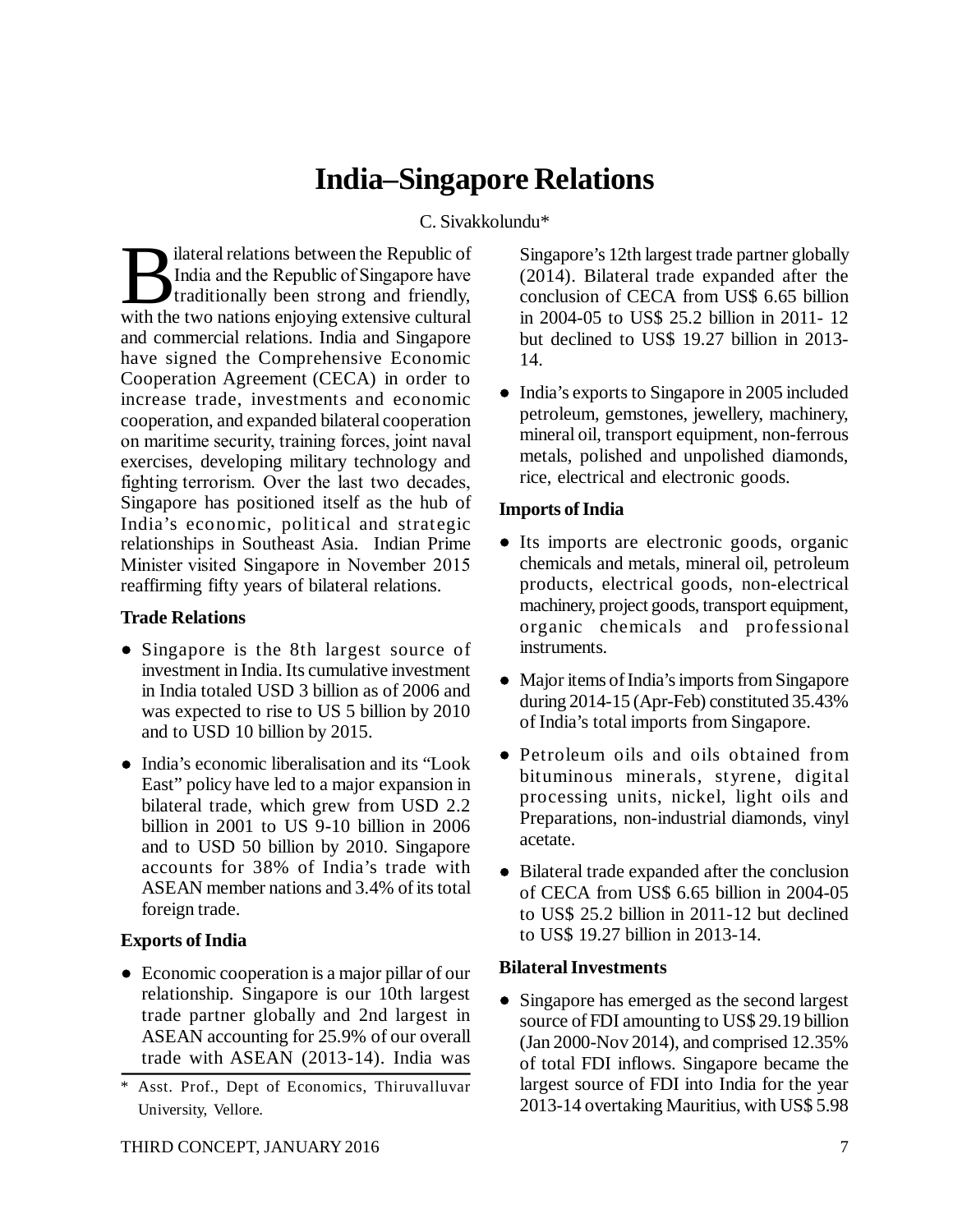billion, accounting for about 25% of FDI inflows in the year.

• Banking, pharmaceuticals, telecommunications and information technology have been the focus of such portfolio investments, besides investments in ports, airports and infrastructure projects. Outward Indian FDI to Singapore increased from US \$351 million in 2004- 05 to US \$33.76 billion (Nov 2014), making Singapore one of the top destinations for Indian investments.

### **Air Services**

 Directly-connected currently to 12 Indian cities - Ahmedabad, Bangalore, Chennai, Cochin, Coimbatore, Delhi, Hyderabad, Kolkata, Vishakhapatnam, Mumbai, Tiruchirappalli, Thiruvananthapuram, Singapore has the largest air connections to India with 9 airlines flying 232 weekly services (or 464 weekly flights) between Singapore and India.

### **Cultural Relations**

- To promote inter-governmental cooperation in culture, a Memorandum of Understanding for Cooperation in Arts, Archives and Heritage was concluded in 1993, pursuant to which Executive Programmes have been signed.
- ICCR and National University of Singapore (NUS) singed a MOU in March 2010 to establish a short-term Chair on Indian Studies of Singapore, which has been renewed till 2017.
- Commemorative events are being held in India and in Singapore to mark the 50th anniversary of the establishment of India-Singapore diplomatic relations in 2014-15.
- Both sides have also reaffirmed exchange of cultural performances, exhibitions, film festivals, food festivals, and other events to celebrate the historic milestone.

 A number of cultural societies, namely Temple of Fine Arts, Singapore Indian Fine Arts Society, Nrityalaya, Kalamandir, promote Indian classical dance and arts.

# **Visa and Consular**

- Visa and Consular India introduced a visa requirement for Singapore citizens in 1984 while Singapore introduced it in 1985. Tourists from Singapore are allowed 'Tourist Visa-on-Arrival' in select airports in India since 2010 on unilateral basis.
- The Tourist Visa-on-arrival Electronic Travel Authorisation (TVOA-ETA) scheme has been introduced in November 2014. In 2014, the High Commission issued 41,947 passports and 77,879 visas. Indian community of ethnic Indians constitutes about 9.1 per cent or around 3.5 lakh of the resident population of 3.9 million in Singapore. Tamil is one of the four official languages of Singapore. Approximately two-thirds of the Indian community in Singapore is of Tamil origin.

# **Political Relations**

- Singapore took a major interest in India's economic reforms in the 1990s. Continued high level interactions in 2002 and signed the Comprehensive Economic Cooperation Agreement (CECA) in June 2005
- Singapore's Foreign and Law Minister visited India on 30 June-5 July 2014. The two Prime Ministers met on the sidelines of the East Asia Summit on 12 November 2014.
- To mark the milestone of 50 years of the establishment of India-Singapore diplomatic relations, Singapore's President visited India on 8-11 February 2015.
- Indian Prime Minister visited Singapore on 29 March 2015 and it was appreciated by Singapore, as was the observance of a day of mourning in India on 29 March with flag flying half-mast throughout the country.

# **Diplomatic relations**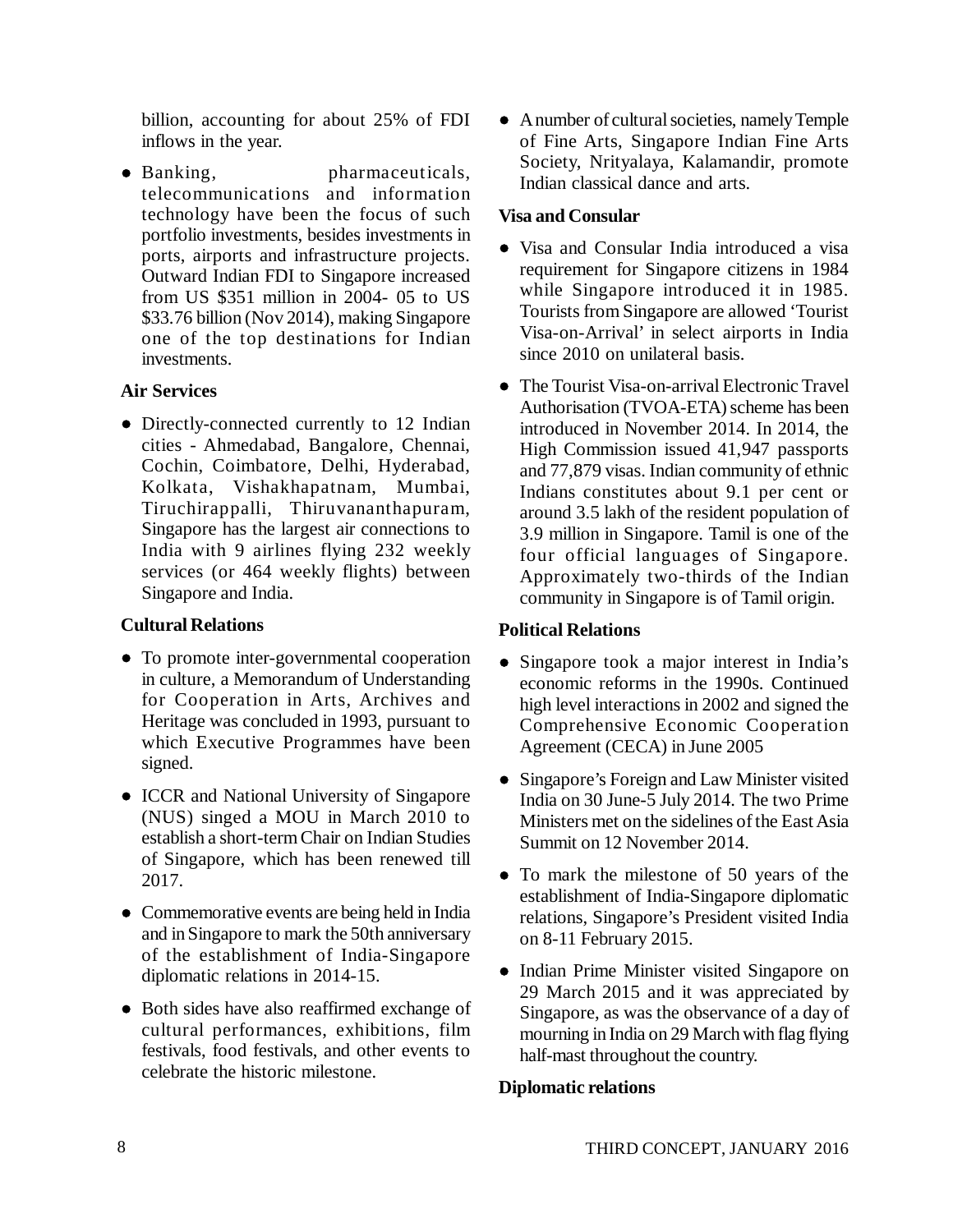- The growing breadth of our cooperation provides a larger framework for activities between the two Governments, the business community, and people-to-people exchanges.
- Outward Indian FDI to Singapore increased from US \$351 million in 2004-05 to US \$37.4 billion (April 2015), making Singapore one of the top destinations for Indian investments. About 6,000 Indian companies are estimated to be registered in Singapore.

### **Indian Community**

- Ethnic Indians constitute about 9.1 per cent or around 3.5 lakh of the resident population of 3.9 million in Singapore. These 3.5 lakh Indian expatriates, holding Indian passports, are mostly serving in financial services, computer/software sectors, students, construction and marine sectors. Approximately two-thirds of the Indian community in Singapore is of Tamil origin. Punjabis, Malayalis and Sindhis are the other major Indian communities.
- Global Indian International School, Delhi Public School, National Public School, Yuvah Bharati International School, DAV School, Amity Global Business School and S. P. Jain Centre of Management have educational institutions in Singapore.

### **Conclusion**

India and Singapore have signed many agreements in order to increase trade, investments and economic cooperation as well as to expand bilateral cooperation in different fields. Over the

last two decades, Singapore has positioned itself as the hub of India's economic, political and strategic relationships in Southeast Asia.

### **References**

- 1. "IPCS Special Report India-Singapore Relations". Institute of Peace and Conflict Studies. Retrieved 2008-06-18.
- 2. "India, Singapore ink pact". *Asia Times*. 2005-07-02. Retrieved 2008-06-18.
- 3. David Brewster. "India's Defence Strategy and the India-ASEAN Relationship." Retrieved 24 August 2014".
- *4. The Straits Times*, "Modi tours engineering hubs at ITE campus". Government of Singapore. Retrieved 25 November 2015.
- 5. "India-Singapore Economic and Commercial Relations". Federation of Indian Chambers of Commerce and Industry. Archived from the original on 2008-06-11. Retrieved 2008-06- 18.
- 6. "India, Singapore trade to touch \$50 bn by 2010". *The Hindu Business Line*. 2005-06- 30. Retrieved 2008-06-18.
- 7. <https://www.hcisingapore.gov.in/>Face book of High Commission of India in Singapore.
- 8. https://www.facebook.com/ hcisingapore.gov.in? hclocation, timeline.
- 9. Newsletter of High Commission of India in Singapore
- 10. https://www.hcisingapore.gov.in/news letter.php, December 2014.

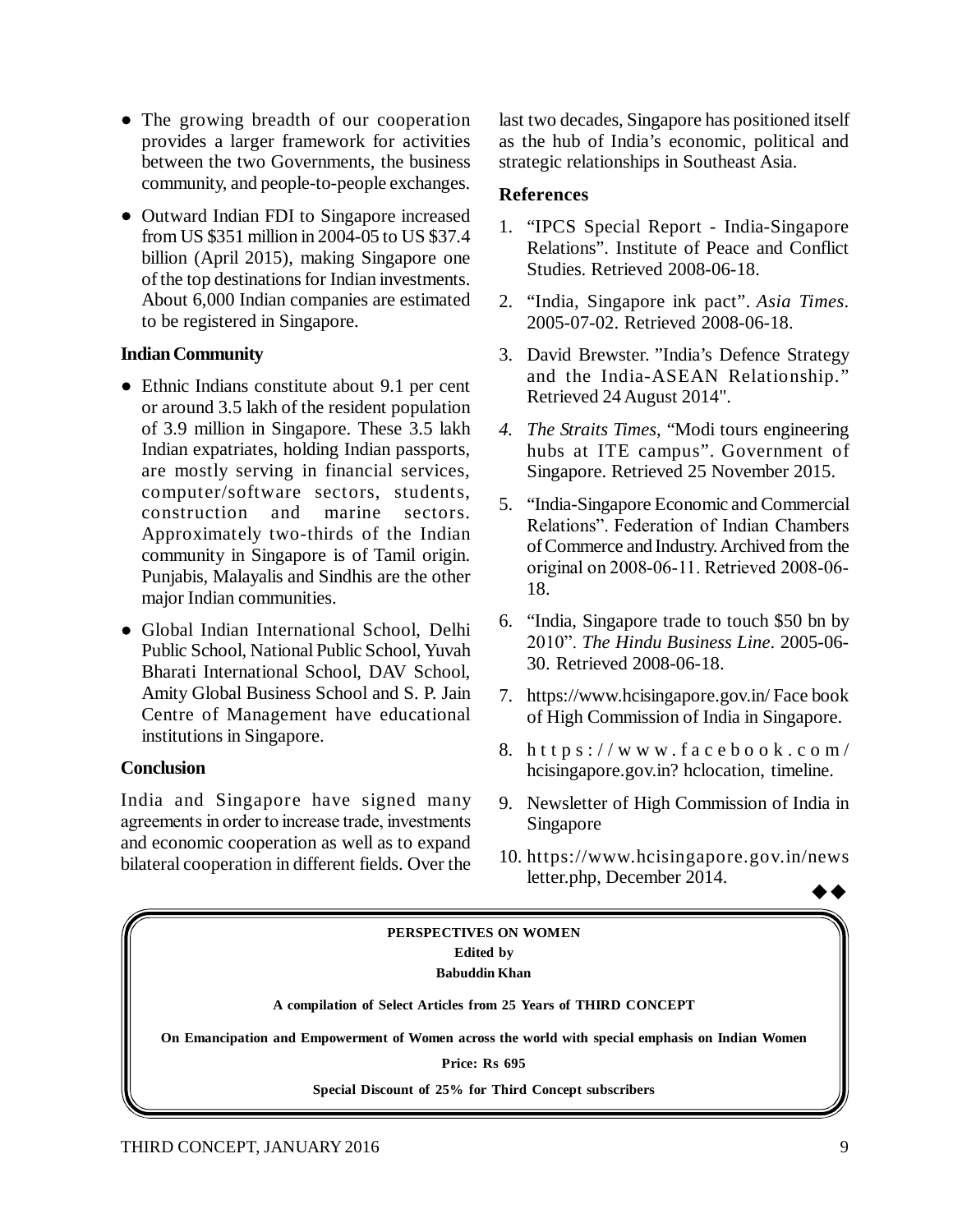# **Globalization and Human Rights**

Dr. Mohd. Asif1

[*The term 'globalization' has taken several meanings and definitional connotations over the centuries. It has had etymological, anthropological, socio-cultural, politico-legalistic and indeed economic and financial implications and attributes over the period. The Over-Land Silk Road that connected Asia, Africa and Europe is a good example of the transformative power of translocal (global) exchange that existed in the old world. Philosophy, religion, language, art and culture spread and mixed as nations exchanged products and ideas in the 15th and 16th centuries, and with the passage of time global movement of people, goods and ideas has expanded significantly and the advent of electronic communication – mobile phone and the Internet, connected billions of people in new ways.]*

Thus the term 'globalization' has come to<br>be referred to the emergence of an<br>international network of social and<br>economic systems. Sociologist Paris defined hus the term 'globalization' has come to be referred to the emergence of an I international network of social and globalization as 'the compression of the world and the intensification of the consciousness of the world as a whole'. Social scientist Martin Albrow defined it as 'all those processes by which people of the world also explain, 'globalization is a social process in which the constraints of geography on social and cultural arrangements recesses and in which people become increasingly aware that they are receding.<sup>1</sup>

Globalization or the increased interconnectedness and interdependence of people and countries, is generally understood to include two inter-related elements: the opening of borders to increasingly fast flows of goods, services, finance, people and ideas across international borders; and changes in institutional and policy regimes at the international and national levels that facilitate or promote such flows. It is recognized that globalization has both positive and negative impact on development.

Globalization, although not a new phenomenon, has increased rapidly in recent years. It has been

driven by technological advances and the reduced cost of making transactions across borders and distances, as well as the increased mobility of capital. These forces mean that globalization not only consists of economic activity, but also extends to political, cultural, environmental and security issues, and relates to the increasing interconnectivity of countries and communities. An economic crisis in the U.S., the decision of OPEC about the price of petroleum products, the tension between the Israelis and Palestinians are few examples which have repercussions of worldwide import. We are concerned, challenged and even affected by the catastrophes that occur far from us in this era of globalization.

#### **Understanding globalization**

The term 'globalization' was introduced by the Organization for Economic Cooperation and Development (OECD) in 1985 with reference to the process of integration of the global market by means of new economic and financial policies.<sup>2</sup> The process of globalization is intensified as a result of three new driving forces – Economic liberalization. Political liberalization and new information and communication technology.<sup>3</sup>

The 1994 Marrakech agreement that ended the Uruguay Round was a significant leap in

Post-Doctoral Fellow, Dept of Pol. Sc., A.M.U. Aligarh (U.P.)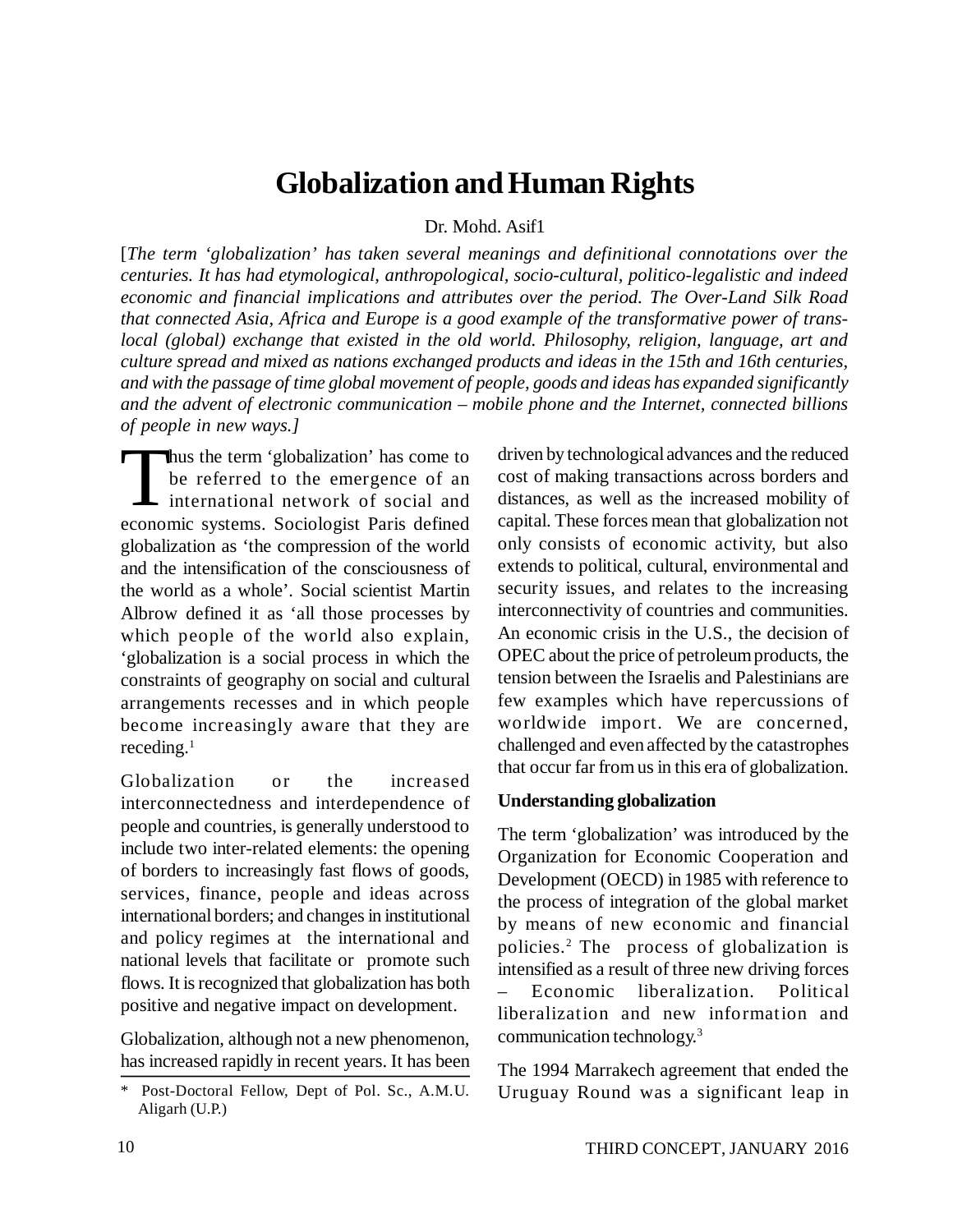integrating world markets. It brought not only unprecedented reductions in barriers to trade, but the introduction of multilateral rather than bilateral agreements and the extension of trade rules beyond traditional areas to issues such as intellectual property and services. It also led to institutional arrangements for enforcement of the agreements with the creation of the World Trade Organization (WTO). These new arrangements foresaw more far reaching global impact on national economies than trade agreements had ever experienced before.<sup>4</sup>

The fall of the Berlin Wall in 1989 broke down barriers to the flow of idea and movement of people in Eastern Europe and Commonwealth of Independent States (CIS). Another 1.3 billion people in China and Vietnam became exposed to the global contacts and communications. Similar process of political liberalization in Latin America and Africa also took place starting in the 1980s. In all, some 81 countries took significant steps towards democracy over the past two decades or more. Prohibitions on political parties were removed, censorship was lifted, civil society organizations flourished within and across national borders, and independent media multiplied and spread.<sup>5</sup>

The pace of technological progress began to accelerate to unprecedented levels in the past few decades. The introduction of Net Scape in 1994 and its free availability meant that the Internet became a generalized method of communication for the public rather than a specialized method used only by the scholars and businesses. These technological breakthroughs altered the frontiers of what was possible in many fields. They made global market integration in finance, investment, services and trade much more of a reality.<sup>6</sup>

These three drivers interact, often in mutually reinforcing ways because all three drivers – the political, economic and technological barriers to interactions across nations and distances – are

driving globalization by shrinking space, shrinking time and disappearing borders. Events on the other side of the globe affect people's job, income and health.

### **Impact of Globalization on Human Rights**

The recognition of human rights and the weaving of a web of globalization are probably the most important political developments of our times. The slow, quite power of human rights' pressures and aspirations helped in bringing down the Soviet empire, transform long suffering Latin America, and construct unprecedented international institutions, like the United Nations. Globalization and human rights both have roots in the powerful ideas of liberalism which includes the dignity of the individual, the desirability of freedom, the superiority of reason over belief and the possibility of progress through exhcnage.<sup>7</sup>

On the positive aspect of globalization, the increasing economic gaps have alerted the people to long neglected social and economic rights in global welfare stemming from globalization, indirectly enhancing the attainment of economic conditions necessary for economic and social rights. It is believed that market mechanisms and liberalized trade will lead to an improvement in the living standards of all people. Secondly, increased availability and more efficient allocation of resources, more open and competitive production and improved governance could lead to faster growth and more rights. Thus, social globalization also promotes direct personal contacts among people from different countries in the form of immigration and tourism.

Personal interaction among different people can have a positive impact on tolerance towards different lifestyles and increase acceptance for different gender roles, sexuality, religions and ethnic backgrounds. Proponents of globalization say it is a positive force that is making the world a better place because economic and social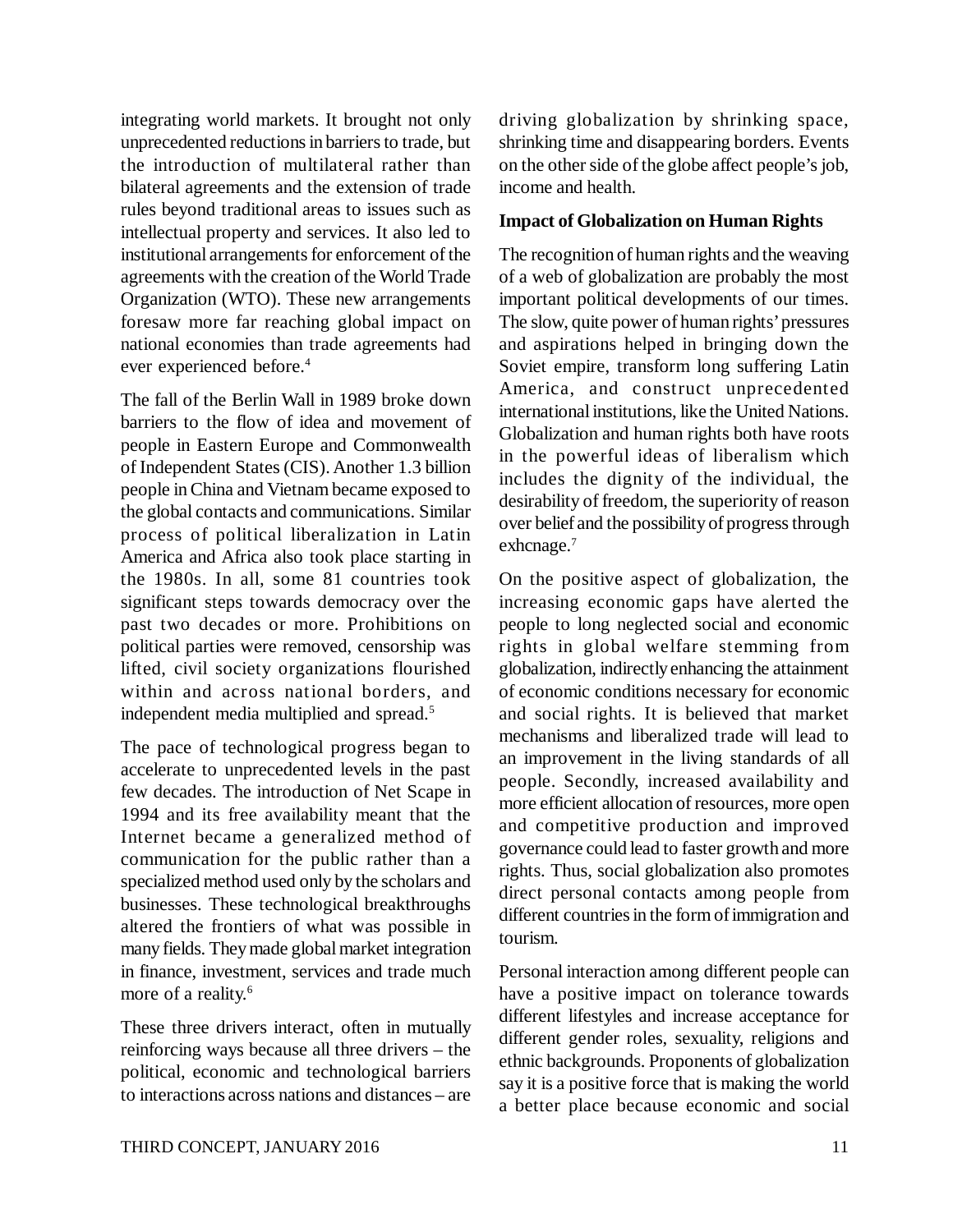indicators like poverty rates, infant mortality and educational status reflects that many people are better off than they were before globalization, even though they are still very poor.<sup>8</sup>

Similarly, the negative impact of globalization, especially on vulnerable sections of the community, results in the violation of various rights guaranteed by various covenants; in particular the enjoyment of fundamental aspects of the right to life, freedom from cruel, inhuman or degrading treatment, freedom from servitude, the right to equality and non-discrimination, the right to an adequate standard of living (including the right to food, clothing and shelter), the right to maintain a high standard of physical and mental health, the right to work accompanied by the right to just and fair condition of labour, freedom of association and assembly and the right to collective bargaining, which have been severely impaired.<sup>9</sup>

Globalization has not caused developing countries to catch up with the developed world. Inequality has risen during this present globalization period. In the developed world, the intellectuals and policy makers view globalization as providing good opportunities for their countries and their people. Globalization can be preserved from two angles. One angle is that globalization is a means of increasing the wealth of nations and promoting international trade. However, globalization is a direct cause for the widening of economic gap between developing and developed countries.

There is a relationship between globalization and equality and non-discrimination in a more concrete fashion. The two concepts are central to the corpus and ethos of human rights' instruments and practices. The Universal Declaration and other human rights' instruments are unequivocal in their declaration that all persons are equal, and that the right to nondiscrimination is a basic and fundamental human right.<sup>10</sup>

### **Globalization and Women**

Globalization is a multi-dimensional process of economic, political, cultural and ideological change. It has led to increasing violations of women's economic, political and cultural rights in large measure. Globalization has drawn millions of women into paid employment across the developing world. Today they are working in super markets and multi-brand shopping malls. Often being unorganized, they are facing harassment at work place and their human rights are being violated.

Women workers easily become marginalized and they hardly derive any fruit from the even new opportunities emerging in an open and competitive world trade. Commonly hired on short-term contracts or with no contract at all, they are working at high speed for low wages in unhealthy conditions. They do not have social security and maternity benefits. The harsh reality faced by women workers highlights one of the glaring failures of the current model of globalization.<sup>11</sup>

International response to the Problems of Human Rights in the era of Globalization

Globalization has led to an increased concern about the responsibility of all international actors to ensure the promotion and protection of human rights. International institutions and scholars have responded with various proposals for strengthening the international regime. First, human rights' activists and institutions have begun to posit the primacy of human rights law. The Committee on Economic Social, and Cultural Rights (CESCR) has emphasized that "the realms of trade, finance and investment are in no way exempt from these general principles (on respect for human rights) and that international globalizations with specific responsibilities in those areas should play a positive and constructive role in relation to human rights.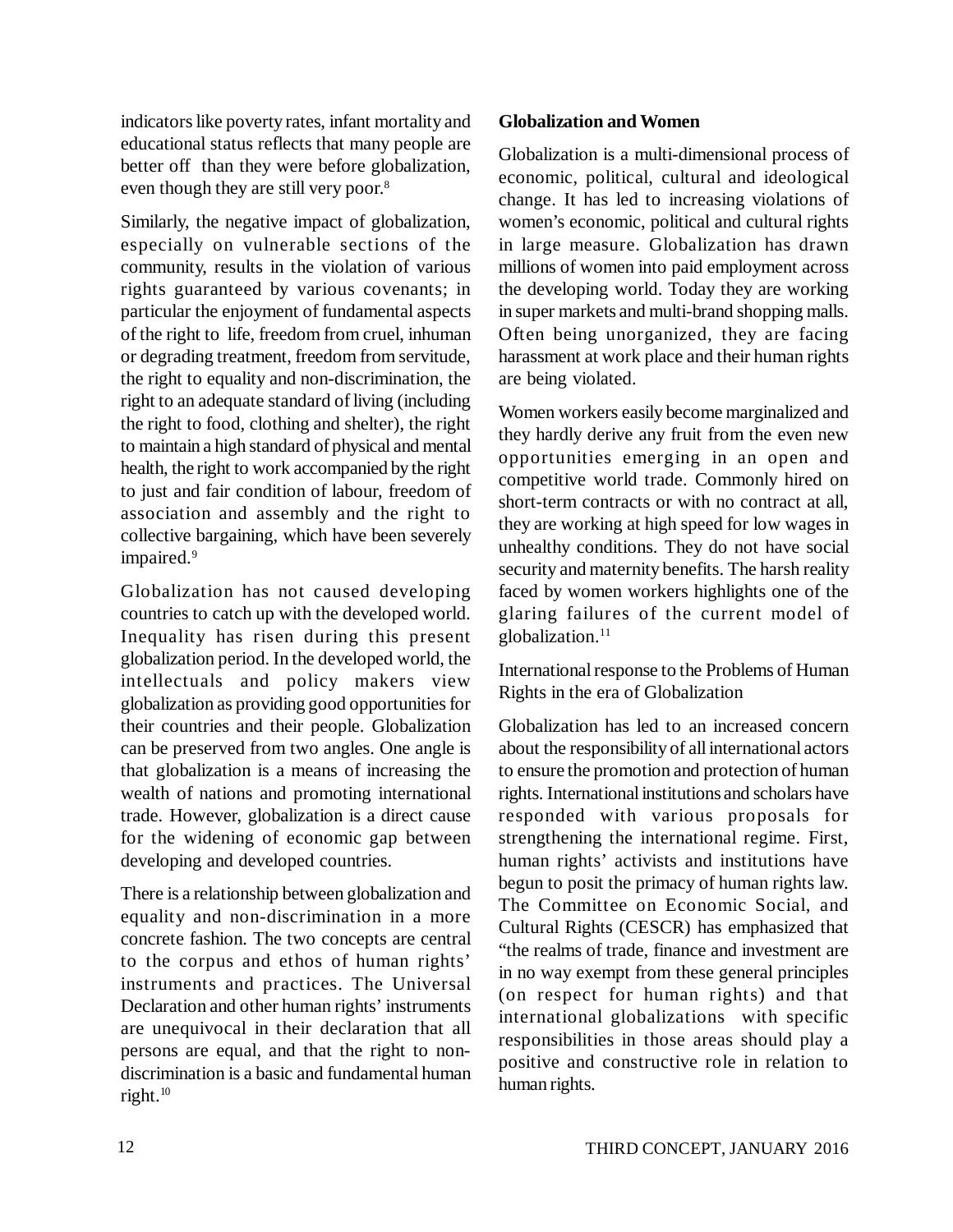Second, the state responsibility for failing to control the actions of private parties has received considerable attention in the case law of international tribunals and the work of the United Nations. Third, international law is increasingly regulating non-state behavior directly. Finally, restructured international governance mechanisms are bringing a variety of international actors together to achieve common goals.<sup>12</sup>

### **Conclusion**

Globalization has no doubt contributed to economic prosperity, but the question is prosperity for whom? While elitist sections have benefited from globalization everywhere, vulnerable sections continue to be in miserable position. Human rights approach to globalization requires us to evaluate the benefits of globalization from global point of view how mankind as a whole has benefited from this phenomenon.

# **References**

- *1. European Scientific Journal*, August 2014, p. 305.
- *2. Human Rights in the Era Globalization* by Dr. Aurora Ciuca (Dean, Faculty of Law, Mihail Kogalniceanu University Isai, Romania) Retrieved from www. Umk.ro/ images/documents/publication /Buletin20 / human-rights. Pdf.
- 3. Sakiko Fukuda-Parr (Director, Human Development Report Office UNDP) in "New

Threats to Human Security in the Era of Globalization", *Journal of Human Development*, Vol-4, No 2, July 2003, p. 168.

- 4. Ibid ,
- 5. ibid,
- 6. ibid, p. 169.
- 7. Justice Rajendra Babu S, "Globalization and Human Rights", *Journal of NHRC*, India, Vol.6, 2007, pp. 8, 10.
- 8. Hemalatha, G, "Status of Human Rights in the Globalized Era", *International Journal of Science and Research*, Vol. 2, Issue 12, December 2013, pp. 203-204.
- 9. Arfat, Shabina, "Globalization and Human Rights : An Overview of its impact", *American Journal of Humanities and Social Sciences*, Vol. 1, No.1, 2013, pp. 18-24.
- 10. Ibid, pp. 18-24.
- 11. [www.shodhganga.inflibnet.ac.in/bitstream/](http://www.shodhganga.inflibnet.ac.in/bitstream/) 10603/3804/15/15\_chapter% 209.pdf.
- 12. Shelton, Dinah, "Protecting Human Rights in Globalized World", *Boston College International and Comparative Law Review*, Vol. 25, Article 7, pp. 301-302, Retrieved www.bcedu/content/dem/files/ schools/law /lawreview/journals/bciclr/25- 2/06-FMS.htm



**To our Contributors.....................**

**& Original articles are welcome.**

- **& Only Original copy of the manuscript, neatly typed in double-space should be sent. Please do not send carbon, cyclo-or photo-copies.**
- **& Please check up grammatical & typographical mistakes before sending. Editor will not be responsible for these lapses.**
- **& Editor reserves the right to reject/ modify / edit an article without assigning any reason.**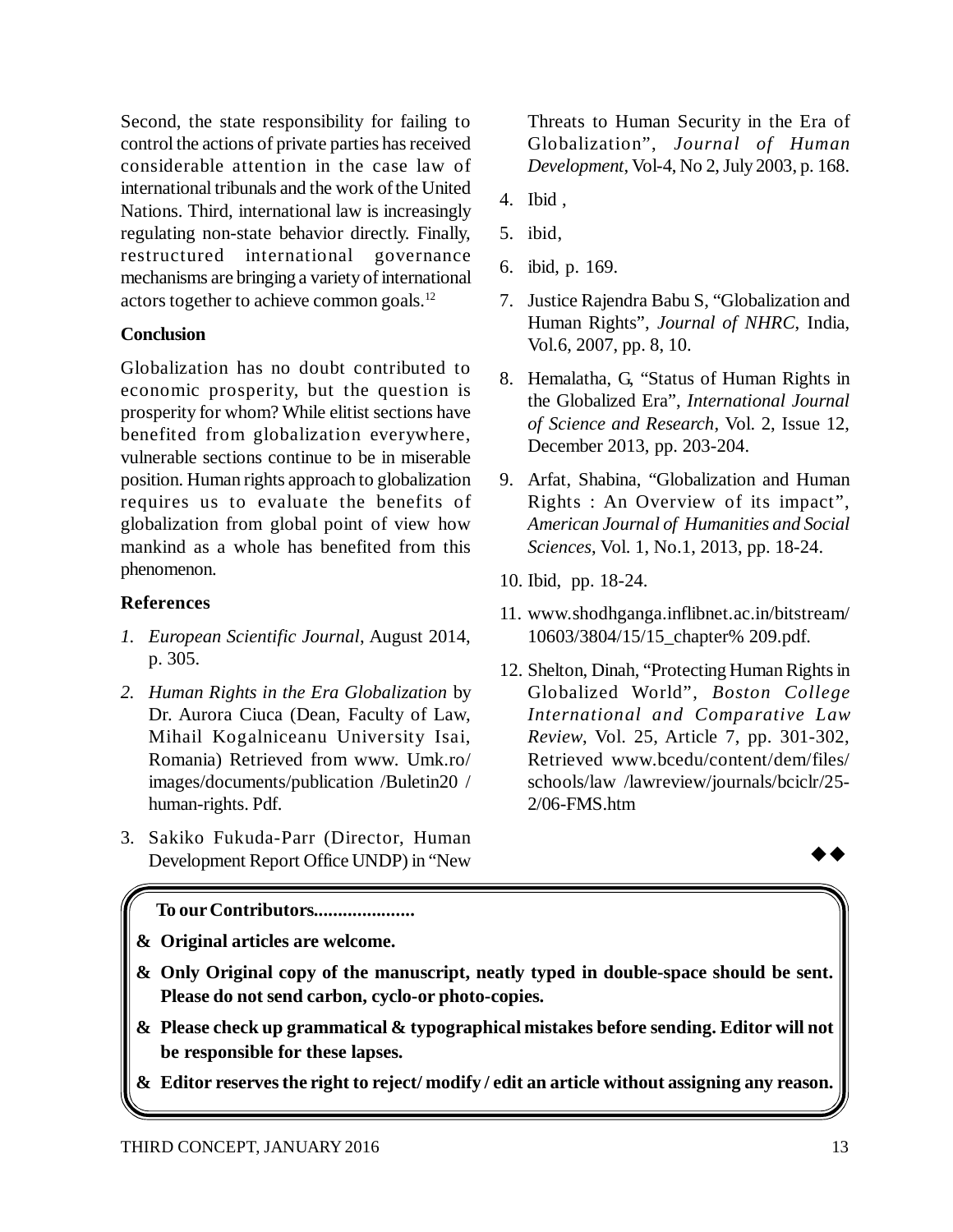# **Perspectives on India-China Relations**

Dr. Sachinkumar. M. Kattimani\*

*[The current debate on India-China relations among the members of strategic and academic community has raised a number of issues including the future prospects and the major challenges confronting the bilateral relationships. The last six decades of India-China relationship have seen more of mutual mistrust and suspicion than friendliness and cordial atmosphere. Such mutual mistrust and suspicion grew over the years and have gone beyond proportions in the current context. The challenge has always been to bridge the differences of opinion from both sides and reach to a common understanding on a number of sensitive issues including Sino-Indian border issues. At the same time, one should not come to the conclusion that both India and China have always been at loggerheads. A series of serious attempts have been made by both India and China to bridge the differences more particularly on the border issue.]*

 $\prod_{\substack{1\\ \text{imp}}}$ **T**t must be emphasized here that India and China relations are expanding and deepening despite several divergences on many pertinent issues impacting the bilateral relations. The deepening of India-China relations was reflected when the two countries established the Strategic and Cooperative Partnership for Peace and Prosperity in 2005 and also signed *A Shared Vision for 21st Century* in 2008. Undoubtedly, India and China have emerged as the two rapidly growing economies and their bilateral relationship to a greater extent has assumed global and strategic relevance.

It would be important to appraise India – China experience in the past and then explore the mechanisms by which the bilateral cooperation can take a robust shape. There is certainly a very important element guiding India-China relations and that is the growing shared interests on a number of issues including trade and commerce. China and India have become important trade partners.

The objective of this paper is to assess and analyze the broad contours of India-China relations and explore the areas on which both the countries can work together on the areas of mutual interests. The trajectory of bilateral relationship has many positive as well as negative connotations. It would highlight both the convergences and divergences in India-China relations and then suggest ways by which the existing divergences can be bridged. It would also try and explain the rationale for a robust and constructive engagement in the evolving new world order with realigning regional equations.

#### **Evolution of India-China Relations**

India and China perhaps are the only countries in the world, which have a legacy of ancient culture and civilizations. Both also share a similar heritage of colonization. Both are two most populous countries in the world. India and China are still underdeveloped Asian countries. Despite a number of similarities, both have many times found themselves at different poles especially on bilateral contentious issues. There have, however, always been cooperative attempts on a number of sectors other than contentious sectors.

The past 60 years of India China relations have obviously signaled that both the countries have been seeking mutually acceptable solutions to the main contention relating to boundary issue. It is also generally believed that both countries never allowed the differences to come in their way of bilateral cooperation and engagement.

The major challenge confronting India-China relations has been to build mutual trust and confidence. The trust deficit created by both the sides has decimated the robustness of bilateral relationships. The element of trust is an essential component in forging a sustained bilateral cooperation. Somehow, the lack of trust and

<sup>\*</sup> Lecturer in Pol. Sc., Shri Basaveshwara First Grade Arts College, Karnataka.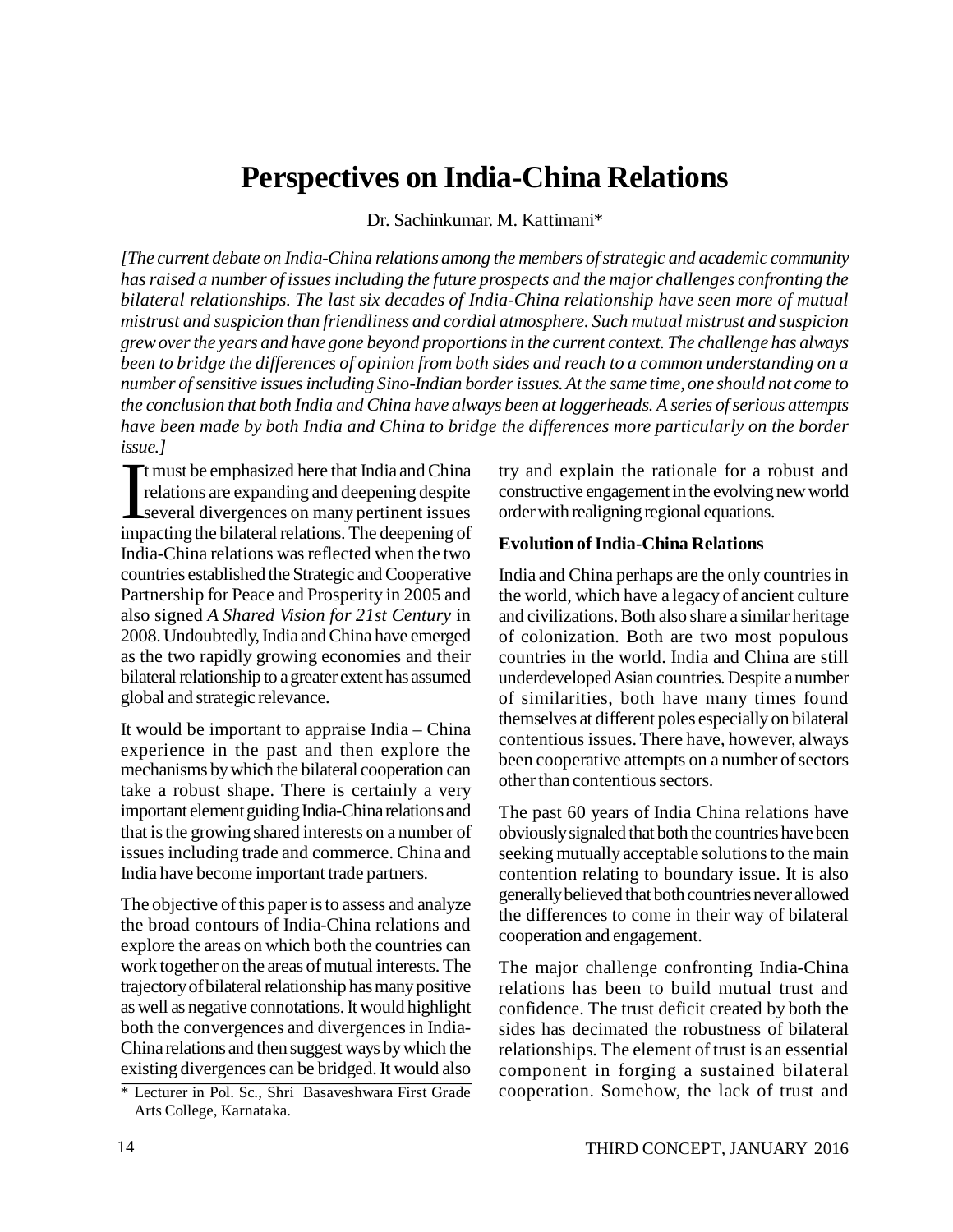confidence between the two countries created lots of misunderstanding on a number of bilateral issues.

Despite the fact that India was one of the first few countries, which recognized the People's Republic of China, the bilateral relationship saw a number of downs than ups. The history of initial years of India-China relations more particularly during 1949 – 1958 depicts an era of friendliness. Both India and China were able to reach to a consensus and signed the Panchsheel Agreement, which basically dealt with trade and interaction between India and Tibet region of China in Beijing. Panchsheel became the guiding principles of India-China bilateral relationship. Zhou Enlai's trip to India in June 1954 was a symbolic messaging about China's intent and philosophy. It was historic in the sense that a Communist head of government was making a peacetime visit to a non-Communist state.

The animosity and hostilities grew during the period between 1959 and 1976, which saw the bad patch in the relationship during the war in 1962. The best possible assumptions – *Hindi-Chini bhai bhai* period got changed into Hindi-Chini bye bye period. The period during 1976 - 1988 has been characterized as an era of dispelling doubts and misunderstanding. The year 1988 was a landmark year because India-China relations took a new turn after India's Prime Minister Rajiv Gandhi's visit to China.

Undoubtedly, the period during 1988 - 1998 saw a new atmosphere and a new bonhomie in India-China relations. The post-1998 scenario, after India detonated a nuclear device, China emerged as one of the greatest critics and hence the relationship deteriorated. However, the situation changed after both the nations realized about each others' contribution in the global economy and to a greater extent started broadening the then existing bilateral ties. The strain in the relationship was replaced by friendliness. The era during the first decade of the twenty-first century has been an era of cooperation in economic sphere and also a mix of misunderstanding on political fronts.

### **Historical Overview**

It must be reiterated here that India recognized China immediately after it came into existence as People's

Republic of China in 1949. After establishing diplomatic relationships, both India and China shared a number of common concerns and challenges confronting their relationships. Both the countries had also reached to a common understanding on number of major international issues. The signing of Panchasheel Agreement in 1954 was a move towards achieving the confidence but somehow this confidence did not last long.

The Preamble of the Agreement reflected the growing consensus between the two countries. India accepted Tibet as part of China and also relinquished the British responsibilities and obligations in Tibet through the Panchsheel Agreement. The bonhomie created a very positive atmosphere and it paved the way for the then Chinese Premier Chou En-lai to visit India thrice during the period 1954-1957.

The then Prime Minister of India, Jawaharlal Nehru, visited China only once in October 1954. Nehru's visit to China was a landmark event because China accorded a warm and red carpet welcome. The euphoria and optimism created for the future of India-China relations was unprecedented. However, such euphoria and optimism proved short-lived.

Undoubtedly, India was aware of China's intention in drawing their bordering zone with India. Nehru had brought this topic for the discussion with the Chinese about the incorrect border lines and somehow it was ignored and not taken seriously by Chou En-lai. The Chinese view of the McMahon Line was absolutely different and had discarded India's view. Chou En-lai's successive visits to India saw a decline in mutual understanding on some of these pertinent themes including the border. China's intentions and their designs were reflected when a report appeared in the Chinese media that Sinkiang province of China had been linked to Tibet by road in the Aksai Chin area.

As far as the evolution of international dimensions of India-China relations were concerned, India from the day one was very clear in its approach. India had appealed to the United Nations General Assembly (UNGA) forty times by sponsoring resolutions during 1950 – 1958 that the People's Republic of China should represent China at the United Nations. India also showed a great sense of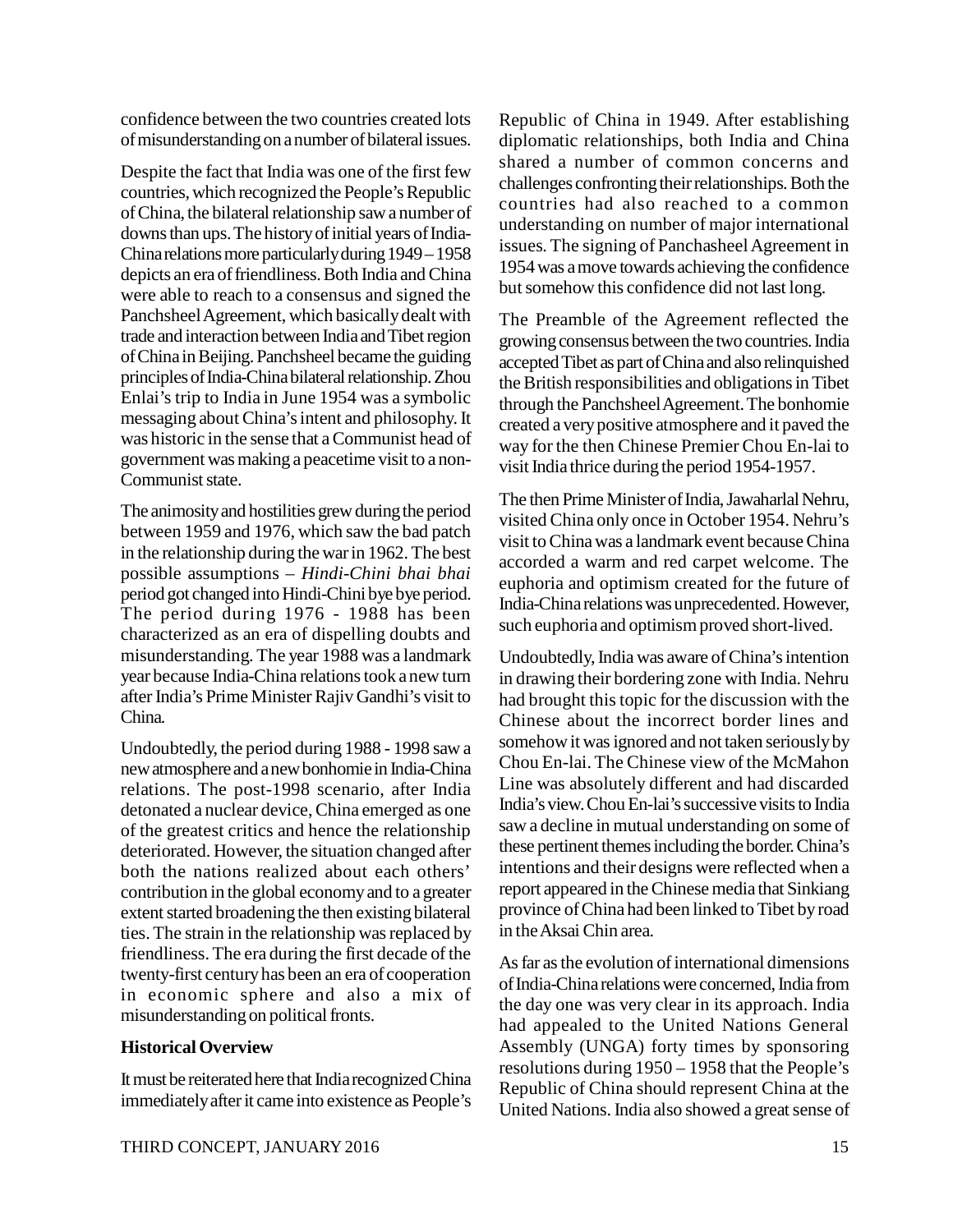maturity in taking a stand on the Korean War (1950 – 53). India had openly voted against the UN draft resolution which declared China as an aggressor and abstained from voting for putting embargo on China.

Despite India's consistent and persistent efforts in reaching to a mutually acceptable position from each side on border issue, it failed in convincing China. It must be emphasized here that the Indian stand on the boundary issue was largely a reflection of its stand on the issue of Tibet. The 1959 Tibetan crisis became a turning point in down sliding India-China relations. It happened only because of India's sympathetic approach towards Tibet and providing political asylum to Dalai Lama. China since then has changed its approach towards India. The trackone level (Government to Government) meeting between India and China on the border issue during 1960 – 1961 had not produced any positive and desired result. The suspicion grew further. The bonhomie created by the two countries was really short – lived.

### **India-China Schism and the Conflict of 1962**

The signs of deterioration of India – China bilateral relations became very prominent during the early part of 1962. The growing mistrust and suspicion led to a brief India – China conflict in October 1962. For China, it was a very easy victory over India. It happened also because of India's miscalculations and its inherent capabilities. The post-1962 India – China conflict period also saw an emergence of a very special relationship between China and Pakistan, which to a larger extent was based on countering India in the subcontinent. India's suspicion about the intentions of China and India's mistrust in China further grew because of some of China's actions.

The anti-India policy adopted by China was not only in the form of encouraging and inciting Naxal violence in India but also provided training to Nagas and Mizos in China to fight against India and keep fomenting trouble by sending them back after the training was over. The implications of India – China conflict of 1962 were also reflected on China's policies towards India during India – Pakistan Wars of 1965 and 1971. China had already signed a friendship treaty with Pakistan in 1963.

The border row brought significant changes in China's approach towards India. China's nuclear test on 1964 added additional fear among Indian minds and key policy makers. Both the nations had lost mutual trust and confidence and since then it has been a great challenge to leave misunderstandings behind and forge a new relationship. Such process of forging friendly ties requires a strong determination and greater initiative to promote their friendship.

It is obvious that the India – China border conflict in 1962 brought about serious damage to the friendship between the Chinese and Indian Peoples and that led to a long term termination of friendly exchanges between the two countries. The shadow of the 1962 conflict has still not been vanished. Hence, it had really been one of the greatest challenges to change the mindset and look for zenith in India – China relations, which had reached to nadir in the aftermath of 1962 conflict.

As mentioned earlier, relations between China and Pakistan had dramatically and drastically improved and got strengthened over the years and decades and especially in the aftermath of 1962 conflict. Under these circumstances, India had to evolve a dual strategy to deal with the crisis in such an unfavorable strategic environment. Hence, the period during 1959 – 1976 in India – China relations has been characterized as a period of mutual mistrust, suspicion and unfriendliness.

### **1976-1988: Era of Dispelling Doubts and Misunderstanding:**

India and China have seen inauguration of an important era during 1976 – 1988 where both the nations made maximum efforts in dispelling doubts and misunderstandings. These efforts were again in terms of understanding each other mainly to create a very positive atmosphere. The year 1976 was a landmark year in India-China relations because both the countries had been able to restore their diplomatic ties by exchanging their ambassadors.

It was also important from a very different angle. The annexation of Sikkim with India in 1975 had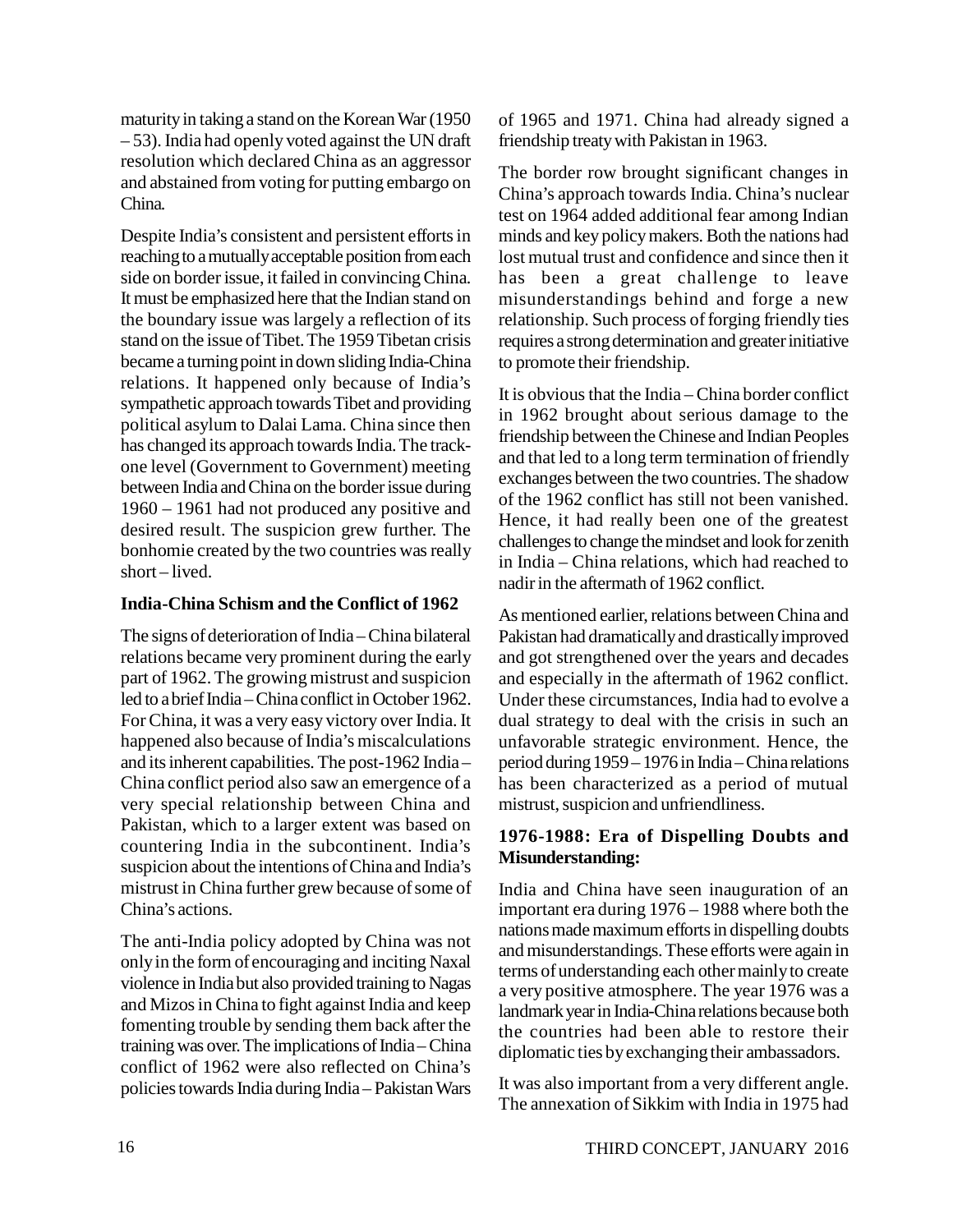jolted Chinese authorities. China had refused to accept and continued with its policy of denunciation. Despite such negativism on the part of Chinese mindset, India was able to restore confidence among the Chinese and reactivated its ambassadorial positions.

Chinese incursions in Vietnam during 1979 especially at a time when India's then Foreign Minister Atal Behari Vajpayee was in Beijing had lots of negative repercussions on India – China relations. However, the attempt was made once again by the officials of both the countries to resolve the unsettled boundary issue. It could not reach to a bilateral consensus and did not yield the desired result.

The first visit to India by a very prominent Chinese leader took place in June 1981 after almost two decades. The Chinese foreign minister Huang Hua visited India and this visit became not only remarkable but also very significant because there was an agreement and consensus reached during the deliberations that both sides, India and China would, exchange official delegations at track one level to resume bilateral talks on the issues impacting India-China relations.

India to a greater extent had changed its position and agreed to the resumption of bilateral talks. Earlier, India had always stressed on one fact that unless and until China would vacate Indian Territory, which it had occupied.

There was certainly a quantum shift in India's approach towards China in the aftermath of Huang Hua's visit. It was agreed during mid 1980s' by both India and China that the border problem needed to be tackled on priority basis and it would be in their interests. After the granting of statehood to Arunachal Pradesh in 1986 by India, China openly protested and denounced India's action. Once again, the situation got worsened but high level discussions from both sides were able to restore normalcy at the bilateral level. Both the nations resumed and renewed the bilateral exchanges to discuss on almost all the contentious issues. The later part of eighties saw an improvement in terms of understanding and this was possible only because of the ongoing track one dialogues.

### **1988-1998: Era of Creating New Atmosphere and Trust in Bilateral Relations**

The period during 1988 – 1998 has been characterized as a period of creating new atmosphere and trust in India – China relations. The ice in the relationship was broken when the then Prime Minister of India, Rajiv Gandhi visited China in December 1988. It was historic because the Prime Minister of India was visiting China after more than three decades. Both sides agreed to cooperate for mutual development on a number of areas.

Rajiv Gandhi's visit was also significant because it happened after the famous Sumdurong Chu Valley event. The five-day visit proved to be of great significance because both the nations agreed to promote bilateral cooperation on a number of areas including science and technology, civil aviation and cultural exchanges. The hallmark of the visit was the creation of Joint Working Group (JWG) for resolving the boundary issue. The larger objective of the JWG was to articulate each others' concerns and analyse the options available before both the countries. At the same time, the objective was also to ensure the maintenance of peace and tranquility across the border during the negotiations process.

Since the creation of JWG in the year 1988, 13 rounds of border talks have been organized so far. But, unfortunately nothing concrete has happened in terms of resolving the border issue. The bilateral momentum has, however, been built but of no great significance and impact. What has happened in the last more than two decades that both the countries have been talking routinely not only on border issues but also exploring the mechanisms by which both economic and cultural engagements take a robust shape and the bilateral relationship is given a broader base.

There was a reciprocal visit to India by Chinese Premier Li Peng in 1991. It was again a historic one because a Chinese Premier had not visited in the last more than three decades. Both India and China signed five agreements during Li Peng's visit to India. These five agreements related to the Consul treaty between India and China, Agreement on Restoration of Consulate General in Bombay and Shanghai, Memorandum on the Restoration of Border Trade, India – China Trade Protocol for the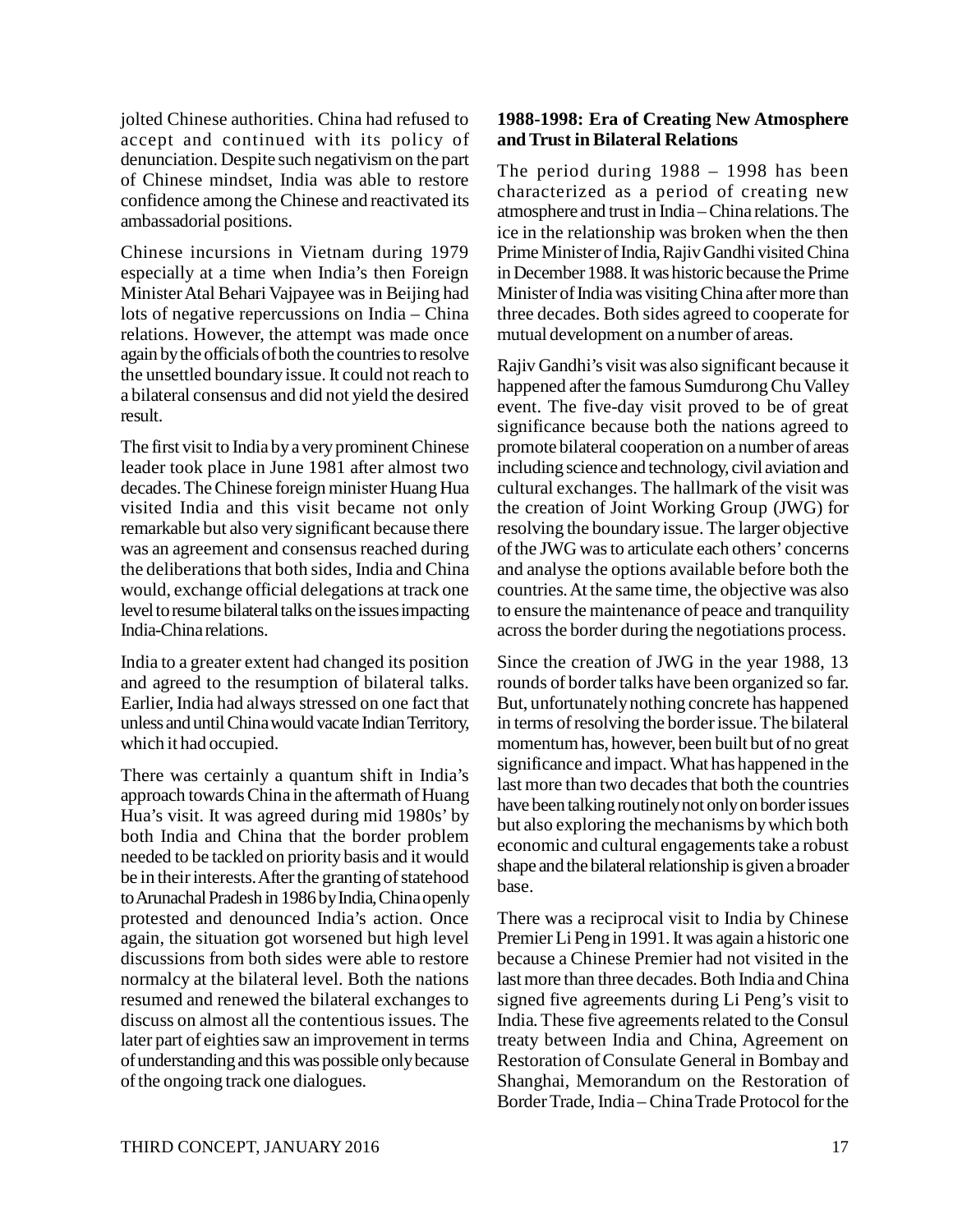year 1992 and Scientific and Technological Cooperation in Outer Space for the Peaceful use by the aviation ministries of India and China.

The bilateral relationship got a new boost and also further strengthened when the then President of India R. Venkatraman visited China in May 1992. China conducted a nuclear test on the arrival of R. Venkatraman and it had paved a very difficult signaling towards India. However, it was handled by both India and China with maturity.

The signing of India-China accord on the Line of Actual Control (LAC) during India's Prime Minister Narasimha Rao's visit in September 1993 brought a new thaw in the bilateral relationship. The Agreement on Maintenance of Peace and Tranquility along the LAC in the India – China border areas signified that the border issue would be resolved amicably through peaceful and friendly negotiations. It was inherent in the Agreement that neither side should use force or threaten to use force against the other. The two sides should strictly respect and observe the LAC before the border issue is settled and each side should keep its military forces in the areas along the LAC to a minimum level. It was certainly a salutary development in India – China relations.

The other signs of improvement in India – China relations came when Chinese President Jiang Zemin visited India in 1996. It further boosted the bonhomie and created a very positive atmosphere in thinking and approach. During Jiang's visit, India and China had signed four important agreements – a) The agreement on confidence building measures (CBMs) in the field of military deployment along the LAC in the India – China border areas; b) The agreement relating to the maintenance of the Consulate General of India in Hong Kong Special Administrative Region of the PRC; c) The agreement on cooperation for combating illicit trafficking in drugs and other related issues; and d) the agreement on maritime transport.

# **Post-1998: Evolving Trends in India-China Relations**

The detonation of nuclear device by India in May 1998 to a greater extent received lots of criticism from China. Hence, the process of normalization, which had been built over the years got derailed. China was vocal opponent of India's nuclear test and made a strong point that the nuclear tests were against the international trend. The nuclear issue featured as an irritant in India-China relations for some time, which really put the bilateral relationship in a limbo.

However, both the sides were able to resume talks once again in a span of nine months. The visits made by the then Minister of External Affairs Jaswant Singh in 1999 and Prime Minister Atal Behari Vajpayee in 2003 opened a number of new vistas for cooperation. The boundary issue which had always been an obstacle in building trust and confidence was overshadowed by the issues relating to trade and commerce.

The opening of the border regions for trade including the Nathula Pass in Sikkim really signaled a quantum shift in India's approach towards China. This shift also in a way recognized Sikkim as a part of India. The reopening of border trade through Nathula Pass has certainly helped in forging greater economic ties between these two emerging economic powers of Asia. Historically, Nathula Pass has been a very important border from time immemorial in respect of trade. It is well known fact that Nathula Pass was closed after Sino-Indian War of 1962. The border trade through Nathula Pass formally got resumed on 6 July 2006.

By then, both the nations had experienced phenomenal growth rate in the bilateral trade. The trade relations have improved substantially and the bilateral trade until now has crossed the \$ 50 billion US dollar figure. There was a downslide in the volume of trade marginally in between especially during the global economic meltdown.

However, China has been insisting from day one that Mac Mahon line is not acceptable to them and all of Arunachal Pradesh belongs to them. It has always been objected by India. India has the problems from Tsangpo which rises in Tibet and flows into Arunachal Pradesh as Dihang and becomes Brahmaputra when it enters Assam. India has the lingering problem in Ladakh where one third of its territory Aksai-Chin is occupied by China and claimed by them as the legitimate part of their country. Hence, there are certainly serious problems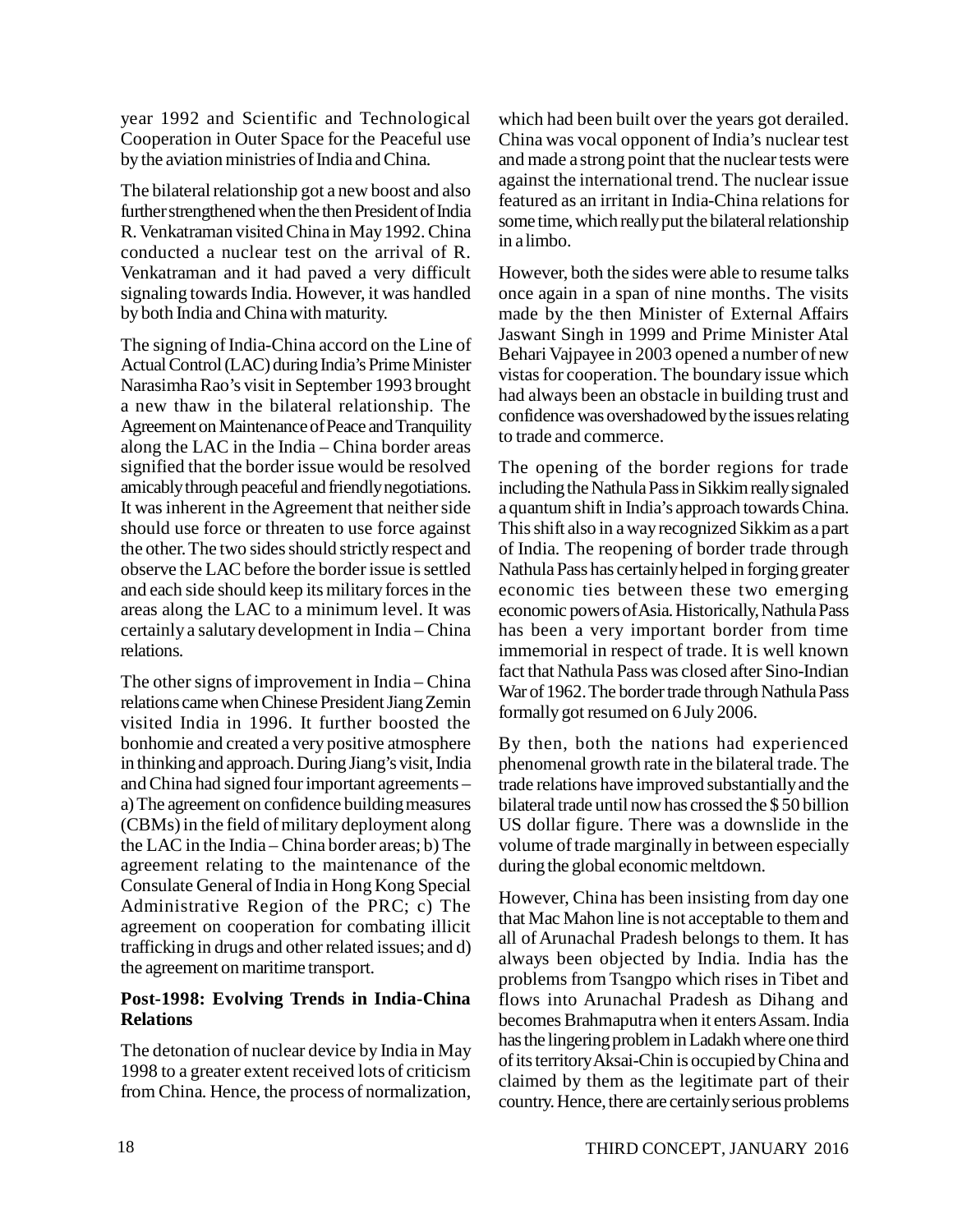and issues between India and China. Many of these lingering issues certainly require attention from both sides in the current international security environment.

The first decade of twenty-first century has seen many high level visits from both sides. It has also signaled that many of the lingering issues would be given paramount importance by both the countries. The visit of the Chinese Premier Wen Jiabao to India in April 2005 recognised India's inherent strength in Software industry. It was felt that China can help India in strengthening its hardware industry and India can help China in strengthening software industry. India and China also announced the establishment of a Strategic and Cooperative Partnership for Peace and Prosperity.

It must be emphasized here that Chinese President Hu Jintao's visit to India in 2006 and Indian Prime Minister Manmohan Singh's visit to China in 2009 could not make much impact on the bilateral relationships because of the deepening of mistrust from both sides. However, a 10-point Roadmap was drawn up to enhance the Strategic Partnership. Over the last few years, China has been both overtly and covertly engaging itself across India – China borders and making a number of anti-India gestures. The growing China-Pak nexus, opening of a number of China Study Centres in Nepal and its tacit support to the Maoists in the ongoing imbroglio in Kathmandu and its wider ramifications on Indian national security had added to the growing mistrust in India.

China's current posture towards India suggests otherwise. India's security concerns have been widening. It is certainly not "Pakistan-specific", and that it will have to take into account the environment and strategic considerations in its neighborhood. The all weather Sino-Pakistani relationship will thus be one of the main hitches when one envisions India-China relations in 2020. China certainly benefits more from close ties with Pakistan by extending its influence in South Asia.

Undoubtedly, China perceives itself to be a dominant military power in the whole of Asia and has henceforth systematically and consistently modernized and acquired strategic capabilities. The current trend suggests that nuclear weapons are going to stay in Southern Asia for different missions. The trend also suggests that modernization of strategic weapons will continue and grow in foreseeable future. Looking to the future, it is most likely that due to the Sino-Pakistan nexus, India might put more emphasis on nuclear weapons for its defense because its conventional weaponry is inferior to China in most respects.

China has also been maintaining a strong military presence in the Tibet Autonomous Region. It has also been making its presence felt in the Indian Ocean, North West Afghanistan and countries on India's periphery. Despite a number of existing misunderstandings, potential exists for both the countries to work together on a number of key international security issues including counterterrorism and drug trafficking. More recently, both India and China have shown a great amount of understanding on a couple of very pertinent issues of global nature. This was apparent in almost all the G-20 summits to deal with the global economic meltdown since 2008 and the Copenhagen Summit in December 2009.

 The visit of India's then National Security Advisor Shiv Shankar Menon in July 2010 who was also India's Special Envoy on China was again an indication of shifting interests and ignoring the real issue, which is mostly to do with the border. Both the countries are aware about the importance of resolving the bilateral irritant but somehow it has lost the direction. During Menon's visit to China, the two countries had discussed about opening up of new areas of economic cooperation. It was mainly to do with working together in Afghanistan on infrastructure projects and also in developing the country's mineral resources.

It was made obvious by both the countries that they would work jointly in Afghanistan. Afghanistan has shown interest in both of them for taking help in developing its vast mineral resources. India has already invested more than \$1.3 billion in infrastructure projects and in other areas in Afghanistan. China has already spent a far greater amount in tapping the mineral deposits of Afghanistan.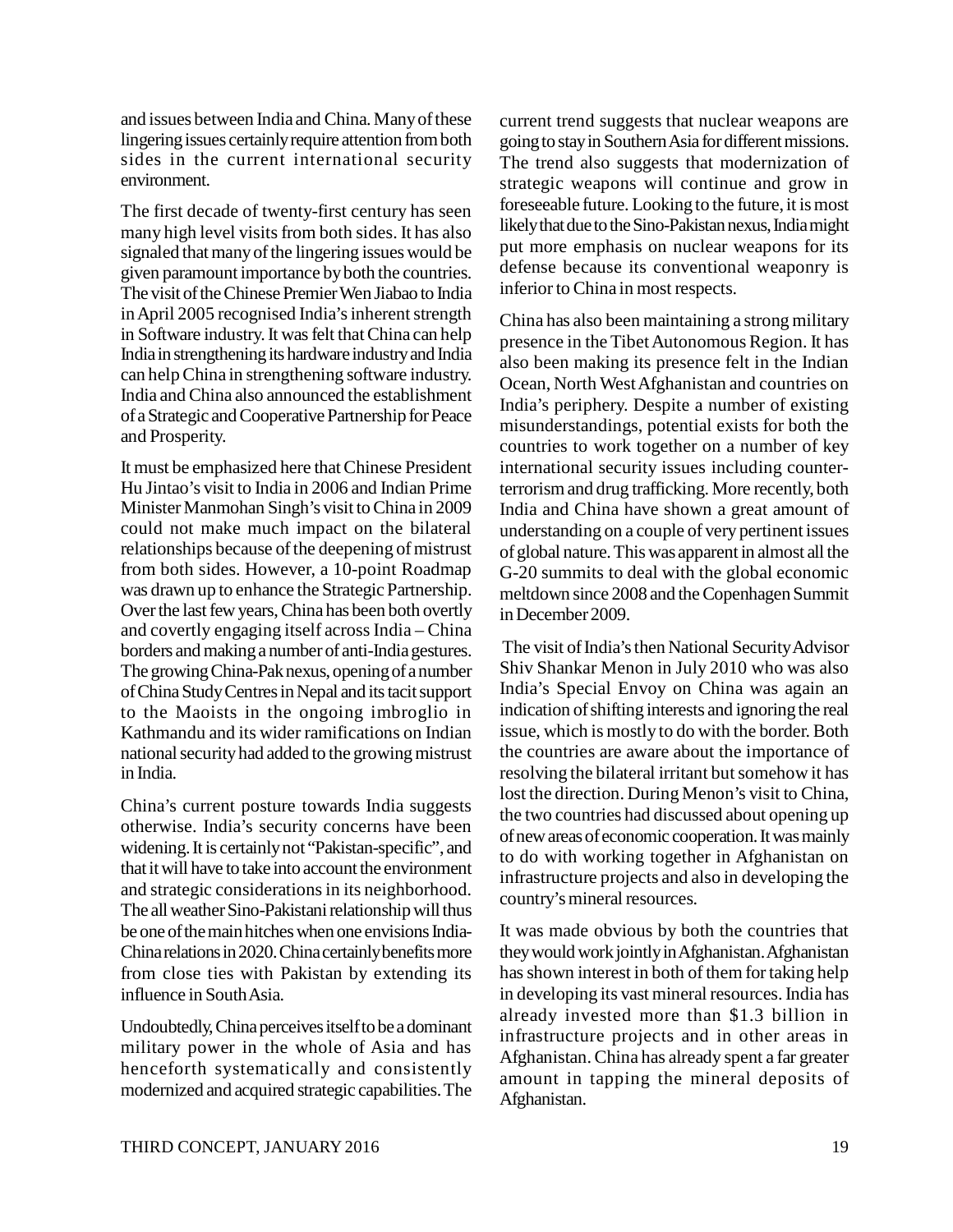### **Conclusions**

There is no doubt in saying that the levels of engagement between India and China have increased certainly to a greater extent. India, at the same time, requires adopting sophisticated approach to deal with the emerging strategic challenges emanating from China. Despite the fact that China has become increasingly assertive not only at the regional level but also at the global level, India has not shown any displeasure so far in strongest terms. The border dispute with China will not be resolved in near future

It is high time that both India and China should start emphasizing on resolving the real border issues so that the relationship gets a boost and which ultimately would forge a greater and friendly cooperation. India also requires taking pro-active measures in countering China across its borders. A new pragmatism with a combination of both realism and neo-realism would shape their view of each other. The neo-realist perspective of international relations, where maximization of interests becomes the key factor would guide India – China relations in the future. The emergence of China as India's biggest trading partner in the year 2008 signals that both the countries have been ushering into a new phase of relationship mostly guided by economic and commercial factors.

The signing of an Agreement on "Political Parameters and Guiding Principles for the Settlement of the Border Dispute", by both India and China has shown that both the countries are moving ahead in terms of reaching to a consensus on this major irritant. It has been also agreed that both sides would maintain peace and tranquility on the border. But, at the same, it requires careful assessment especially on the intent and declarations.

China has also been following the tenets of the 'Monroe Doctrine'. The attempt has always been to deny access to other powers in the region that it perceives as exclusively within its sphere of influence. Such Chinese actions have been damaging the interests of other regions especially to the countries in the East and South East Asia. Many of China's actions in this part of the world would require very careful handling by India. It may be important for India in the current context to

understand China's intentions and fundamental goals. India will always promote constructive engagement with China and avoid any direct confrontation. It would also be in China's interest if it forges greater and robust partnership with India in the twenty-first century.

### **References**

- 1. Chinese President Hu Jintao has emphasized that 'the good neighborly friendship and cooperation between China and India and their common development not only benefit our two peoples but also serve the cause of peace and development of Asia and the entire world.' It was reflected during Hu Jintao's visit to India in November 2006.
- 2. The Prime India recognized the People's Republic of China as the legitimate government of China on April 1, 1950.
- 3. During September 1959, India's Prime Minister Jawaharlal Nehru tabled the First White Paper on India-China relations. It contains notes, memoranda and letters exchanged between India and China between April 1954 and August 1959.
- 4. Both India and China entered into Panchsheel Agreement based on the following principles:
- a) Mutual respect for each other's territorial integrity and sovereignty;
- b) Mutual non-aggression;
- c) Mutual non-interference in each other's affairs;
- d) Equality and Mutual Benefit; and e) Peaceful co-existence
- 5. In 1958, Chou En-lai formally laid China's claim to Arunachal in Eastern Sector and Aksai Chin in the Western Sector. It was a great surprise for India.
- 6. Despite the nine rounds of talks from 1981 to 1988, it became impossible for both the countries to reach to a conclusion. There was a consensus that the border question should not become a hindrance in the development of relations in a number of other domains including trade and commerce.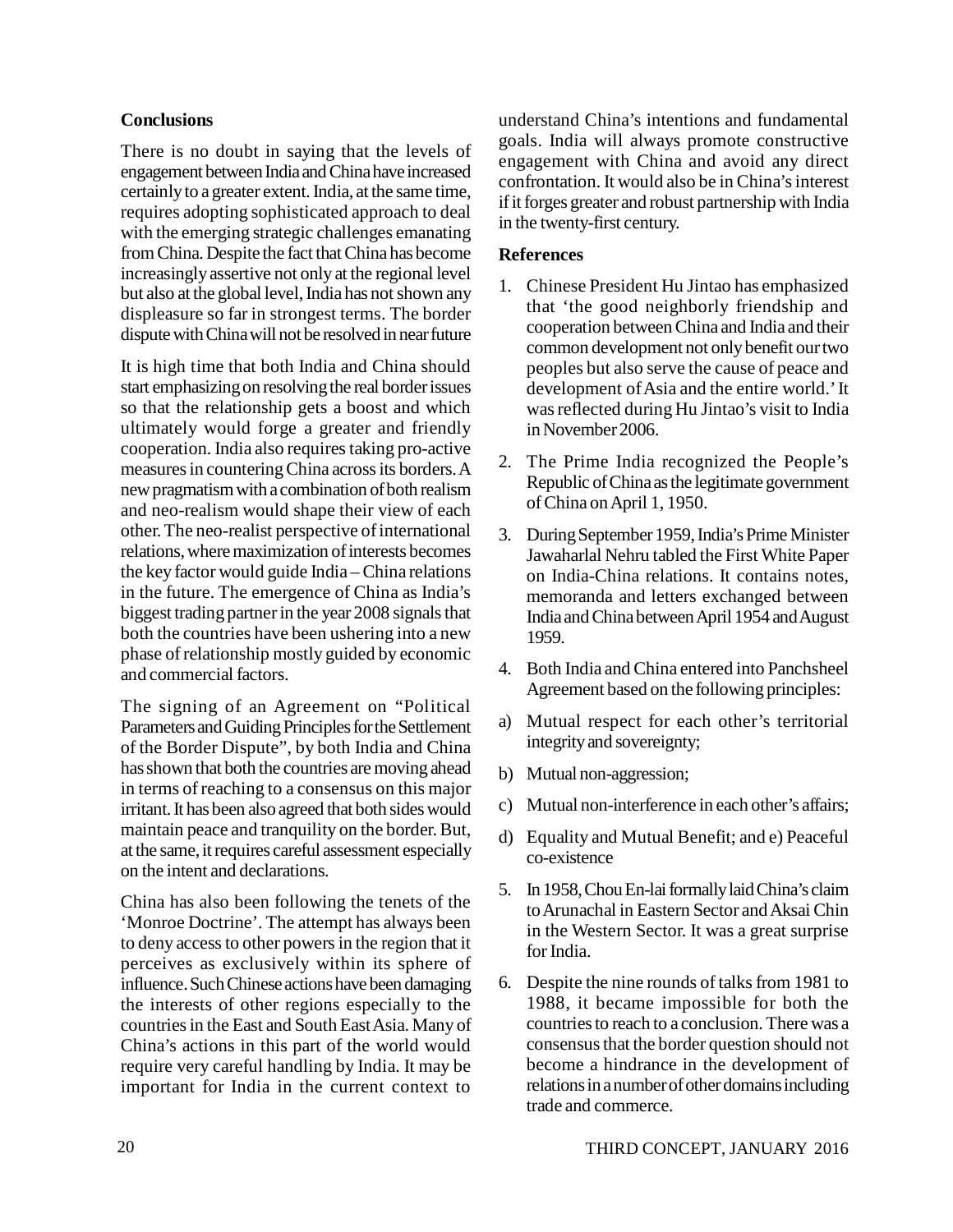- 7. Five sub-groups were set up in a number of fields including scientific, technological, cultural and economic during Huang Hua's visit. It was done mostly to improve the atmosphere and inculcate positive mindsets in both the countries so that the process of economic interaction and exchange can soften the process of bilateral relationships.
- 8. In the meeting with Rajiv Gandhi, the then Chairman of China's Central Military Commission Deng Xiaoping remarked "Let us forget the unpleasant phase in our past relations and do everything with an eye on the future".
- 9. The reports appeared in Chinese media that the Chinese had built a helipad in the Sumdurong Chu valley in Arunachal Pradesh inside Indian Territory. It created lots of tension in India. It was reported in August 1986.
- 10. It was agreed that the Indian and Chinese army commanders would meet every June and October at fixed points on the western and eastern sectors. An India-China consular connection was also established with the opening of consulates in Bombay and Shanghai in April 1994.

# **Mergers and Acquisitions**

Eddie James Girdner\*

 $\int_{\frac{1}{\text{stat}}}\frac{1}{\text{stat}}$ Ted recalled his problems at Deniz University when he first arrived in the new job. Since there were not enough offices for the whole staff, most would have to share rooms. As it turned out, the science and engineering faculty had most of the real offices. Social science was lower ranked and the staff would have to share offices. It was suggested that partitions would be erected in the rooms for a little privacy but most did not see any point of it. Generally a classroom would be converted into an office and shared by three people. This was clearly a step down as Jed had always had his own office in other universities.

He cabbaged on to the desk on the farthest corner from the door, next to a big window, thinking that it could give him the most privacy. A small bookshelf and cabinet was provided next to the desk. He placed his name on the top of the desk and a couple of books to prevent someone else from claiming the space. Who would he have for roommates? He figured that there would be at least two. Perhaps the worst fate would be to get two women who talked continuously, never allowing the possibility of concentrating upon his work.

This situation was somewhat of a nuisance, but Jed considered also that there might be a positive aspect. If there was no peace and quiet for work in his office, he could always use it as an excuse to not be there. Generally, the small library was a quieter and a more pleasant place to sit down and think alone. And the students had little use for a library. They now cribbed everything from the Internet. Another aspect was that most of the faculty spent as much time as they could down in the tea room, when they did not actually have to teach classes. There they smoked continuously and drank cup after cup of tea to while away their time.

The other corner on the window side of the room would be occupied by Hatice Hanum. She was a middle aged associate professor who had come from a big university in the city. Exactly why, Jed did not know. Now in her fifties, she had developed a thick body and lost her looks. Ted saw her as friendly enough and welcome as a colleague, although it was clear that she was not an intellectual and he did not see her as a credible academic.

Jed's world view and hers could not have been more different. Teaching business courses, she was crass and insensitive to the core. She shared none of Jed's critical view of middle class society. She did not have a notion of a critical perspective on contemporary society. He could never take her seriously, just put up with her stupidity. That was what he thought. She was a climber, an opportunist,

<sup>\*</sup> Author of The Professor (a novel). He lives in Izmir, Turkey.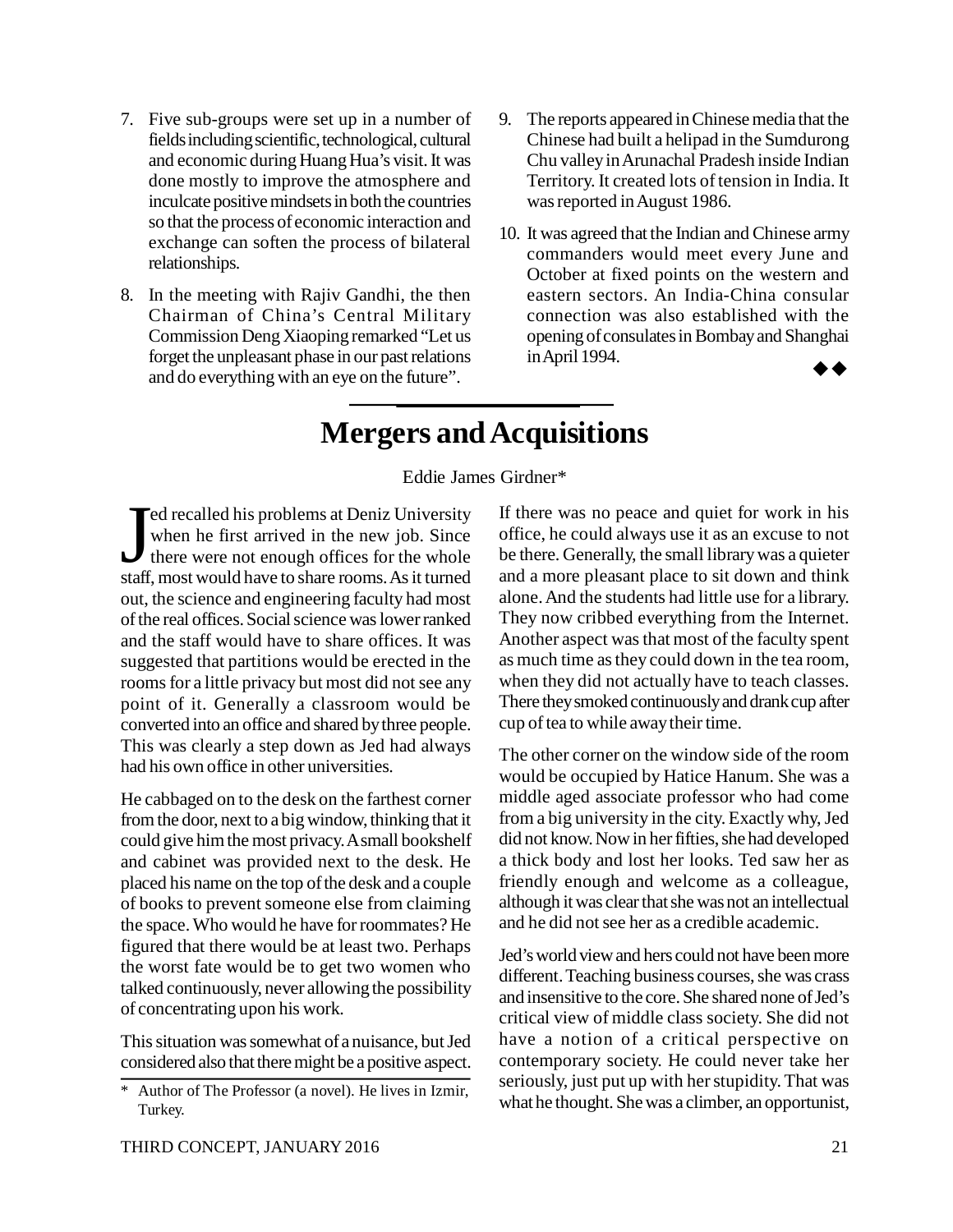grovelling for whatever would get her further ahead. It was not really money that she was after, Jed saw. She already had a rich husband. He was a businessman. What she really needed was to become a professor and perhaps a dean or even a rector of a university, if she could pull the right strings or make the right political connections. As far as being an academic, she didn't have the first notion of how to even form a paragraph of an academic article. Nor did she have the ideas and concepts from which to form it. There were many such as her in the pores of modern academia as the business model gained traction.

Jed settled down at his desk after lunch. Hatice settled down in front of her computer. Bringing something up on the screen, she suddenly let out a wild laugh. "My son is crazy," she said. "Zeki is coming next week from the US for two days. He is paying two thousand dollars for his apartment in San Francisco. And now he will have a job at M.I.T. Crazy! Crazy!"

"Jed, my son is a genius. He works on computers all the time. He has gotten so many offers. He has been offered thousands of dollars a month." It turned out that her son had been studying at UC Berkeley. She produced a picture of her son in cap and gown receiving his doctorate at the ceremony on campus. She could not get enough of dropping bombs about how much money he spent, how much money he made, what sort of genius he was and so on until Jed had had quite enough.

He also discovered something about her life style. She too made frequent trips to the US, she said, to see her dear genius son, and to shop. She loved shopping centers and shopping. She asked Jed about the shopping centers where he had lived in California. "I don't know," Jed said. "When I was a graduate student there, we didn't have any money, so we never went to them." The truth was that Jed had a strong gut hatred for shopping centers.

He found out that Hatice Hanim was living in a hotel, the most upscale in the city. The Hilton Tower Hotel. "I don't like to live in an apartment," she said. "My son said, Mom, don't rent an apartment. You should live in the Hilton Tower. My son is a genius. He is crazy."

So it turned out that she lived in the Hilton Tower, paying half of her salary every month to live there. It was part of a package deal. She stayed four days a week in the hotel, and took the plane back to the big city every Friday. Then back on Monday morning to arrive in the office in the afternoon.

"I go swimming every day. There is a weight room. My trainer makes me do exercises in the morning. I love shopping, Jed, I love shopping, I am crazy!"

"Jed. I want to show you my I-Pad. Jed I have all my books on my I-Pad. I have the Wall Street Journal and Time and the Herald Tribune. I have all the latest business books. Jed, you can download them free from a site. I will give it to you."

She marched in quick-step to the side of his desk. Jed saw her chubby stomach and fat breasts bouncing as she approached his desk and tried to divert his attention from the revolting spectacle. She stopped suddenly, aimed the pad at his face and clicked a picture of him. Appearing at his desk, she showed Jed his face on the screen, blown up to an obscene size. Jed was rather horrified. Why am I to be tortured like this? He thought. She laughed. "Jed, you need an I-Pad." She said. "You can write things on the screen and show it to your students. I will show you. I have all my research books here."

She opened a page. Ted saw little squares pop up, which were the covers of the books. All recent Wall Street publications for Wall Street jocks, nothing at all academic. He read: "How the Stock Market works." "How to make a Million Dollars in the Stock Market in a Month." "Managing for Power." "The Power Lunch." There were several more rows of such rot. Jed suddenly felt nauseous. "I can read them right here," Hatice croaked. She opened one of them. "Here, you can read it." No way, Jed thought.

It was the last thing Jed would have dreamed of doing, except in his worst night mare, or if he was being threatened to have his throat slit by the Taliban if he did not. "I will give you the websites," Jed. "You can download them." Right. Jed thought. It went on and on. Jed had wanted to use the time to look up some articles for background for a paper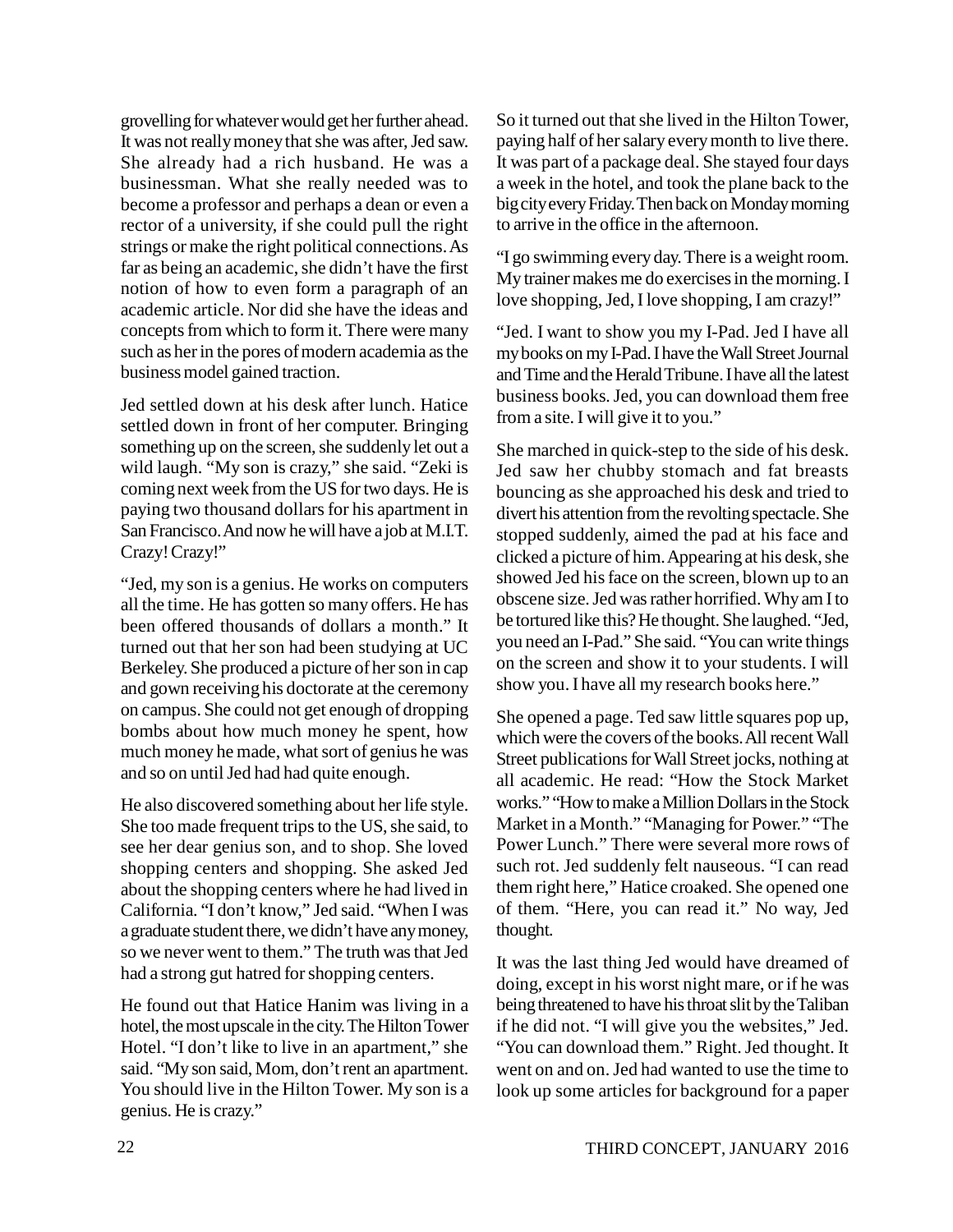that he had in mind about the ongoing slaughter of thousands in Iraq by the US bombing. Instead, Hatice Hanim kept up the drivel. Students came in. Then she talked to them chattering unnecessarily. After a bit, Jed was tired and decided to bail out for the day. There was a limit to how much he could take of this game.

One day Hatice Hanim brought up the topic of her research. It was actually the research of others but she was piggybacking on their work by adding her name. She needed publications. "Mergers and acquisitions. That's my field," she announced. "That's a good topic," Jed lied. He felt a little sick. "Jed, our paper has just been accepted by a prestigious journal," she lied. "It just needs some editing, some touching up. I have printed it out. You can be a co-author if you like." Jed declined. It was a topic that he might work on at some point, although he had no immediate interest in it. But he would not approach it from a business perspective.

It could be instructive if approached from a radical, perhaps Marxist perspective, he reflected. "You could be a co-author and help us publish it and get a publication in the social science research index," she said. Jed got her drift. But he didn't want his name on some shit-eating business screed. "That's OK," he offered generously, "I don't mind to help you on the paper but it's not really my subject. I wouldn't ask you to include my name on it." "That's great Jed," she said. She pulled out the print of the article which she had concealed on a shelf below her desk. There was a stack of pages thicker than Jed had bargained for. She plopped it down in front of him. The lines were single spaced. Not an easy form to edit.

"This, Jed," she said, indicating the beginning paragraph, "is a sort of introduction. Could you check the English?" The article had three authors. She was the third. Jed focused on the paragraph, attempting to read through it. His eyes froze halfway through the first sentence. In the next sentence, his brain locked up too. He tried reading it through again a couple more times. It was garbled, unintelligible and crap. He thought about what they were probably trying to say. Even straightened out in logical English it would still be crap but nothing could be done about that.

"I think you should word it something like this," he said. He then rewrote the whole paragraph out at the top of the page. "Isn't this what you mean?" Hatice read through it slowly. It was straightforward and logical. Straightforward bullshit, clearly appropriate for a business journal. It would likely hook in any editor. "Yes, yes, that's what we were trying to say," she said. "I understand it even better now than before," she lied.

Ted saw that he would have to practically rewrite the whole paper to edit it. Reading through it, however, he saw that that would not solve the problem of the article. Leaving aside the fact that the whole approach was bullshit, no one could understand what the authors were trying to say, if anything. Editing could not solve that basic problem. There was no thesis. The authors were not saying anything, just stringing material along, as many academics were prone to do. Who cared what sort of crap they dished out?

Once the article appeared it added some more brownie points to their curriculum vita and that was the whole point of the exercise anyway. Academics had no intention of being accused of enlightening anyone in this day and age. Once the number of brownie points topped the magical number, they would be advanced a notch up the academic ladder to associate or full professor and get a bigger pay check and more prestige. Whatever they wrote or said then would carry more weight, regardless of its veracity. Especially if it lacked any veracity, Jed thought. The cardinal rule of a successful and prestigious academic – never let the truth spill out.

"OK, I better take it home and work on it in the evening." Jed said. "Jed, You're great." Hatice Hanim croaked. No, just a sucker, he thought. I should never have gotten myself into this and it is going to kill my evening as well. Several evenings, that along with the pain in the gut from trying to stomach such unadulterated business crap. So much for mergers and acquisitions, he thought.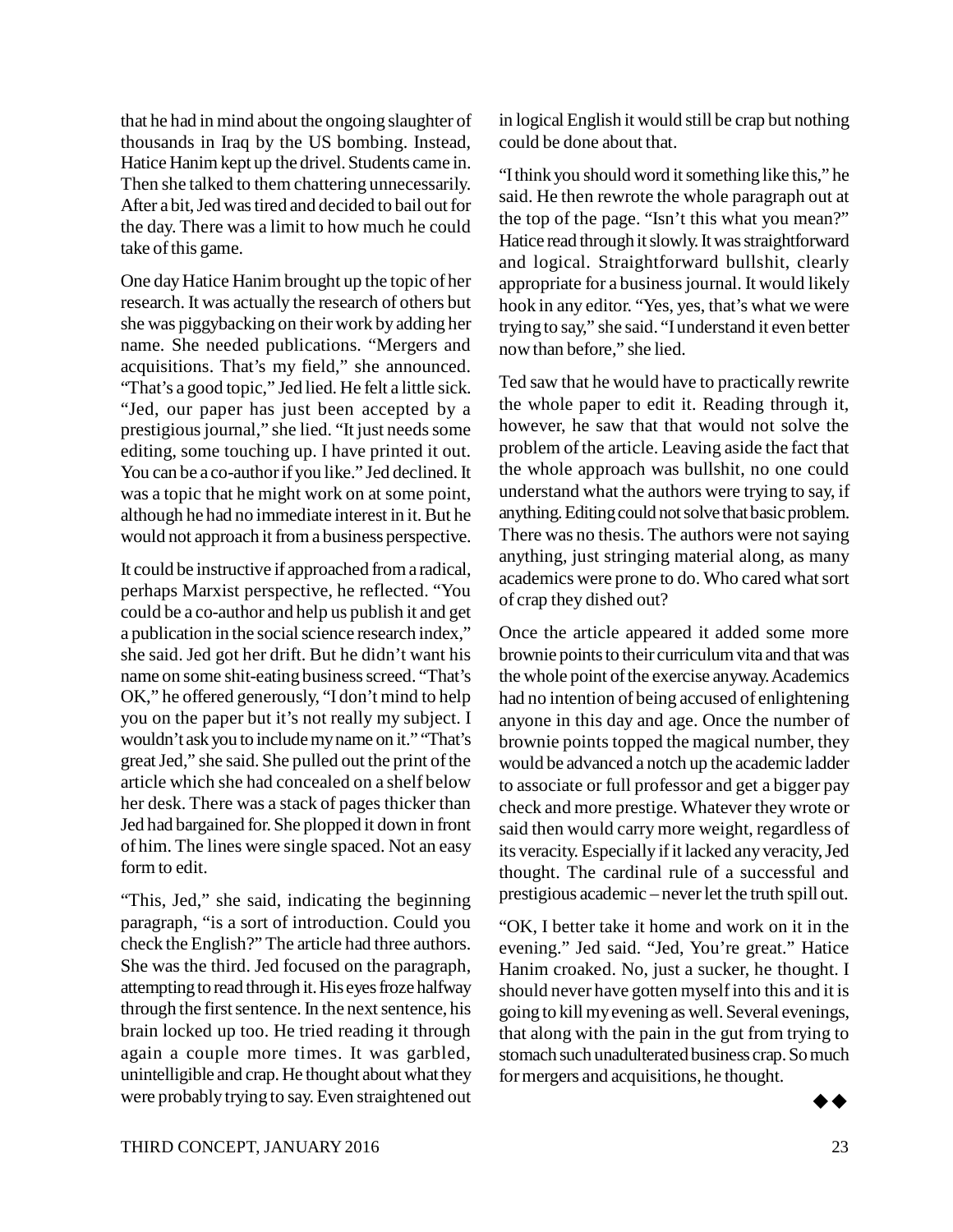# **Constitutional Law on Secularism**

Sandeep Chowhan\*

*[The Preamble to the Constitution of India signifies that India is a secular state. The Preamble reflects the way of life adopted by Indian citizens for themselves after independence. In fact, every civilization has also been a mirror of way of life as well as reflecting movement of human spirit. Religion in each civilization has indicated about the faith of human beings in absolute values and a way of life to realize them. Religious faith is continuously providing the passion to preserve in the way of life and if it declines, obedience degenerates into habit and habit slowly withers way. Therefore laws, customs, conventions and fashion etc. are not the only means of social control but the religion and morality also formulate and shape the human behavior. Religion and morality are the most influential forces of social control as well as the most effective guides of the human behavior.]*

The social life of a man, in addition to its<br>economics, political, philosophical,<br>scientific and other aspects, has also<br>religious aspects. Religion is the major concern he social life of a man, in addition to its economics, political, philosophical, scientific and other aspects, has also of man. Man is always having religious quest which makes him able to become a restless creature even beyond the satisfaction of his physical needs. Religion revolves around man's faith in the supernatural forces. Religion is concrete experience which is associated with emotions, especially with fear, awe or reverence.

Many societies have a wide range of institutions connected with religion and a body of special officials, with forms or worship, ceremonies, sacred objects titles, pilgrimages, and the like. Looking at the definition of religion by Ogburn, "Religion is an attitude towards super human power", it may be submitted that religion explains the relation of man with god and also elaborate rules of conduct. Further, Max Muller defines, "Religion as a mental faculty or disposition which enables man to apprehend the infinite."

Max Muller has attempted to define religion as a matter of belief in supernatural forces. Man believes that he is at the mercy of the supernatural forces and shows his subordination to them by means of prayers, hymns, and other acts. Man believes that his disrespect and negligence towards religion would bring disaster so he is engaged in endless endeavour to adjust himself with the supernatural. He attempts to do only the acts which are righteous and sacred to please the supernatural. Behaving in accordance with the norms laid down by religion is righteous and going against them is 'sinful'.

#### **Structural Characteristics of Secularism**

If secularism has to be a process of overall development, it will have to be something much more than mere economic and technological development. Some of the structural characteristics which would be an internal part of secularism would be rational and emphasize upon cognition; scientific spirit; individualization and individualism; universalism and freedom, pluralistic loyalty such as those of caste, kinship, region, religion etc. rule of law; and achievement of ethics. These characteristics constitute an essential feature of modernization and secularism.

#### **Is India a Secular State?**

Looking at the various constitutional provisions, the answer is 'Yes'. The ideals of secular state have clearly been embodied under the Indian

<sup>\*</sup> Mahatma Gandhi Law College, Osmania University, Hyderabad.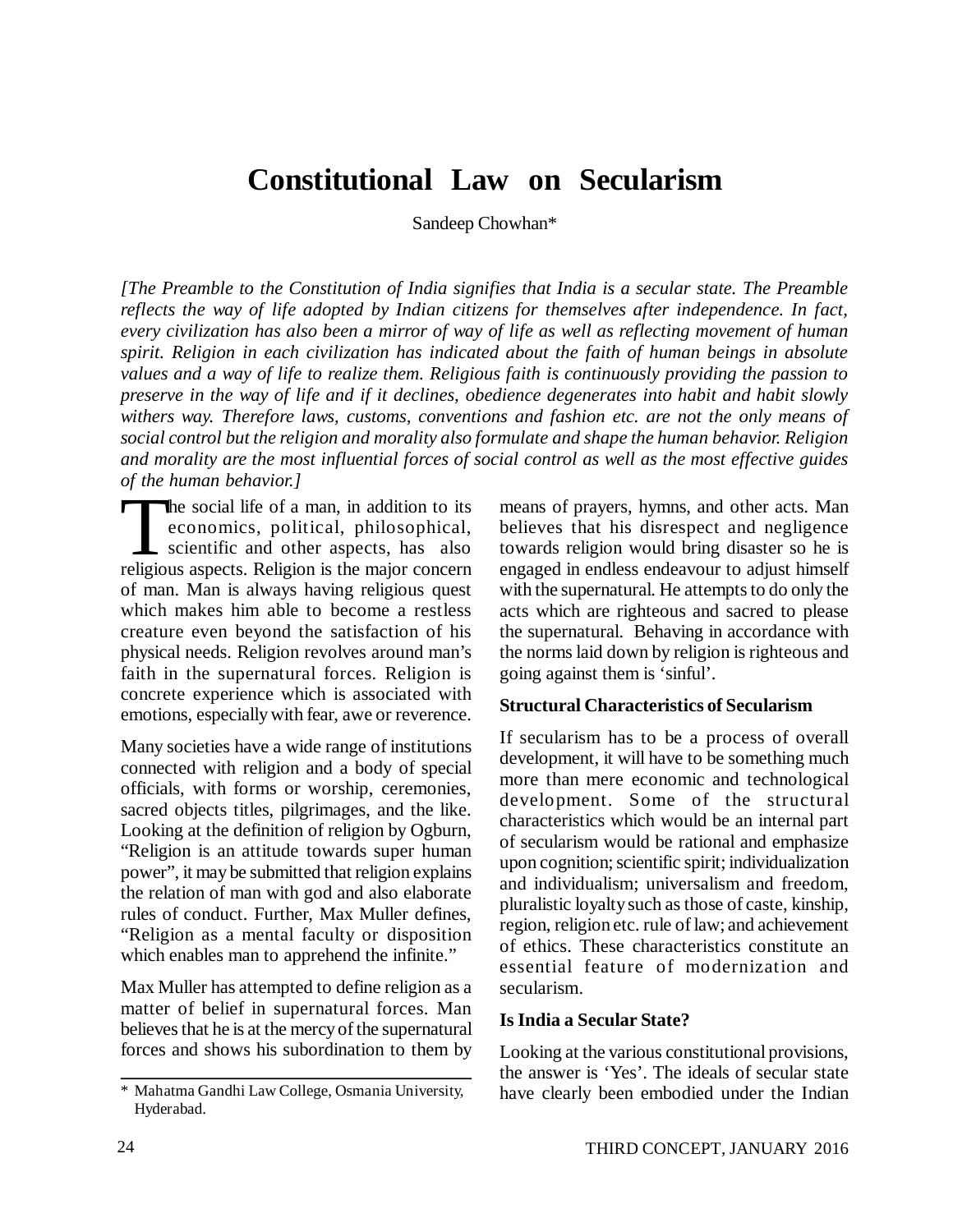Constitution and provisions are being implemented in substantial measure. But the circumstances after independence have posed a challenge before secularism of India for a number of times. Sometimes it is also alleged that by Uniform Civil Code, the existence of minorities in India is in danger or it is an assault on the identity of minorities. India is still a traditional society that contains not one, but many traditions owing their origin in part to the different religions that exist here.

While India carries with it many traditions, it has managed to retain the secular character of its policy, while in many countries especially from the Third World, a secular authority has crumbled in face of conflicting traditions, In sum up, it may be submitted that it is beyond the scope of this paper to outline the implications of the conceptual failings of secularism in India; nonetheless we must attempt to raise issues and questions for continuing study of the problem. Clearly the judiciary in India is a significant site where contests under the banner of secularism have been taking place over the last fifty and odd year. Though the judiciary is trying to strike the balance in a harmonious way but the people of India should not forget the dream of framers of the Constitutions and the ancient philosophy of 'Sarva Dharma Sambhavah'.

### **Elements of Secularism**

According to Donald Smith, upon closer examination it will be seen that the conception of a secular state involves three distinct but interrelated sets of relationship concerning the state, religion and the individual. These three sets of relation are:

- Religion and the individual [freedom of religion]
- The state and the individual [citizenship]
- The state and religion [separation of state and religion]

Having adopted this definition it may be noticed that the concept of secularism involves several elements, which are:

- One is that, every person must have the same rights as a citizen and must be entitled to the same basic human rights irrespective of the religion he professes and practices;
- There must be complete freedom of conscience, thought and belief and everyone should be entitled to profess and practice the religion of his own choice;
- And lastly, the state should not identify itself with any particular religion nor should it promote or support or discriminate in favour of any particular religion.
- Secularism and the Constituent Assembly Debates: Deliberate Omission

At the outset it must be pointed out that in the Constitution of India, as originally enacted, the word 'secular' did not appear in the Preamble to describe the character of the Sovereign Democratic Republic of India, nor was the word 'secular' used in the relevant provisions of the Constitution which guarantee freedom of religion. The omission to use the word 'secular' was not accidental but deliberate. In the proceedings of the Constituent Assembly, KT Shah made some attempts to introduce the concept of secularism by using the word 'secular' or 'secularism' in a suitable place.

The first of these amendments related to Article 1 of the Draft constitution which read: "India shall be a union of states" and the amendment sought to insert the words "secular, federal socialist" after the words "shall be a" in the said Article so that as amended that Article would have read: "India shall be a secular, federal, socialist union of states". The other amendment what KT Shah wanted to introduce was in the form of a new article and it read thus; "The state in India being secular shall have no concern with any religion, creed or profession or faith; and shall observe an attitude of absolute neutrality in all matters relating to the religion of any class of its citizens or other persons in the Union..."

Professor KT Shan tried a third time to get the said words incorporated through a third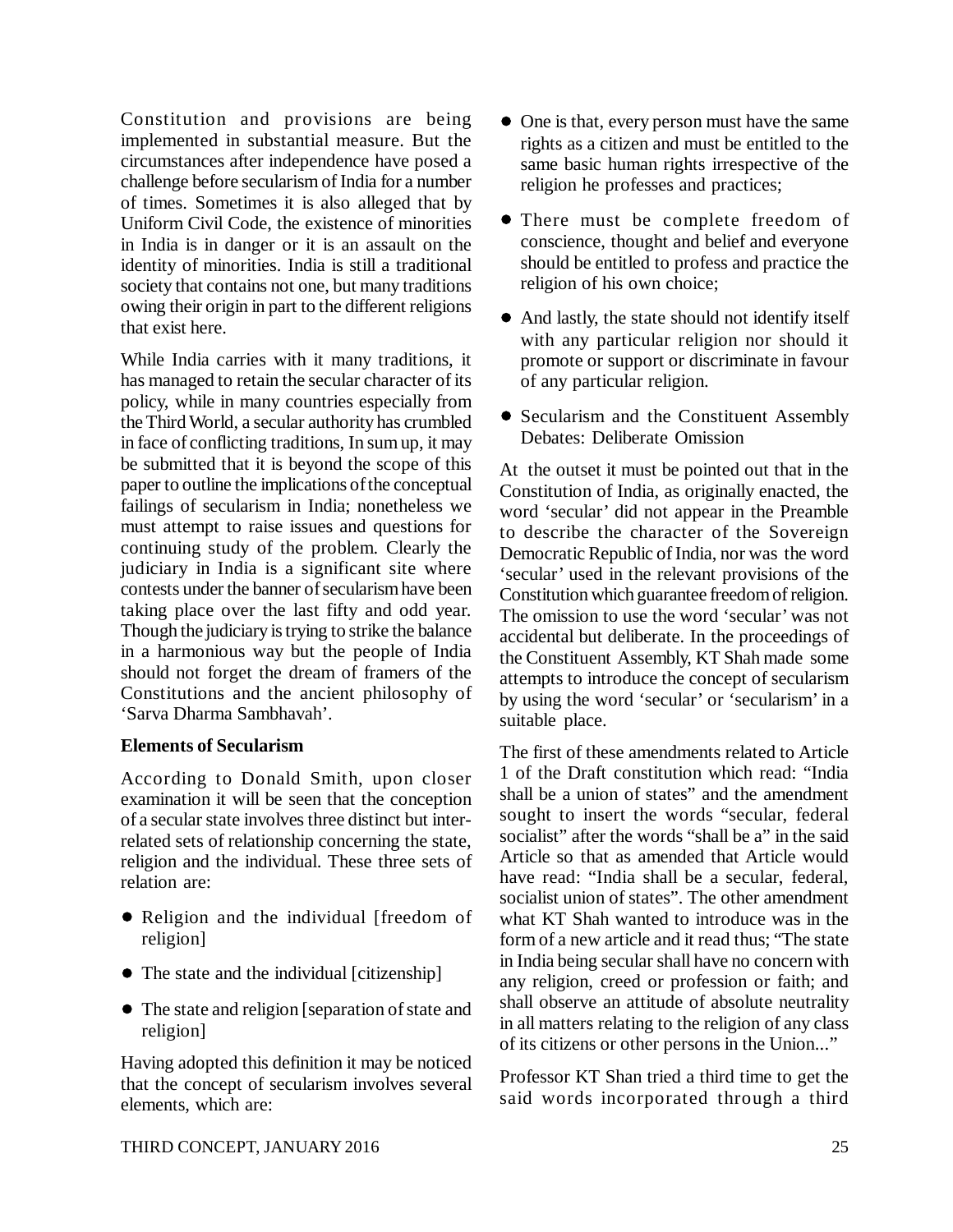amendment but failed. All these amendments proposed by KT Shan were opposed by Dr. B.R. Ambedkar, the Chairman of the Drafting Committee of the Constituent Assembly and were ultimately rejected. A further proposal for incorporating the words "secularism" as part of the preamble was also rejected by the Constituent Assembly. Thus it is evident from the above paragraphs that the omission to include the word 'secular' was deliberate and not merely accidental.

### **Reason behind such Deliberate Omission**

It seems that perhaps, the Constitution framers were apprehensive that if the words 'secular' or 'secularism' were introduced in the Constitution, they might unnecessarily bring in, by implication, the anti-religious overtone associated with the doctrine of secularism as it had developed in Christian countries. The Constitution makers might perhaps have felt that it was not necessary to use the word 'secular or 'secularism', particularly as it might give the impression of establishing a state structure inconsistent with the cultural ethos of Indian people.

### *The 42nd Amendment – Inclusion of the Word 'Secular' in the Preamble*

During the Emergency imposed by the Government of Mrs. Indira Gandhi, the Preamble of the Indian Constitution was amended by the Constitution [Forty-Second Amendment] Act, 1976 so as to include the word 'secular' before the words "Democratic Republic". The Indian Republic at that time appeared to be undergoing communal strains and the word 'secular' was inserted to emphasize the secular character of the country.

### **Secularism and Judicial Observation**

In ''St. Xavier's College v State of Gujarat, explaining the secular character of the Indian Constitution, the Supreme Court said:

"There is no mysticism in the secular character of the State. Secularism is neither anti- God nor

pro-God; it treats alike the devout, the antagonistic and the atheist. It eliminates God from the matters of the State and the ground of religion…"

In S.R. Bommai v. Union of India, a nine –Judge Bench referred to the concept secularism in the Indian context. According to SAWANT, J. "……religious tolerance and equal treatment of all religious groups and protection of their life and property and of the places of their worship are an essential part of secularism enshrined in our Constitution…"

"…while the citizens of this country are free to profess, practice and propagate such religion, faith or belief as they choose, so far as the state is concerned, i.e. from the point of view of the state, the religion, faith or belief of a person is immaterial. To it all are equal and all are entitled to be treated equally".

In Ismail Faruqui v. Union of India, VERMA, J., observed: "It is clear from the Constitutional scheme that it guarantees equality in the matter of religion to all individuals and groups irrespective of their faith emphasizing that there is no religion of the state itself. The Preamble of the Constitution read in particular with Articles 25-28 emphasizes this aspect and indicates that it is in this manner the concept of secularism embodied in the constitutional scheme…"

### **Secularism as a Basic Feature**

In Kesavananda Bharti v. State of Kerala, the Supreme Court inter alia, held that secularism is one of the basic features of the Constitution (as per SIKRI, C.J., as he was then). In SR Bommai V.Union of India, the SC held that secularism is a basic feature of the Constitution.

### *Provisions Relating to Freedom of Religion: Application of Secularism in India*

In the discussions of the 'secular' provisions of the Indian Constitution from the drafting stage onwards, this point has been made repeatedly clear, "When I say that a State should not identify itself with any particular religion. I do not mean to say that a State should be anti-religious or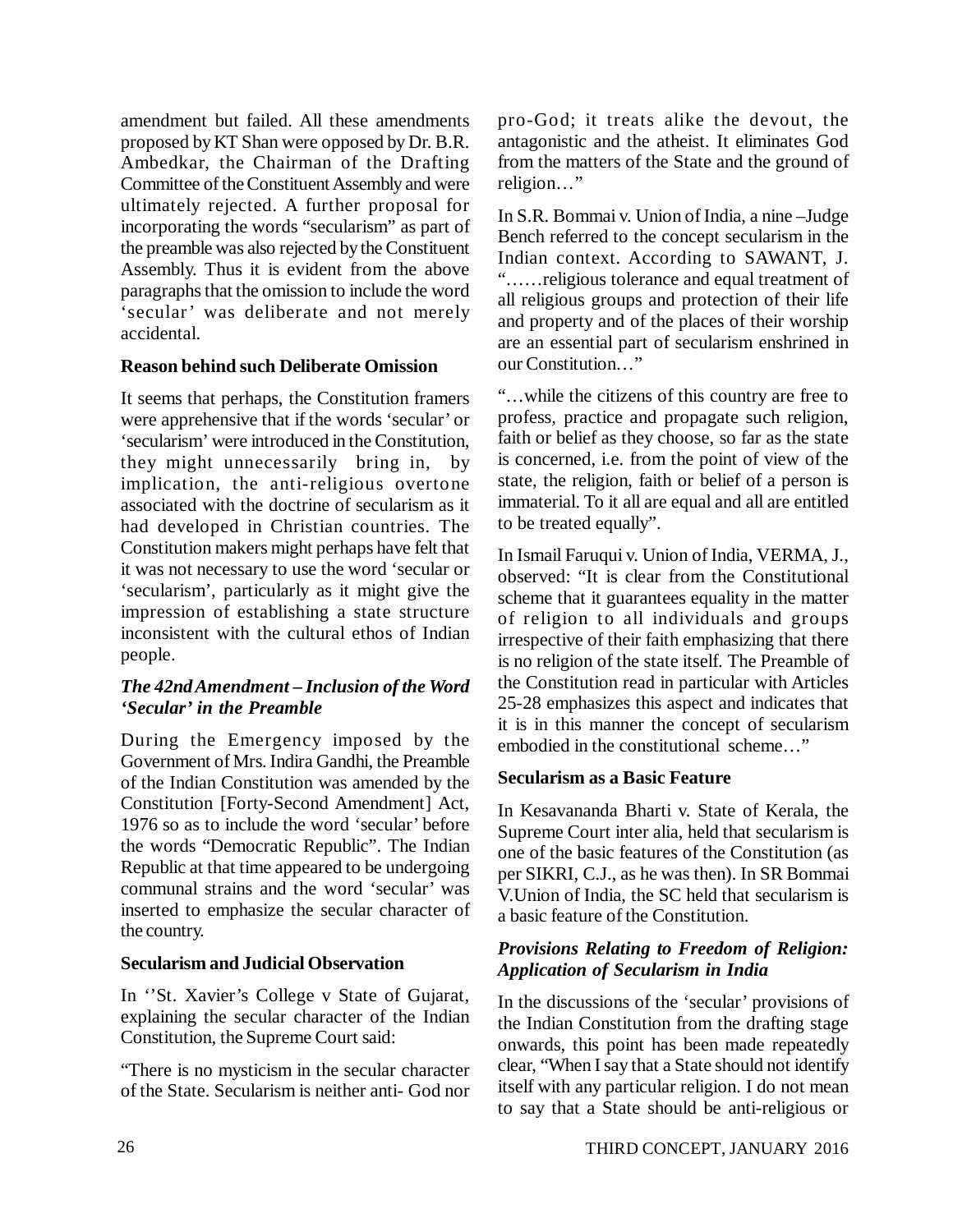irreligious. We have certainly declared India to be a secular State. But to my mind, a secular State is neither a God-less State nor an irreligious State."

# **Meaning of Religion**

Before we go on discussing freedom of religion in India or application of secularism in India, we need to know meaning of the term 'religion'. The term 'religion' is not defined in the Constitution of India. According to Christopher Marlowe, "…religion is man's one true way to salvation, to righteousness and even to manhood…" According to Talcott Parsons, religion is a matter of "concern of the innermost core of the individual personality for his own identity and commitments".

### *In P.M.A. Metropolitan V. Moran Mar Marthoma, the Supreme Court observed:*

"…religion is the belief which binds spiritual nature of men to super –natural being'. It includes worship, belief, faith, devotion etc. and extends to rituals. Religious right is the right of a person believing in a particular faith to practice it, preach it and profess it."

Article 25: Freedom of Conscience and Free Profession, Practice and Propagation of Religion.-

- 1. Subject to public order, morality and health and to the other provisions of this Part, all persons are equally entitled to freedom of conscience and the right freely to profess, practice and propagate religion.
- 2. Nothing in this article shall affect the operation of any existing law or prevent the State from making any law-
- a. Regulating or restricting any economic, financial, political or other secular activity which may be associated with religious practice;
- b. Providing for social welfare are reform or the throwing open of Hindu religious institutions of a public character to all classes and sections of the Hindus.

Explanation 1:-The wearing and carrying of kirpans shall be deemed to be included in the profession of the Sikh religion.

Explanation 2:- In sub –clause(b) of clause (2), the reference to Hindus shall be construing as including a reference to persons professing the Sikh, Jaina or Buddhist religion and the reference to Hindu religious institutions shall be construed accordingly.

Article 26. Freedom to manage Religious Affairs – Subject to public order, morality and health, every religious denomination or any section thereof shall have the right to establish and maintain institutions for religious and charitable purposes;

- To manage its own affairs in matters of religion;
- To own and acquire movable and immovable property; and to administer such property in accordance with law.

Article 27. Freedom as to Payment of Taxes for Promotion of Any Particular Religion- No person shall be compelled to pay any taxes, the proceeds of which are specifically appropriated in payment of expenses for the promotion or maintenance of any particular religion or any religious denomination.

Article 28. Freedom as To Attendance at Religious Instruction or Religious Worship in Certain Educational Institutions-

- 1. No religious instruction shall be provided in any religious institution wholly maintained out of State funds.
- 2. Nothing in clause(1) shall apply to an educational institution which is administered by the State but has been established under any endowment or trust which requires that religious shall be imparted in such institution.
- 3. No person attending any educational institution recognized by the State of receiving aid out of State funds shall be required to take part in any religious instruction that may be imparted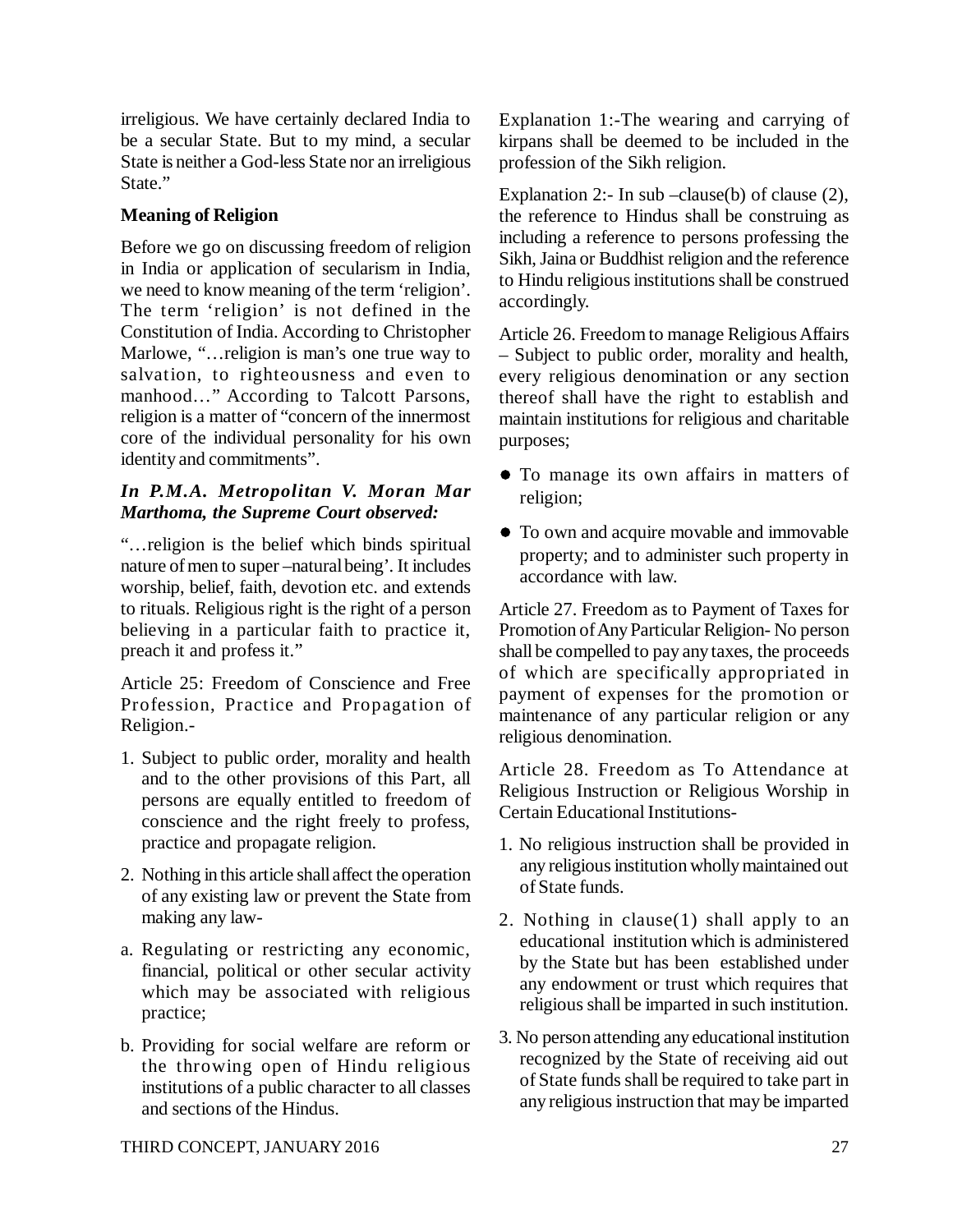in such institution or to attend any religious worship that may be conducted in such institution or in any premises attached thereto unless such person or, if such person is a minor, his guardian has given consent thereto.

#### **Conclusion**

In the light of the above discussion it can be concluded that secularism in India has assumed several forms or aspects and it has come to stand for all that trends to eliminate religion and caste as factors in political life; remove legal, economic or social inequalities based on religion or caste; ensure equal treatment by the state to various religious or sub –religious groups in the multi –religious society of India; and integrate various religious and caste groups into a single stream of national life.

In conclusion, the observation of the Supreme Court is worth mentioning, in Aurna Roy v. Union of India the Supreme Court observed that the concept of secularism is not endangered if the basic tenets of all religions all over the world are studied and learnt. Value –based education will help the nation to fight against fanaticism, ill-will, violence, dishonesty and corruption. These values can be inculcated if the basic tenets of all religions are learnt.

 $\rightarrow \rightarrow$ 

# **Judiciary and Policy Process in India**

# Dr. Afifa Aisha Rahmat\*

[*An independent and impartial judiciary plays a very important role in smooth functioning of a political system. The Indian judiciary has a unique position, under the Constitution, as an independent organ of State designed to provide a countervailing check on the functioning of the other two organs in their respective spheres. The three wings of any Government are the executive, the legislature and the judiciary. Legislature makes laws of land; executive is mainly concerned with the enforcement of laws and administration and judiciary guarantees justice and acts as the custodian of the Constitution.]*

Written and rigid Constitution cannot<br>
ensure a sufficient restrain on<br>
accompanied by an independent body (through written and rigid Constitution cannot ensure a sufficient restrain on parliamentary majorities unless judicial review) that can test the constitutionality of laws passed by the national legislature. If Parliament itself is the arbiter of the constitutionality of its own laws, it can easily be tempted to resolve any doubt in its own favor.<sup>1</sup>

Armed with the power to strike down executive, quasi-judicial and legislative actions as unconstitutional, the judiciary has, as the ultimate interpreter of Constitutional provisions<sup>2</sup>, expounded the basic features of the Constitution of which the power of judicial review has been recognized as forming an integral part.<sup>3</sup> The

superior courts are empowered to declare a statute *ultra vires* of the Constitution and to nullify an executive action as unconstitutional.

These powers of judicial review are given not with a view to make the judiciary a supreme body superior to other wings of the constitutional framework, but to ensure a system of check and balance between the legislature and executive on one hand and judiciary on the other. The mechanism has been devised to function in such a way that the unconstitutional actions of one of the wings are corrected by the other and *vice versa*. It is not the purpose of judicial review to criticize legislative or executive actions, as the opposition is expected to fulfil this function in a democratic polity.

On the contrary, the judiciary's role is to review executive and legislative actions and declare

Public Administration, Babasaheb Bhimrao Ambedkar University, Lucknow.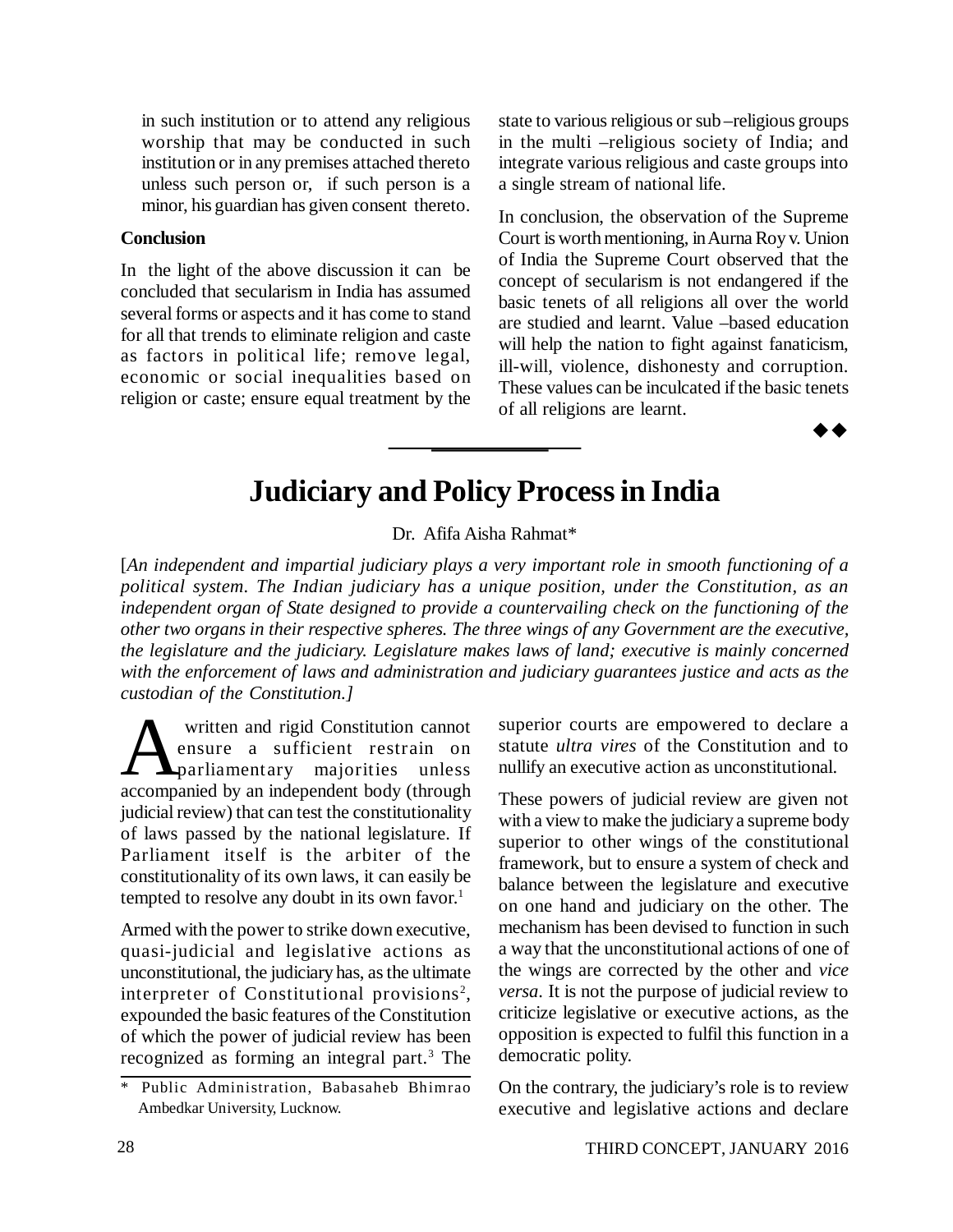whether those actions conform to the dictates of the Constitution of India. Justice A. S. Anand remarked: "The legislature, the executive and the judiciary are three coordinate organs of the State. All the three are bound by the Constitution. The minister representing the executive , the elected members of Parliament representing the legislature and the judges of the Supreme Court and the High Court representing the judiciary have all to take oaths prescribed by the Third Schedule of the Constitution . All of them swear to bear allegiance to the Constitution. When it is said therefore that the judiciary is the guardian of the Constitution, it is not implied that the legislature and the executive are not the equally armed to guard the Constitution. For the progress of nation, however, it is imperative that all the three wings of the State function in complete harmony".<sup>4</sup>

"A judicial decision either 'stigmatizes or legitimizes' a decision of the legislature or of the executive. In either case the court neither approves nor condemns any legislative policy, nor is it concerned with it wisdom or expediency, its concern is merely to determine whether the legislation is in conformity with or contrary of the provision of the Constitution it often includes consideration of the rationality of the Statute. Similarly, where the court strikes down an executive order, it does not in the spirit of confrontation or to assert its superiority but in discharge of its constitutional duties and the majesty of law. In all those cases, the court discharges its duty as a judicial sentinel".<sup>5</sup>

In India, the Supreme Court influences the public policy through the exercise of power of judicial review of legislative laws and executive actions, judicial review means the power of the courts to examine the constitutional validity of legislative and executive action of the Government. Judicial review may be defined as: "the power of a court to hold unconstitutional any law or official action that it deems to be in conflict with the basic law, or the Constitution."<sup>6</sup> Another scholar Hennery J. Abraham defines judicial review as "the power of any court to hold unconstitutional and hence unenforceable any law, any official action based upon it, and any illegal action by a public official that it deems to be in conflict with the basic law."<sup>7</sup>

The power of the judicial review flows from the power of the courts to interpret the Constitution. There are two models of judicial review<sup>8</sup>. One is technocratic model in which judges act narrowly and examine the validity of laws made by the legislature. In second model, the courts interpret the Constitution liberally and in the light of the spirit underlying it keeps the Constitution abreast of the time through dynamic interpretation.

The Supreme Court of India started off as a technocratic court in the 1950s, but slowly started acquiring more power through constitutional interpretation.<sup>9</sup> The Constitution provided for limited judicial review by saying in Article 13 of the Constitution that the State shall make no law that contravenes any provision of the parts of the Fundamental Rights, and if any such law is made or exists at the time of commencement of the Constitution it shall be void. The Supreme Court and High Courts are constituted as the protectors and guarantors of Fundamental Rights under Article, 32 and Art. 226.

One of the major instances of judicial activism in India was Keshwanand Bharti case, which overruled the decision given in Golakh Nath case and held that the amending power of Parliament cannot be limited by Fundamental Rights but also ruled that there are implied limits which could not be used to alter the basic structure of the Constitution. The theory of implied limits in the amending power with reference to the basic features of the Constitution propounded in Keshwanand case was the first great act of judicial activism by the Supreme Court of India.

By this decision the power of judicial review significantly increased. The Constitution confers power on the Supreme Court and High Courts to issue directions, orders or writs. The purpose of direction issued by courts is either to fill the gaps in legislation or to provide for matters that have not been provided by any legislation.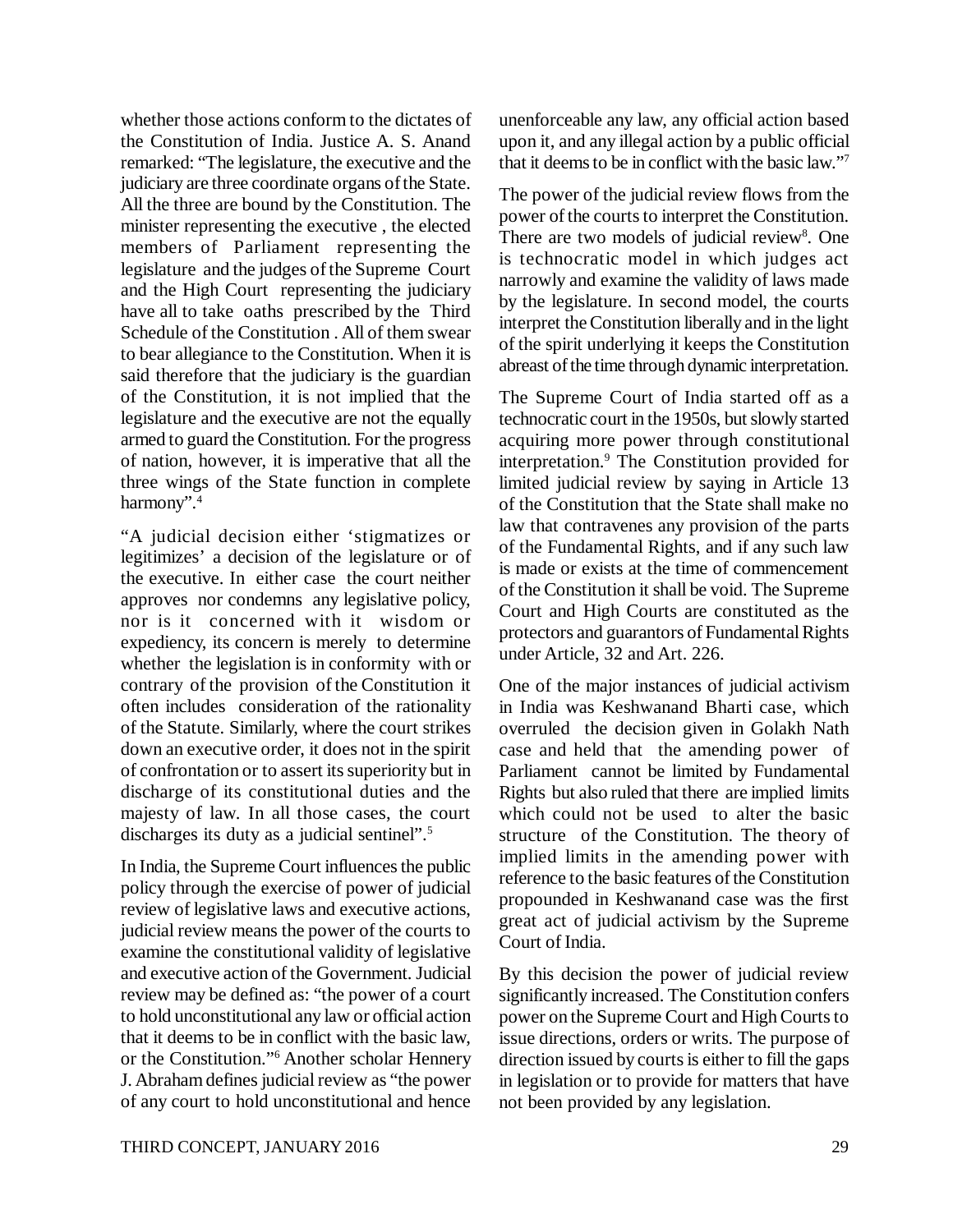In Golakh Nath, Case, Subba Rao, C.J. explicitly claimed a law making role for the Supreme Court in the following words: "… Article 32, 141, and 142 are couched in such wide and elastic terms as to enable this Court to formulate legal doctrines to meet the end of justice. To deny this power to Supreme Court on the basis of some outmoded theory that the court only finds the law but does not make it, is to make ineffective the powerful instrument of justice placed in the hands of the highest judiciary of this country."<sup>10</sup>

In the case of *Vishakha v. State of Rajasthan* , reported in (1997 )6 SCC 241, the Supreme Court lamented that the legislature had not brought in comprehensive legislation to deal with sexual harassment of women in the work place, and declared the law as follows : "in view of the above, and in the absence of enacted law to provide for the effective enforcement of the basic human right of gender equality and guarantee against sexual harassment and abuse, more particularly against sexual harassment at work place, guidelines and norms are hereby laid down for strict observance. This is done in exercise of the power available under Article 32 for enforcement of Fundamental Rights and it is further emphasised that this would be treated as the law declared by the Supreme Court under Article 141 of the Constitution of India."

This is a clear case of judicial legislation and usurpation of the power of legislation but ultimately it benefits people. When the legislature slumbers, judicial usurpation obtains legitimacy and approval from the general public. In *M.C. Mehta v. India* the Supreme Court gave directions for the protection of environment from pollution caused by the vehicular traffic and protecting people from road accidents. These directions laid downs that the vehicle should be equipped with speed control device, limits the maximum speed, of goods vehicle by 40 km/hr. driven by authorized driver, and should not overtake passengers vehicle. The court also laid down qualification of drivers of buses belonging to educational institutions used for transporting children.

The court issues direction to fill the vacuum left by the legislative or executive branch of the Government. And these directions of court could be replaced by the legislation of legislature or by the executive. In Bandhua Mukti Morcha<sup>11</sup>, the court declared that the non-enforcement of welfare legislation like the Minimum Wages Act, 1948 and the Bonded Labor (Abolition) Act, 1976 would tantamount to "denial of the right to live with human dignity enshrined under Article 21 of the Constitution.

In the mid-90s, following a writ petition, the Supreme Court took cognizance of the growing mismanagement of hazardous waste and constituted a Committee to look into the problems and present the findings periodically for immediate and appropriate action. The committee recommendations include the need for immediate closure of industries operating without authorization or without having fulfilled the conditions under which the consent to operate was established; the development of clear mechanisms for improved implementation; the need for environmental protection authorities to adhere to the purposes of their creation and the creation of structures and agencies that would supplement or supervise in order to ensure implementation remains effectives. <sup>12</sup> The Committee concluded with a significant recommendation of setting up a monitoring Committee akin to the role of a 'project manager' to ensure that the tasks that required to be carried out time-bound and more importantly supervised.

Based on the report of the Committee, the Supreme Court passed a detailed order on the issue of implementation of hazardous waste management in October 2003. As recommended, the Supreme Court also constituted the Supreme Court Monitoring Committee (SCMC). The SCMC, while supervising the execution of the order passed directives from time to time to SPSBS on pressing issues – control of flaring by petrochemical plants in Manali industrial area (North Chennai), on closure of units in Cuddalore SIPCOT industrial area (Cuddalore, Tamil Nadu) or remediation/restoration orders pertaining to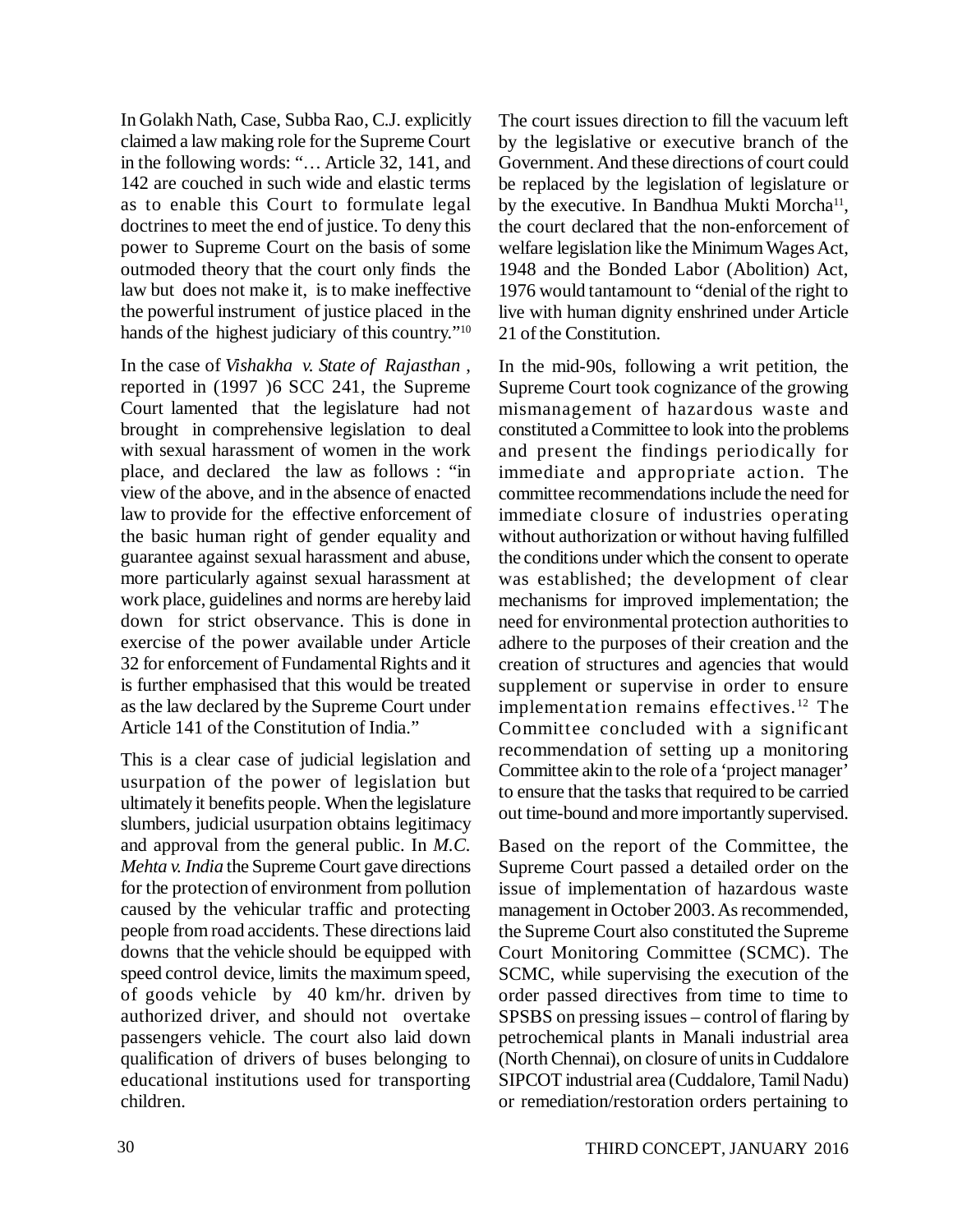the mercury pollution caused by a thermometer manufacturing plant<sup>13</sup> (Kodaikanal, Tamil Nadu), to name a few in the State of Tamil Nadu alone.

Further, the SCMC, in consonance with the order, directed the SPCBs to convene Local Area Environment Committees (LAECs) to assist in implementation at the level of the region (town, industrial State, industrial clusters or individual industries). These LAECs included members of the local communities, experts and NGO representatives and were meant to be 'eyes' and 'ears' of the SCMC in reporting mismanagement and violations.

Some decisions of judiciary may carry the risk of conflict with the executive or legislature. R.K. Barik has criticised the role judiciary assumes in policy making and argued that policy making is the exclusive domain of legislature or executive, and judges are neither elected nor accountable to the people, are trespassing into an area for which they are not qualified.<sup>14</sup> Earlier the then Prime Minister Manmohan Singh had advised the judiciary not to go into policymaking after the top court had asked the Government to provide food grain to the poor free of cost instead of letting it rot in godowns.<sup>15</sup> The other two branches of Government are also restrained by the determination of constitutional provision by the judiciary.

In democratic society, there is a limit on the extent of Government's power. Such limits include periodic elections, civil rights, independent and impartial judiciary to protect the rights of the citizen and ensure the redressal of grievances against governmental action. The judiciary plays a significant role in the formation of social policies and laws regarding such matters as equal protection before law, corporations, employer-employee relation, status of women in society etc., which have been developed and applied by the courts in the shape of common law.

Anderson has stated that "not only are the courts getting involved but they are playing a more positive role in policy formation, specifying not only what Government cannot do but also what it must do to meet its legal or constitutional obligations."<sup>16</sup> The Indian courts are actively engaged in prescribing specific policies regarding public school, labour conditions and some welfare policies as well.

The Supreme Court cautioned High Courts against interfering with or quashing Cabinet decisions of State Governments on policy matters. "The decision of the Cabinet generally ought not to be interfered with in judicial review as lightly as has been done in the present case [in Himachal Pradesh]. The quashing of the Cabinet decision, without analyzing the pros and cons, in the manner [that] seeks to restrict the State's constitutional authority and powers to frame policy especially in such vital areas like imparting technical education is not acceptable," said a Bench of Justices P. Sathasivam and B.S. Chauhan.

Writing the judgment, Justice Sathasivam said: "The court does not substitute its views in the decision of the State Government with regard to policy matters. In fact, the Court must refuse to sit as appellate authority or super legislature to weigh the wisdom of legislation or policy decision of the Government unless it runs counter to the mandate of the Constitution."<sup>17</sup>

Justice A.K. Mathur and Justice Markanday Katju while deciding a case, made some stern remarks on the power of the judiciary and "judicial activism". A division Bench of the Supreme Court comprising the two judges said:

 "If the judiciary does not exercise restraints and over stretches its limit, there is bound to be reaction from politicians and others. The politician will then step in and curtail the powers or even independence of the judiciary. The judiciary should, therefore, confine itself to its proper sphere, realizing that in a democracy many matters and controversies are best resolved in a non-judicial setting.

Expressing their apparent anguish over the judicial over reach, the judges further added: " … We are compelled to make these observations because we are repeatedly coming across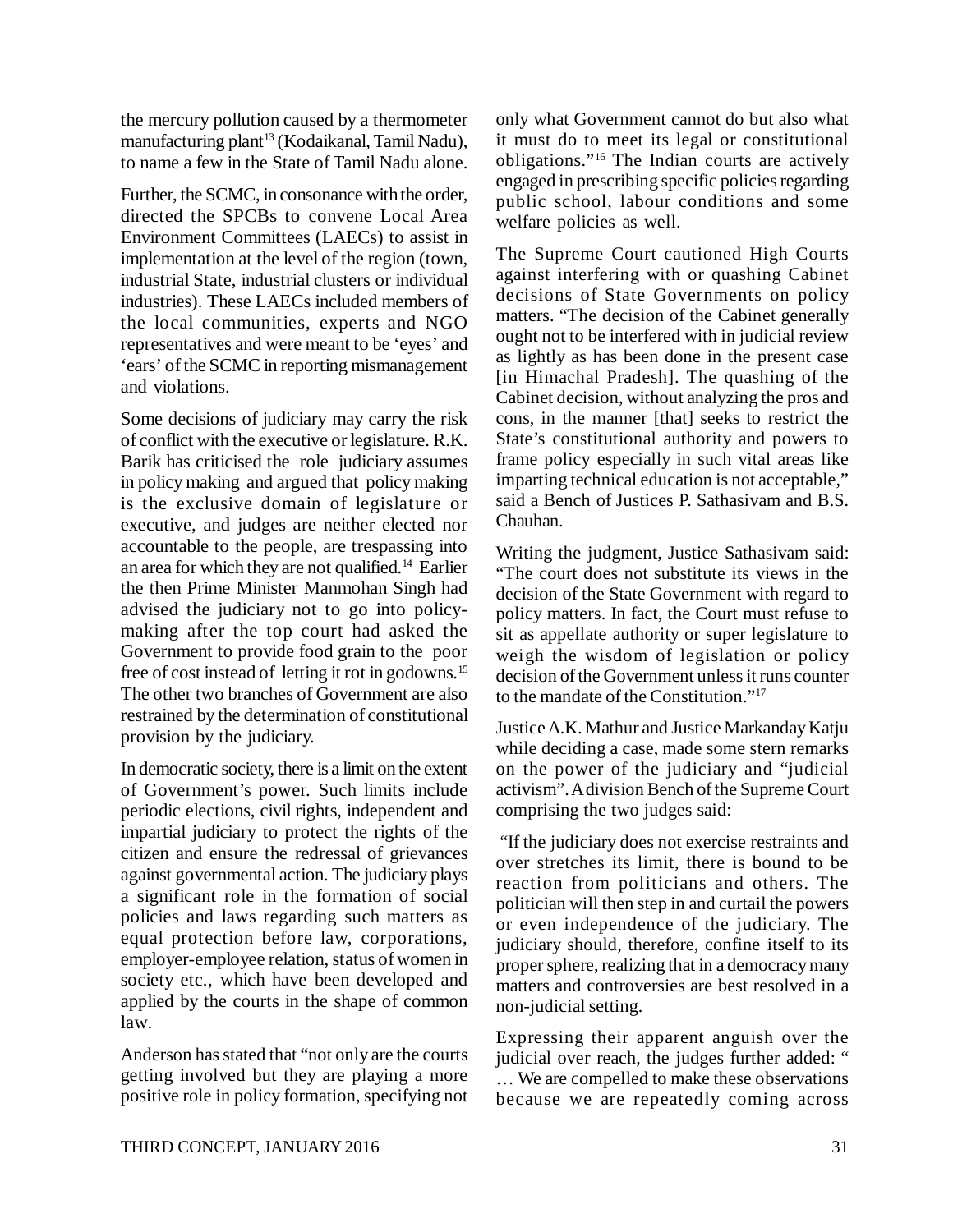(instances) where judges are unjustifiably trying to perform executive or legislative functions. In our opinion, this is clearly unconstitutional. In the name of judicial activism judges cannot cross their limits and try to take over functions which belong to other organs of State"<sup>18</sup>

The Constitution in various places expressly confers upon the Indian judiciary the power to examine policy. The judiciary does not entertain challenges to a policy on the ground that it is unwise, but does not flinch from examining its legality where it trenches upon constitutional right or Rule of Law. Theoretically, though the judiciary is expected to adjudicate or evaluate the policies promulgated by the legislature or executive wing of the Government, it equally importantly checks excesses committed by the other two branches and enforces the rights of the people in case of default or distortion by the legislature and executive in the discharge of duties, using the power of judicial review.

The court attempts to strike a balance between remaining within its sphere of influence while continuing to ensure answerability and accountability of the organ of the state. Thus, the ordinary courts and the administrative tribunals have a creative role in the implementation of public policies.

### **References**

- 1. A. Lijphart, *Patterns of Democracy: Government Forms and Performance in Thirty Six Countries*, New Haven: Yale University Press, 1999, p. 233.
- *2. State of Rajasthan v. Union of India* (1977) 3 SCC 592 at 662.
- *3. Keshavananda Bharti v. State of Kerala* (1973) 4 SCC 225.
- 4. R. Shunmugasundaran, Judicial Activism and Overreach in India, *Amicus Curiae*, Issue 72, winter 2007, pp. 22-28.
- 5. Ibid.
- 6. Ferguson and McHenery, *The American Federal Government*, 10th edition, New York: McGraw Hill, 1969, p.12.
- 7. Henery J. Abraham, *The Judicial Process*, New York: Oxford University Press, 1962, p. 251.
- 8. S.P. Sathe, *Judicial Activism in India*, New Delhi: Oxford University Press, 2002, p.5.
- 9. Ibid. p.4.
- 10. AIR 1967 SC AT 1669 :( 1967)2 SCR 762.
- *11. Bandhua Mukti Morcha v. Union of India* (1984) 3 SCC 161.
- 12. http://envfor.nic.in/cpcb/hpcreport/ chapter\_7.htm assessed on 14 March 2011.
- 13. http://www.sipcotcuddalore.com/ scmc\_visit\_tamilnadu\_092004.html assessed on 20 March 2011.
- 14. R.K. Barik , Politics of Judicial Administration in B.D. Dua, M.P. Singh, Rekha Saxena (eds.), *Indian Judiciary and Politics*: *The Changing Landscape*, New Delhi : Manohar , 2007, p. 180.
- 15. The Telegraph, March 10, 2011.
- 16. James E. Anderson, *Public Policy Making: An Introduction*, p. 56
- *17. The Hindu*, April 21, 2011.
- 18. Siddhartha Sharma, "Myths of Judicial Overreach", *Economic and Political Weekly*, Vol.38, No.10 8 March 2008, p.15

44 A

# *The Editor, Staff of the Journal, Authors, Reviewers and Readers A Very Happy and Prosperous New Year*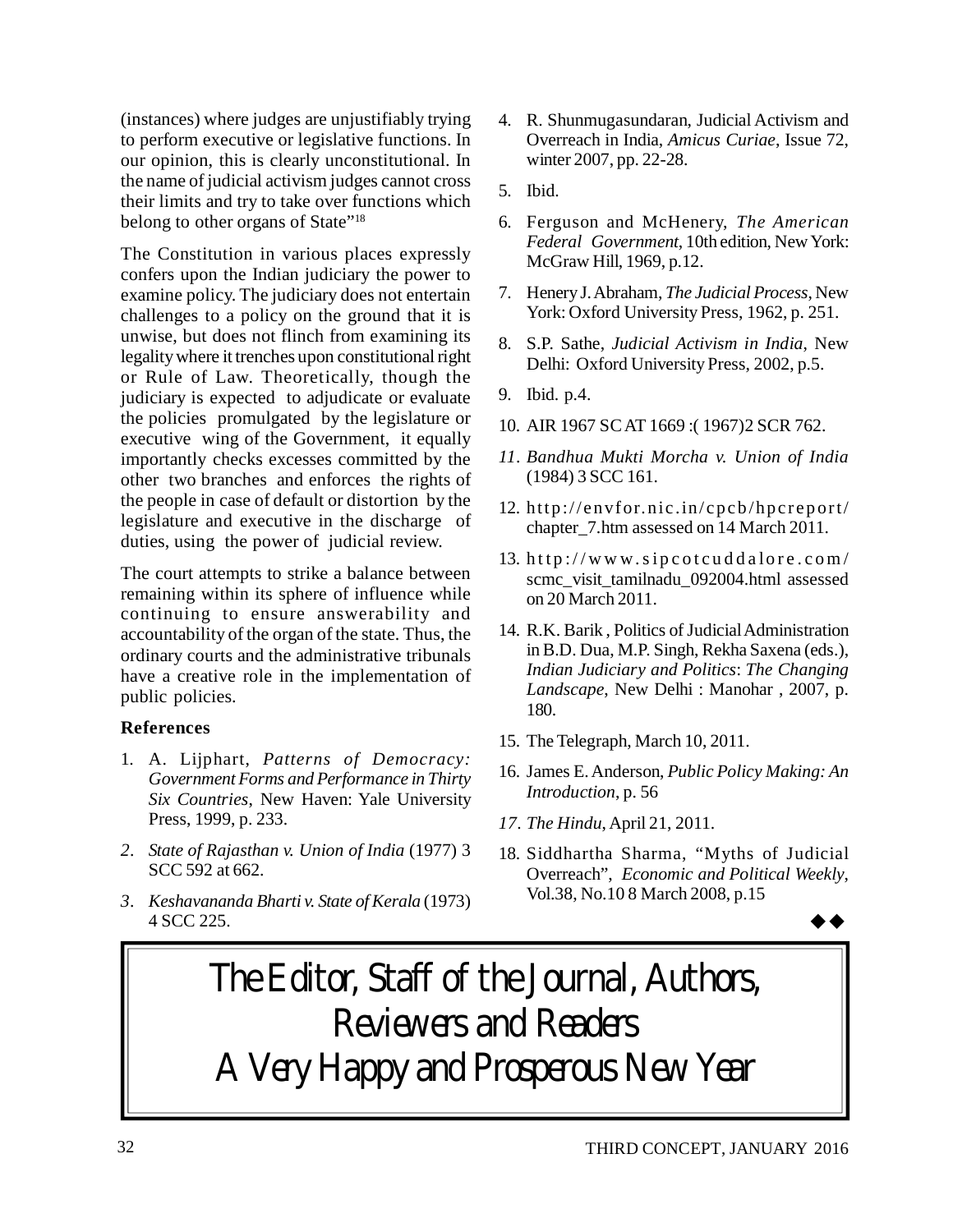# **Empowering Rural Women via Microfinance**

Dr. Prakash Kattimani\*

[*Microfinance refers to small savings, credit and insurance services extended to socially and economically disadvantaged segments of society. It is emerging as a powerful tool for poverty alleviation in India. Microfinance program in India is growing rapidly and receiving increasing attention from the financial institutions, non-governmental organizations (NGOs) and the Government, as an instrument that can transform lives of the poor. Microfinance is considered as a development tool to alleviate poverty in Asian, African and South American countries.]*

**M** icrofinance gives quick and tangible<br>results to the poor people, especially<br>increasing the economic, political, social, icrofinance gives quick and tangible results to the poor people, especially women. Empowerment refers to educational, gender, or spiritual strength of an entity or entities. Microfinance can be called a novel approach to provide saving and investment facility to the poor around world. Improved access and efficient provision of savings, credit, and insurance facilities in particular can enable the poor to smooth their consumption, manage their risks better, gradually build their asset base, develop their business, enhance their income earning capacity, and enjoy an improved quality of life.

Until the recent past, women in rural India usually lived in virtual isolation, unable to access even the most basic of services. But, with the formation of Women's Self-Help Groups, these women are now achieving social and physical mobility. It is recognized that while the empowerment of women is a process that will not happen automatically, SHG is a suitable means for the empowerment of women. The impacts of SHGs on socio-economic status of women were found significant. Microfinance programs like the SHGs in India have been promoted for their positive economic impact and the belief that they empower women. Micro finance for the women has gained importance because of the fact that it leads mainly to women's empowerment and this gradually helps in poverty

reduction. Microfinance programs like the SHGs in India have been promoted for their positive economic impact and belief that they empower women.

#### **Microfinance**

Microfinance is the provision of financial services to low income clients who traditionally lack access to banking and related services. It helps in reaching out to the vulnerable segments of the society like women SCs and STs, which are outside the purview of formal institution. Dr Yunus had set up Grameen Bank as a project in one of the village in Bangladesh in 1976 to assist poor families by providing credit to them. There are classified microfinance institutions such 1. Domestic Commercial Banks and it is including Public sector, Private sector and local Banks. 2. Regional Rural Banks. 3. Co-operative Banks. 4. Co-operative Societies. 5. Registered NBFIs. 6. Unregistered NBFls. 7. Others include Societies and Trusts.

Today micro-finance has been widely spread all over the world as an effective tool to poverty eradication. Today agencies like Government as well as Non-government Organizations are involved in micro-finance development initiatives. Features of Microfinance are as follow:

- Borrowers are from the low income group
- Loans are of small amount called as micro loans

<sup>\*</sup> Asst Prof., Dept of Pol. Sc., Rani Channamma University, Belagavi,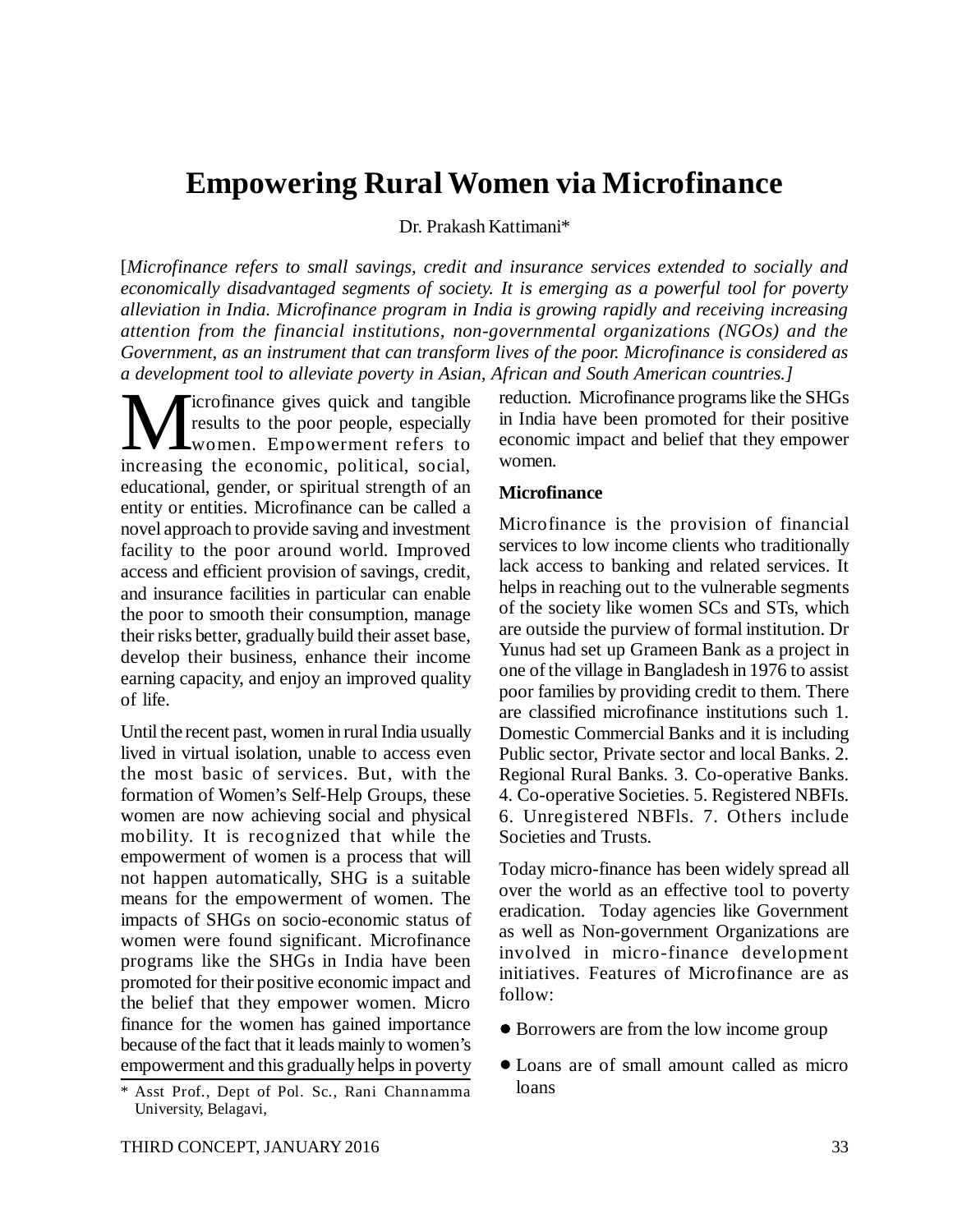- Short duration loans
- Loans are offered without Collateral
- High frequency of repayment
- Loans are generally taken for income generation purpose

### **Growth of Microfinance in India**

Poverty alleviation has been one of the guiding principles of the planning process in India. Government has considerably enhanced allocation for the provision of education, health, sanitation and other facilities which promote capacity building and well being of the poor. The Indian government puts emphasis on providing financial services to the poor and underprivileged since independence. The commercial banks were nationalized in 1969 and were directed to lend 40% of their loan at concessional rate to priority sector. The priority sector included agriculture and other rural activities and weaker section of society in general. The aim was to provide resources to help the poor to start their micro enterprise to attain self sufficiency.

The government of India had also launched various poverty alleviation programs like Small Farmers Development Scheme (SFDS) 1974-75, Twenty Point Programme (TPP) 1975, National Rural Development Programme (NRDP)1980, Integrated Rural Development Programme (IRDP)1980,Rural Landless Employment Guarantee Programme (RLEGP)1983, Jawhar Rozgar Yojna (JRY)1989, Swarna Jayanti Gram Swarojgar Yojana(SGSY)1999 and many other programs. Government tries to help them by way of subsidies and other help but these initiatives hardly reduce their poverty levels and are not a long-term solution. This section of society, if given with guidance, power of capital and productive assets can emerge as the successful entrepreneur. This can easily be achieved by empowering them with power of microcredit.

India's development planning has always aimed at removing inequalities in the process of development, recognizing that women lag behind due to several socio economic, cultural and political factors and the five year plans have been paying attention to women's welfare, female education, and their access to resources and empowerment.

### **Empowerment**

Empowerment literally means making someone powerful; facilitating the weak to attain strength, enabling someone to confront injustice and oppression. Empowerment is a process which makes the powerless to acquire and control over power through awareness, capacity building, participation in decision making, acquiring information, attaining confidence and self employment.

### **Microfinance and Women Empowerment**

Micro-finance programmes not only give women and men access to savings and credit, but reach millions of people worldwide bringing them together regularly in organized groups. Majority of microfinance programmes focus women with a view to empower them. There are varying underlying motivations for pursuing women empowerment. Some argue that women are amongst the poorest and the most vulnerable of the under-privileged and thus helping them should be a priority.

Self-help groups intermediated by microcredit have been shown to have positive effects on women, with some of these impacts being ripple effects. In recent years microfinance has spread throughout India, making an impact on the lives of the poor by providing them with microcredit to start their own small businesses, so they can generate income and provide for their families. Many of these loans are distributed to women in rural areas providing them with tools to become self-sufficient and independent.

Microfinance programmes are currently being promoted as a key strategy for simultaneously addressing both poverty alleviation and women's empowerment. Where financial service provision leads to the setting up or expansion of micro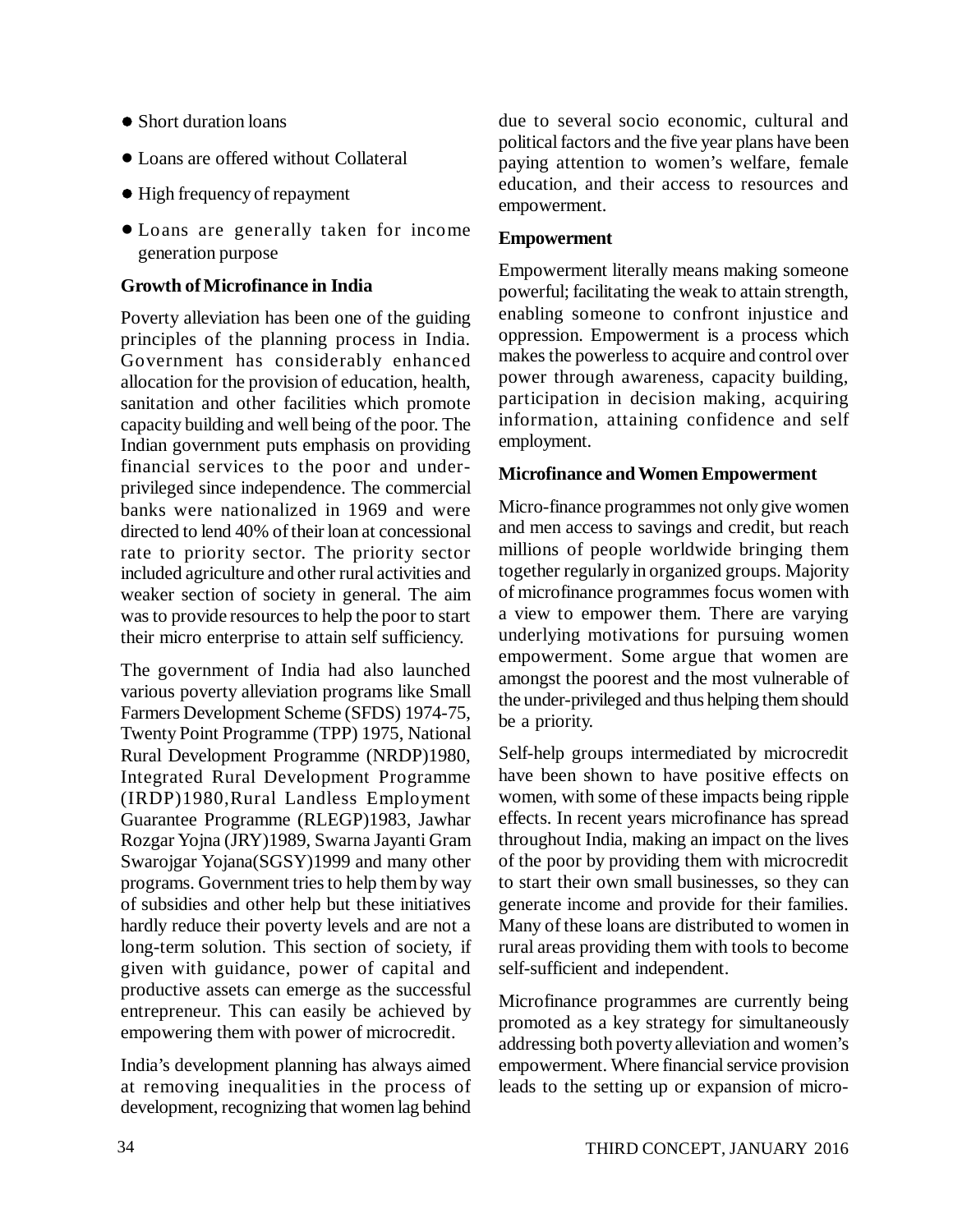enterprises there are a range of potential impacts including:

- 1. Increasing women's income levels and control over income leading to greater levels of economic independence.
- 2. Access to networks and markets giving wider experience of the world outside the home, access to information and possibilities for development of other social and political roles.
- 3. Enhancing perceptions of women's contribution to household income and family welfare, increasing women's participation in household decisions about expenditure and other issues and leading to greater expenditure on women's welfare.
- 4. More general improvements in attitudes to women's role in the household and community.

In rural areas the women micro entrepreneurs continue to produce the traditional designs for local markets. Women in SHGs produce a large variety of essential products, village crafts and homemade snack foods. Many are engaged in retail trading of groceries and textiles. These enterprises represent a substantial supply resource for semi-urban and urban markets. SHGs are also viable organized set up to disburse micro credit to the needy entrepreneur women and encouraging their promotion of poverty alleviation activities and programmes.

Vast sections of the rural poor are even now deprived of the basic amenities, opportunities and oppressed by social customs and practices. Several programmes were implemented by various governments and nongovernmental organizations to uplift them both economically and socially. It has been an accepted premise that women were not given enough opportunities to involve themselves in the decision making process of the family as well as in the society.

 $S$  ource: http://www.google.co.in/ imgres?imgurl=&imgrefurl=http%3A%2

F%2[Fwww.fidafrique.net%2Farticle1784.htm](http://www.fidafrique.net%2Farticle1784.htm) l&h=0&w=0&tbnid=JAavgE906DUtxM&zoom =1&tbnh=199&tbnw=253&docid=ppFGJYGi 1H60aM&tbm=isch&ei=MJNMVOa6B6HDm AWI64LQAw&ved=0CA0QsCUoAw

Micro finance as a tool of poverty reduction and women's economic empowerment is gaining an extensive recognition. Micro finance in India is playing an important role in introducing several innovative financial services to the poor. The role of microcredit directed by the SHG's movement in empowerment of women is gaining recognition. Microfinance is helping women in economic roles by empowering them. MFIs are considering women as a preferred client because their income benefits their families in terms of health, education and wellbeing.

# **Microfinance and Interventions**

There are currently a few social interventions that have been combined with micro financing to increase awareness of HIV/AIDS. Such interventions like the "Intervention with Microfinance for AIDS and Gender Equity" (IMAGE) which incorporates micro financing with "The Sisters-for-Life" program a participatory program that educates on different gender roles, gender-based violence, and HIV/ AIDS infections to strengthen the communication skills and leadership of women. "The Sisters-



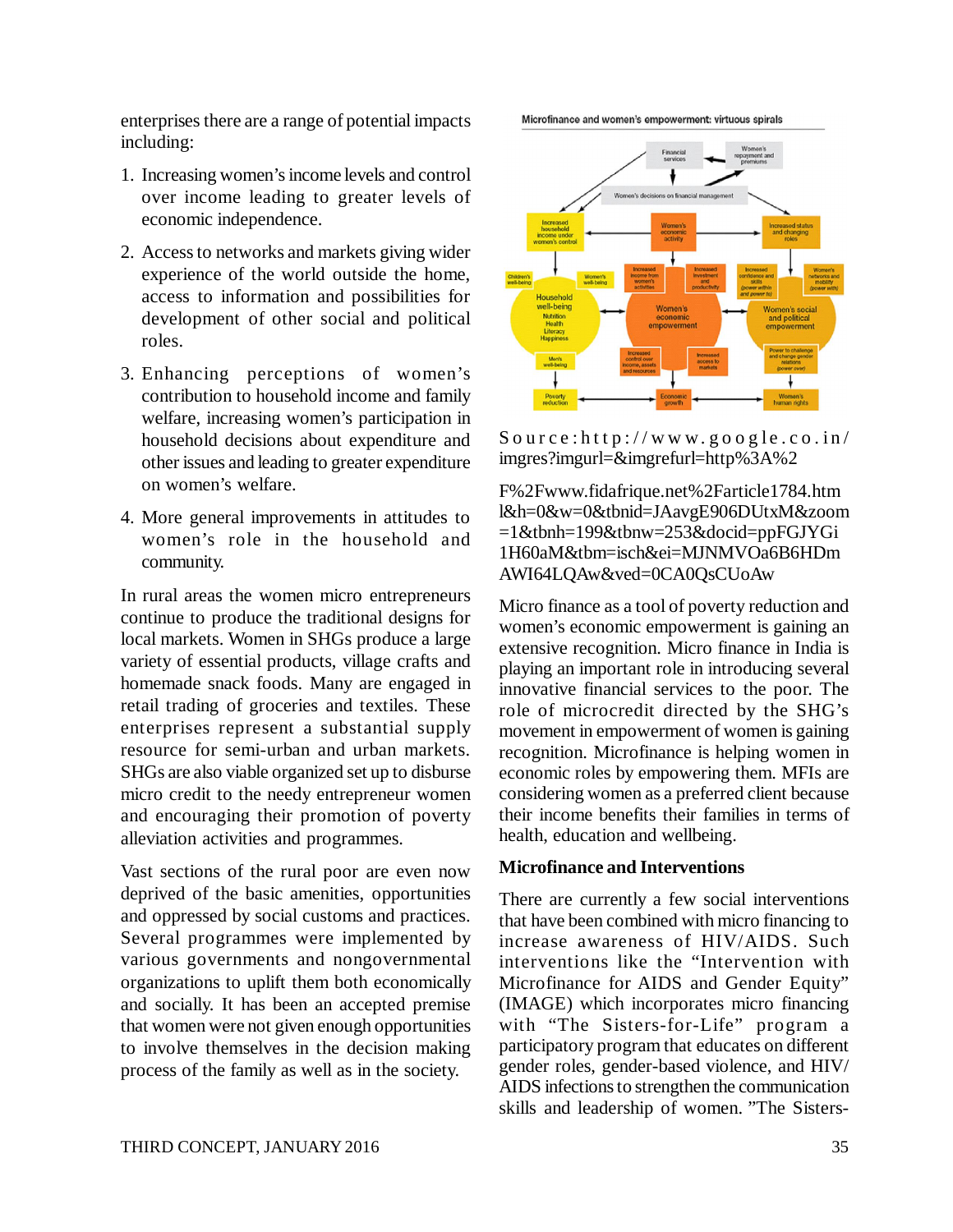for-Life" program has two phases where phase one consists of ten one-hour training programs with a facilitator with phase two consisting of identifying a leader amongst the group, train them further, and allow them to implement an Action Plan to their respective centers. In India various NGOs, Microfinance institutions, Government and SHGs are taking vital role for empowering the women in rural area.

### **Future of Microfinance and Empowering Women**

Developing women's leadership is important to deliver the promise of microfinance in alleviating poverty in the continent. Increasing women representation in microfinance and helping women develop the leadership skills to become innovators in their sector is the key to moving microfinance to a new level.

# **Barriers to the empowerment of women**

Many of the barriers to women's empowerment and equity lie ingrained in cultural norms. Many women feel these pressures, while others have become accustomed to being treated inferior to men Even if men, Legislators, NGOs, etc. are aware of the benefits women's empowerment and participation can have, many are scared of disrupting the status quo and continue to let societal norms get in the way of development. Research shows that the increasing access to the Internet can also result in an increased exploitation of women.

Releasing personal information on websites has put some women's personal safety at risk. In 2010, Working to Halt Online Abuse stated that 73% of women were victimized through such sites. Types of victimization include cyber stalking, harassment, online pornography, and flaming. Recent studies also show that women face more barriers in the workplace than do men. Gender-related barriers involve sexual harassment; unfair hiring practices, career progression, and unequal pay where women are paid less than men are for performing the same job. Such barriers make it difficult for women to advance in their workplace or receive fair compensation for the work they provide.

### **Suggestion to Meet Challenges**

Developing women's leadership is important to deliver the promise of microfinance in alleviating poverty in the continent. Increasing women representation in microfinance and helping women develop the leadership skills to become innovators in their sector is the key to moving microfinance to a new level. There are several restriction related to the growth of women empowerment in India, still these can be resolved, if Micro Finance providing Institution focuses on the following points.

- Enhance basic education and literacy programs for women in rural area.
- Recognizing and esteeming women's activities, talents and priorities and provide training related to the business.
- Develop effective structures for participative management and directing women towards work life balance and quality of work life
- Motivate women to develop leadership quality and enhancing the abilities of women to use specific technologies for which finance is required, formation of groups, and provide marketing information to have awareness of the market.

# **Conclusion**

Microfinance can prove to be an important tool for women empowerment. The high illiteracy rate among women in India requires governments and microfinance institutions to be proactive in organizing forums for educating women about their rights. However, social backwardness, indebtedness and presence of other microcredit programs in the same or nearby villages have a significant positive influence on women's participation in empowerment.

# **Reference**

1. Babita Jha and Gazal Yadav (2014), "MICRO FINANCE AND WOMEN'S EMPOWERMENT IN INDIA", *VSRD International Journal of Business and Management Research*, Vol. IV Issue VII July 2014.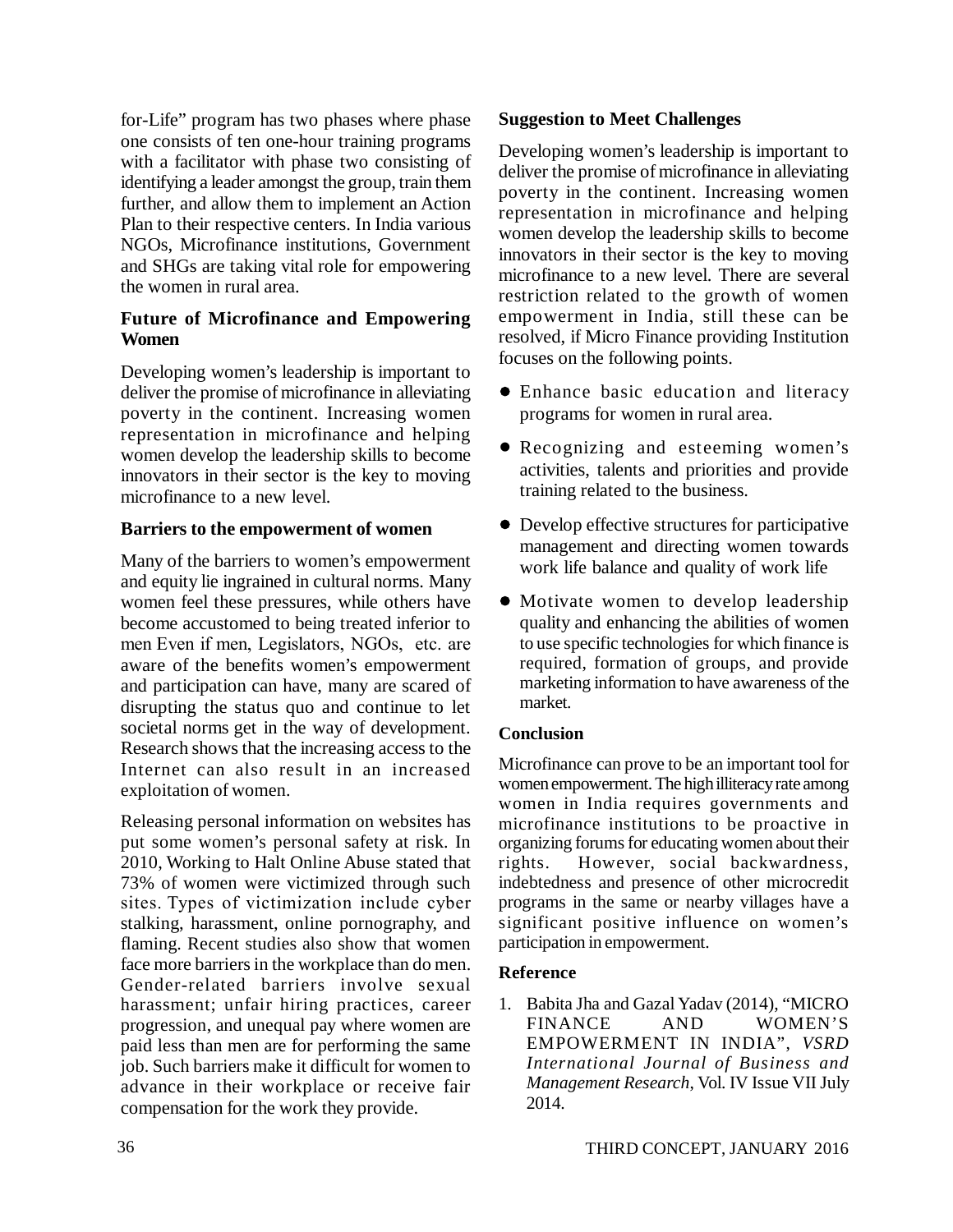- 2. Dr. Dhiraj Jain and Ms. Bhagyashree Jain (2012) "DOES MICROFINANCE EMPOWER RURAL WOMEN? -An EMPIRICAL STUDY IN UDAIPUR DISTRICT, RAJASTHAN", *International Refereed Research Journal*, Vol. – III, Issue 2(1), April 2012.
- 3. Dr. Prasann Kumar Das (2014), "Microfinance - A Tool for Socio - Economic Development in Rural India", *International Journal of Emerging Research in Management &Technology*, Volume-3, Issue 4.
- 4. Manju Pathania Biswas and Dr. M Rama Mohan Rao (2014), "Role of NGO in Empowering Women through Microfinance: A Conceptual Study", *IOSR Journal Of Humanities And Social Science* (IOSR-JHSS), Volume 19, Issue 5, Ver. I (May. 2014), PP 07-11.
- 5. Padmalochan Mahanta et al. ( 2012), "STATUS OF MICROFINANCE IN INDIA - A REVIEW", *International Journal of Marketing, Financial Services & Management Research*, Vol.1 Issue 11, November 2012,  $\rightarrow \rightarrow$

# **Women's Political Participation in Uttarakhand**

Nibha Rathi\* & M.M. Semwal\*\*

*[Women form the axis of any society and as such have an important role to play in every realm of life-be it social, economic or political. India, as a democratic country, ensured voting rights for women as early as in the 1stLoksabha polls held in 1951-52, on the basis of gender equality. Yet, ironically, women's participation in the politics in our country is negligible even today and on this count we rank amongst the worst faring countries in the world. In this research paper an attempt has been made to highlight women's participation in the political process in India since ancient times with special emphasis on the state of affairs in the hill state of Uttarakhand.]*

Red aison d'être behind creation of Uttarakhand as a separate state was development or rather lack of it.<br>Development and equality go hand in hand. aison d'être behind creation of Uttarakhand as a separate state was development or rather lack of it. Without equality there can be no development be it in Uttarakhand or, for that matter, anywhere else. Equality here means removal of disparities between men and womenfolk. For removal of disparities women need to be as active in political matters as in economic ones. Their participation in political process is absolutely essential for achieving this goal. Political participation by the masses is a collection of activities that forms the basis of lawmaking. Activities that directly influence or are aimed at

influencing the results in a political system may be termed as political participation<sup>1</sup>.

Political participation ensures removal of inequality between the ruler and the ruled. According to McLosky, political participation is the medium in a democracy through which a mandate is granted or cancelled and rulers are made answerable to the ruled.<sup>2</sup>

Political development is a corollary of political participation. During the course of political development masses are closely associated with politics in modern political system. They convey their views and demands to the government and lend validity to its programs and policies through the process of political participation. Equality occupies the central place in political development which means the process that empowers the ruled to become a citizen and participate in the activities of governance on an

<sup>\*</sup> Research Scholar, Dept of Pol. Sc., H.N.B. Garhwal University, Srinagar.

<sup>\*\*</sup> Prof., Dept of Pol. Sc., H.N.B. Garhwal University, Srinagar.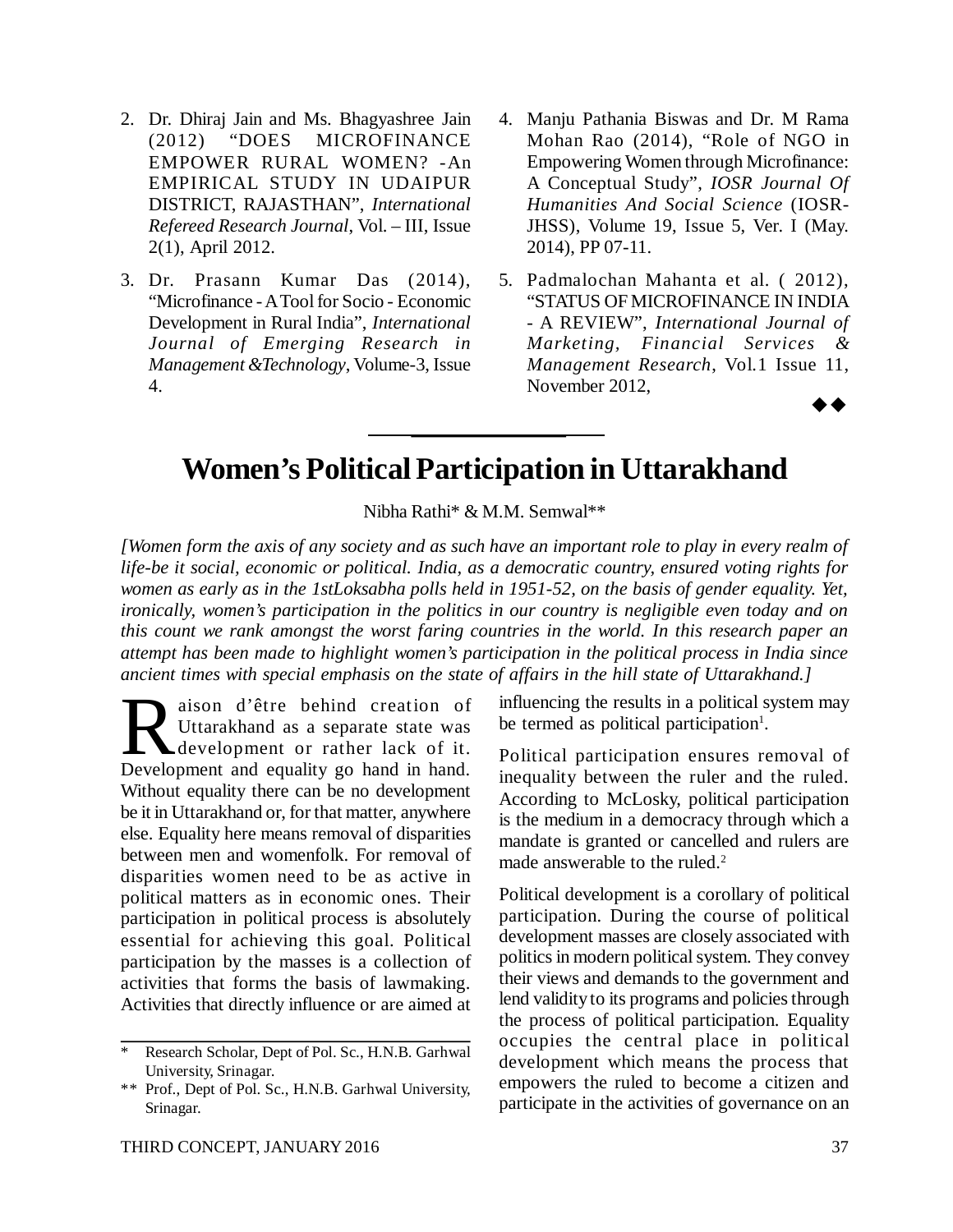equal footing. Women's participation in politics is indispensable in this context3.

If we analyze the political scenario of India we are struck by the near absence of women. Obviously women are lagging far behind their male counterparts in the area of political development. Before they can be a partner in overall development, it is obligatory that they are given their due in politics and power<sup>4</sup>.

An analysis of Rigvedic and later Vedic era from sociological viewpoint reveals deep changes in the position, existence and social life of women in the post-Vedic era. In Rigvedic period women's place in the family and the society was quite honorable but by the time of later Vedic era, the society had turned into a male dominated one<sup>5</sup> , (reveals a downward journey for women as far as their position and place in the society is concerned. A woman's existence and her social life undergo deep changes in the later Vedic era where we can see the ushering in of a male dominated society as compared to Rigvedic era during which women held a respectable place in the society.)

Politically women held a high place in the Rigvedic era when three types of assemblies were functional- Sabha; Samiti & Vidath. Sabha was the assembly of the rural folk while Samiti was basically a traders' assembly. But the most important political assembly was Vidath which was represented in equal proportion by the men as well as the womenfolk. But later Vedic era witnessed a steady decline in women's position when they were debarred along with "Sudras" from studying Vedic scriptures and their entry in Vidath was prohibited.

Their position improved again during Magadh empire which may be linked to the rise of Buddhism and Jainism. Their position remained somewhat intact till the advent of Sultanate period when a sizeable portion of Indian subcontinent was under Muslim rule and in spite of general atmosphere being that of religious fundamentalism; Razia Sultan managed to ascend to the throne of Delhi who was the first and the last female ruler of Delhi Sultnate<sup>6</sup>.

The most visible decline in women's position set in during the middle ages. It was not until the ushering in of the modern age, when owing to untiring efforts of our great reformers, women's uplift programmes were launched. Indian National Congress was founded in 1885 and it carried forward the work of women's upliftment side by side with its political agenda. When Annie Besant became the president of the INC in 1917 it fuelled a new wave of consciousness among the educated women of India. It was during this period that Sarojini Naidu and Amman Bibi occupied their place in the forefront of National Movement. In addition to these personalities Vijaya Laxmi Pandit, Kasturba, Hansa Mehta, Aruna Asaf Ali, Kamla Devi Chattopadhyay and many others also actively participated in politics and ensured a place for women in National Renaissance<sup>7</sup>.

Credit is given to Annie Besant for her advocacy to ensure voting right for women in India. When South Bora Commission visited India in 1919 to discuss the issues of Universal Adult Franchise, a delegation of Indian women led by Annie Besant met the commission to press for the voting rights to Indian women. About the same time the British Parliament had legislated women's franchise a matter of domestic legislation for India<sup>8</sup>.

Spread of political consciousness among women in real sense took place only after independence of the country. During the last three decades, women's participation in the political process has grown phenomenally. Today, it has become even more imperative for women to increase their numbers in the legislative assemblies and the parliament to the maximum to solve their innumerable problems as well as to increase their share in the governance and the power structure of the country.

In democracy, the real power is vested in the hands of people but questions which are raised in the parliament in parliamentary system of democracy have to be answered and explained by the concerned minister as to what steps have been taken by the government to resolve the issue.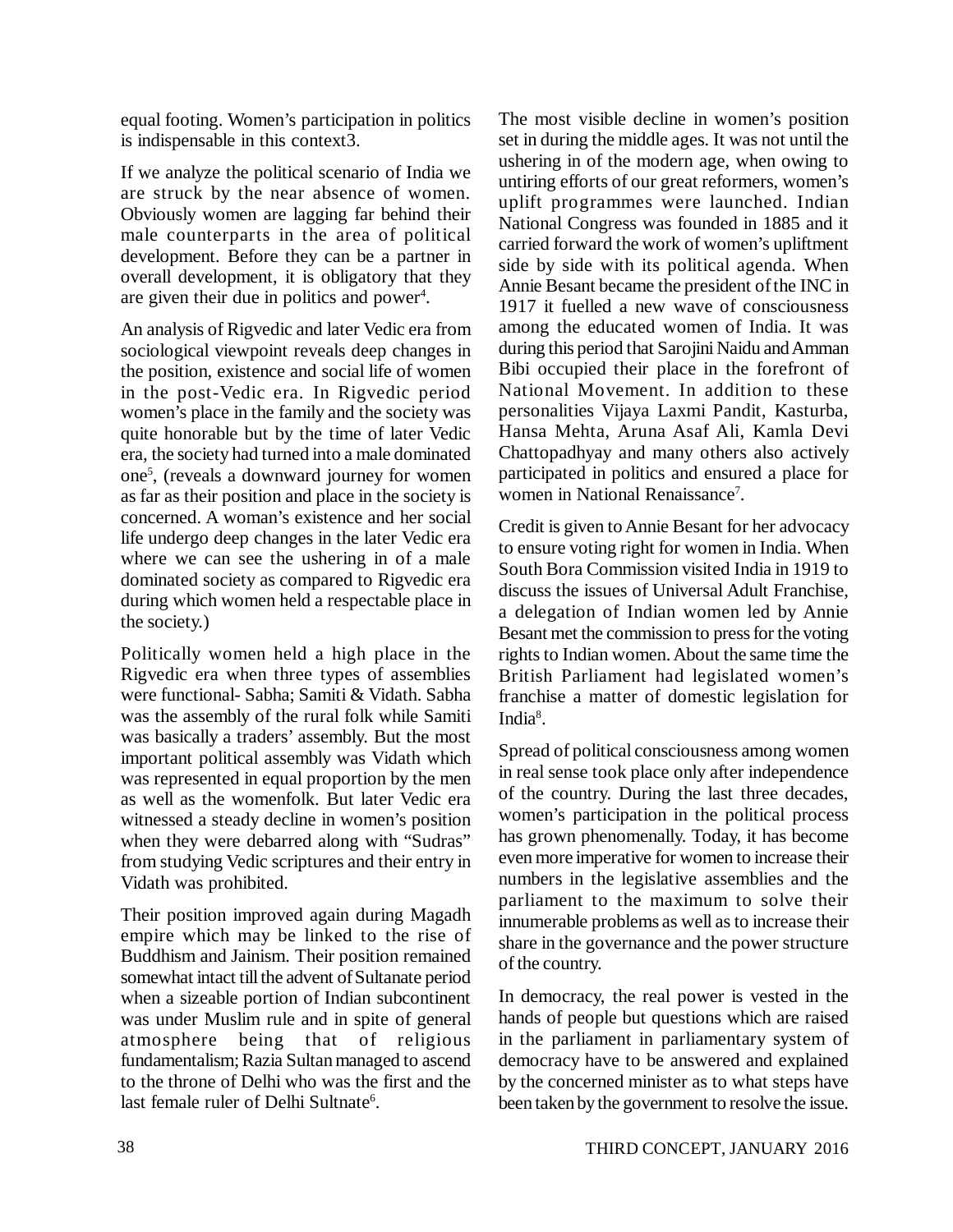This is why politically aware and active women have been demanding 33% reservation for women in the legislature in the 21st century because it is only pressure politics that works in a democracy. When more and more women reach the legislature, the government will be forced to listen to their voice and pay attention to their problems and suggestions. The government will be in no position to ignore the issues raised by women parliamentarians<sup>9</sup>.

### **Political Participation by Women in India**

So many women's conferences are held in India but their share of participation in the political process is considerably low. In spite of great hue and cry being raised from every quarter to press for women's representation there has been no increase in their representation in the parliament or the legislative assemblies. Women's Reservation Bill that intended to reserve seats for women in the parliament and state assemblies could not be even tabled in the parliament due to gender bias and prejudice of the political parties and the politicians.

This is the first instance in the history of Lok Sabha when a bill has been pending for such a long period. Besides, there are other social and political obstacles that deter women from active participation in politics. Inadequate training and lack of social interaction weakens their ability to communicate effectively which in turn also acts as an obstacle to their entry into politics<sup>10</sup>.

If we discuss the level of women's participation in politics in various Indian states, we find out that their presence in different state assemblies is rather negligible. As per statistics released by the Election Commission of India, out of 294 seats in the West Bengal assembly, women candidates were elected on 34 seats only, which make it 12%. In Bihar, the position is slightly better with 34 women candidates being elected against the total number of seats-243. In Andhra Pradesh also it is the same story with 34 women candidates being elected in the house of 294 members. The worst position is probably reflected in the most populous state of Uttar Pradesh where women represent only 32 seats in a house of 403 members which makes it a measly 8%. Number of women legislatures in three small Indian states- Mizoram, Nagaland and Pondicherry is zero, which should be a matter of greatest concern.

### **Political Participation by Women in Uttarakhand**

Uttarakhand was carved out of Uttar Pradesh as the 27th state of the Indian Union on 9th November 2000. Women, known as "Matrishakti" were in the forefront of the agitation that swept through the hilly regions of Uttar Pradesh for creation of the separate state of Uttarakhand. Women belonging to this area have traditionally been active on social and political issues even before creation of this new state.

Besides political issues, women have strongly expressed their concern on the matters of social relevance- be it the anti-liquor agitation of "Tinchari Mai" in the 1960s or the "Give us Employment and not Intoxicants" movement or the world famed save the trees "Chipko Movement" for environment protection, women's role in all such movements of socioeconomic importance has been a leading one in Uttarakhand, which bears testimony to their awareness and concern.

Development of the state of Uttarakhand is also closely linked with women's participation. Genuinely people- oriented and long-term development of the state is not possible until women are adequately represented in the state legislature. The major workforce in the state of Uttarakhand is women so it is only natural that women have an adequate knowledge and understanding of social, economic and political concerns of the state<sup>11</sup>.

During the last assembly elections of Uttarakhand in 2012, role of women in the electoral process had been quite significant. Out of total 70 seats in the assembly, 13 seats were reserved for SC, 02 for ST, thus leaving 55 for the general category candidates. 45 general category; 15 SC category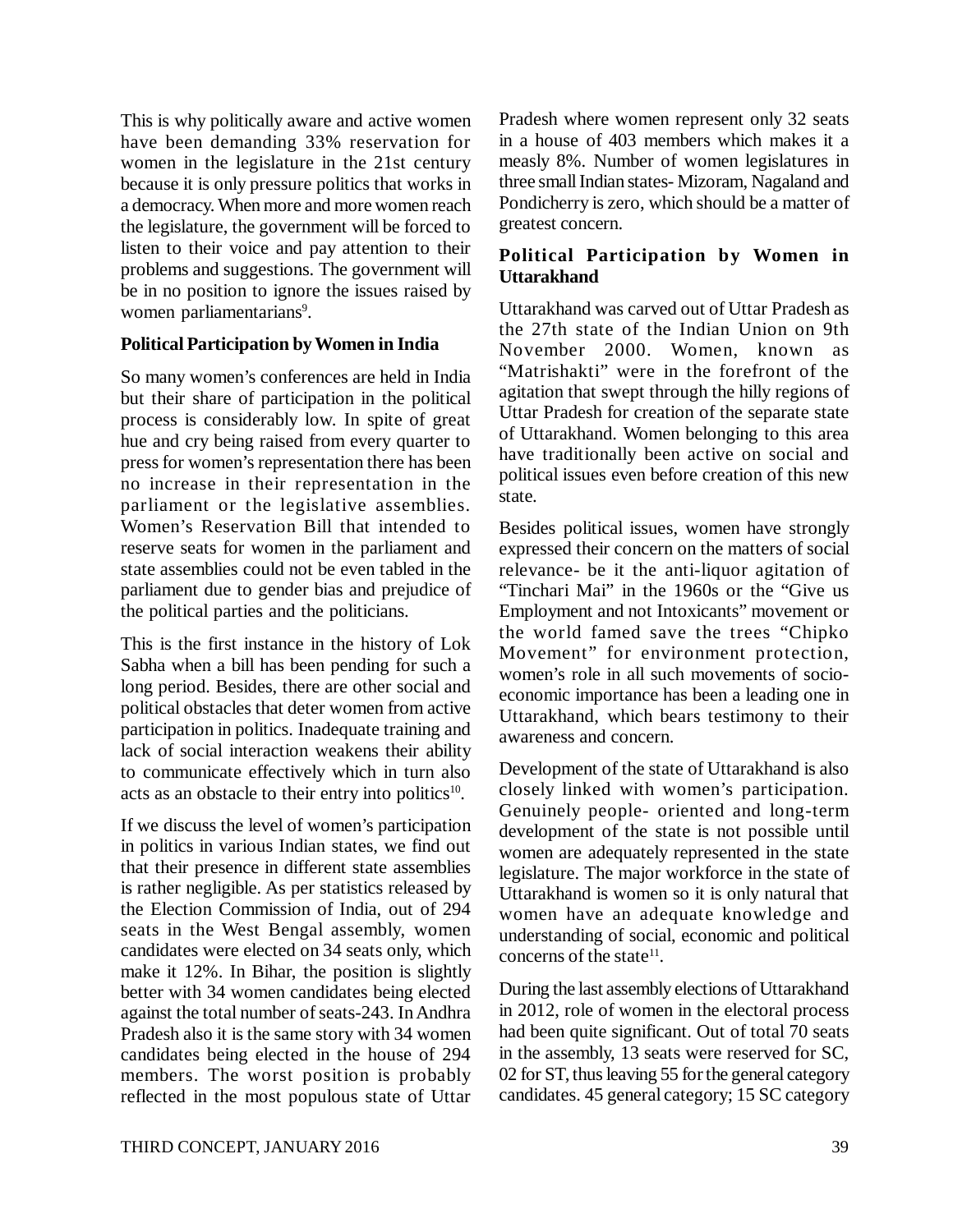and 03 ST category women contested the polls on seats belonging to respective categories in these elections but unfortunately only 05 women could emerge victorious<sup>12</sup>.

# **Participation of Women at Different Levels of Legislature in Uttarakhand**

Women's aspiration for political intervention is growing increasingly as they come across the fact that in a democratic set up a person or a group of persons can solve its problems only through political representation<sup>13</sup>. That is why women are striving today to move ahead in the political arena right from the Panchayat level to the Parliament level.

As table 1.1 shows, women in Uttarakhand are gradually trying to increase their level of political participation. Political parties have an

| 1 AUR 1.1                      |                                 |  |  |
|--------------------------------|---------------------------------|--|--|
| <b>Representative Body</b>     | No. of Women<br>Representatives |  |  |
| Parliament                     | 01                              |  |  |
| <b>State Assembly</b>          | 05                              |  |  |
| Gram Pradhan (Village<br>Head) | 3650                            |  |  |
| Kshetra Panchayat              | 1566                            |  |  |
| Zila Panchayat                 | 198                             |  |  |
| Nagarpalika                    | 22                              |  |  |

Table 1.1

important role to play in this regard. They took a commendable step in this direction by giving away tickets to women candidates for contesting assembly elections.

# **Position of Women Candidates in Uttarakhand Assembly Elections 2012**

| <b>Sl. No.</b> | <b>Particulars</b>              | Women | <b>Men</b> | <b>Others</b> | <b>Total</b> |
|----------------|---------------------------------|-------|------------|---------------|--------------|
|                | <b>Total Candidates</b>         | 63    | 724        |               | 788          |
|                | <b>Candidates Elected</b>       | 05    | 65         |               | 70           |
| 3.             | Candidates losing their deposit | 47    | 566        |               | 614          |

**Table 1.2**

Source: Election Commission of India: Uttarakhand Assembly Elections 2012

| S1.<br>No. | Name of the Political<br>Party  | No. of Women<br>Candidates<br>fielded |
|------------|---------------------------------|---------------------------------------|
| 1.         | <b>Indian National Congress</b> | 08                                    |
| 2.         | Bharatiya Janata Party          | 07                                    |
| 3.         | Communist Party of India        | 01                                    |
| 4.         | Bahujan Samaj Party             | 02                                    |
| 5.         | Samajwadi Party                 | 03                                    |
| 6.         | Lok Janshakti Party             | 04                                    |
| 7.         | Rashtravadi Congress<br>Party   | 02                                    |

| 18. | Janata Dal (United)     | OŽ |
|-----|-------------------------|----|
|     | <b>Regional Parties</b> | 04 |
| 10. | Independents            | 30 |
|     | Total                   |    |

Source: Election Commission of India: Uttarakhand Assembly Elections 2012

If we look at the statistics given in Table 1.2 and 1.3, it can be surmised that the number of women candidates participating in Uttarakhand Assembly elections is somewhat satisfactory. Contents of Table 1.3 reveal that at least a beginning has been made by the regional and national level political parties to encourage the participation of women in politics through distribution of tickets.

Indian National Congress, the major political party of India in 2012, gave away 08 assembly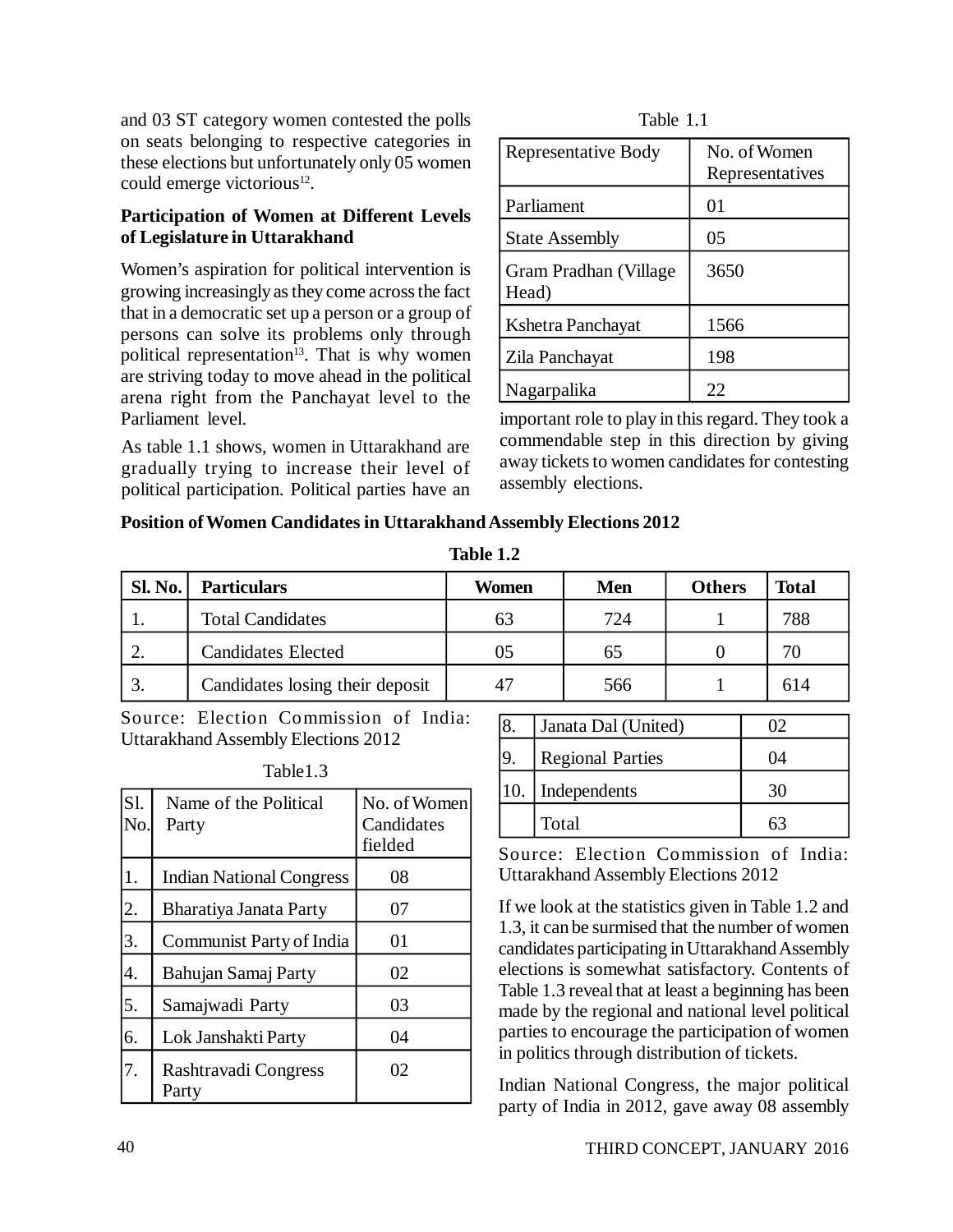tickets to women contestants against its earlier practice. Not wanting to be left far behind, BJP, the opposition party in Uttarakhand, fielded 07 women candidates in assembly elections. But the major chunk of women candidates- 30 out of 63

contested on their own as independent candidates. The situation may not look very rosy or desirable but a positive trend pointing towards increasing participation of women in the political process as well as representation in the state is probably too obvious to miss.

#### Table 1.4

**Performance of Winning Women Candidates in Assembly Elections 2012**

| SI. No. | Constituency  | Candidate        | Party      | <b>Votes Polled</b> | Result  |
|---------|---------------|------------------|------------|---------------------|---------|
| 1.      | Kedarnath     | Shailarani Rawat | <b>INC</b> | 19960               | Elected |
| 2.      | Yamkeshwar    | Vijaya Barthwal  | <b>BJP</b> | 13842               | Elected |
| 3.      | Nainital (SC) | Sarita Arya      | <b>INC</b> | 25563               | Elected |
| 4.      | Haldwani      | Indira Hridyesh  | <b>INC</b> | 42627               | Elected |
| 5.      | Ramnagar      | Amrita Rawat     | <b>INC</b> | 23851               | Elected |

Source: Election Commission of India: Uttarakhand Assembly Elections 2012

Contents of Table 1.4 reveal that out of 63 women contestants only 05 managed to win their seats. This situation is indicative of the fact that even though women are quite eager for active political participation, they are yet to win the confidence of the state's electorate. Their representation in the state legislative assembly

is just 7% which is not laudable. On the other hand their participation in the electoral process as voters is growing quite appreciably and may be considered as the right step in the direction of women's empowerment. The rising voting percentage of women in the state is not only a commendable trend, it may also be indicative of their growing desire to have an increased share of participation in the political affairs of the state.

### **Voting Pattern of the Women Voters in Uttarakhand Assembly Elections 2012**

| Table 1.5                |         |         |                  |         |
|--------------------------|---------|---------|------------------|---------|
| Particulars              | Male    | Female  | Others           | Total   |
| No. of Registered Voters | 3352984 | 3024946 | $\left( \right)$ | 6377330 |
| <b>Votes Polled</b>      | 2159501 | 2060193 | $\theta$         | 4219694 |
| Voting Percentage        | 64.41%  | 68.12%  | 0%               | 66.17%  |

Contents of Table 1.5 reveal that participation of women in the electoral process as voters in comparison to their male counterparts is much higher in percentage terms in the Uttarakhand assembly elections. Their voting percentage of 68.12 as compared to 64.41 of male voters is indicative of a healthy trend. It also shows that awareness among women voters regarding their voting rights is much more than male voters. In spite of being outnumbered by their male counterparts by 0.33 million they polled only 0.09 million less votes. Coupled with their higher voting percentage, the data given in Table 1.4 indicates that women's participation in the political process of Uttarakhand, at least in the capacity of a voter, has truly come of age.

In the light of above facts, we may conclude that women's participation in the political process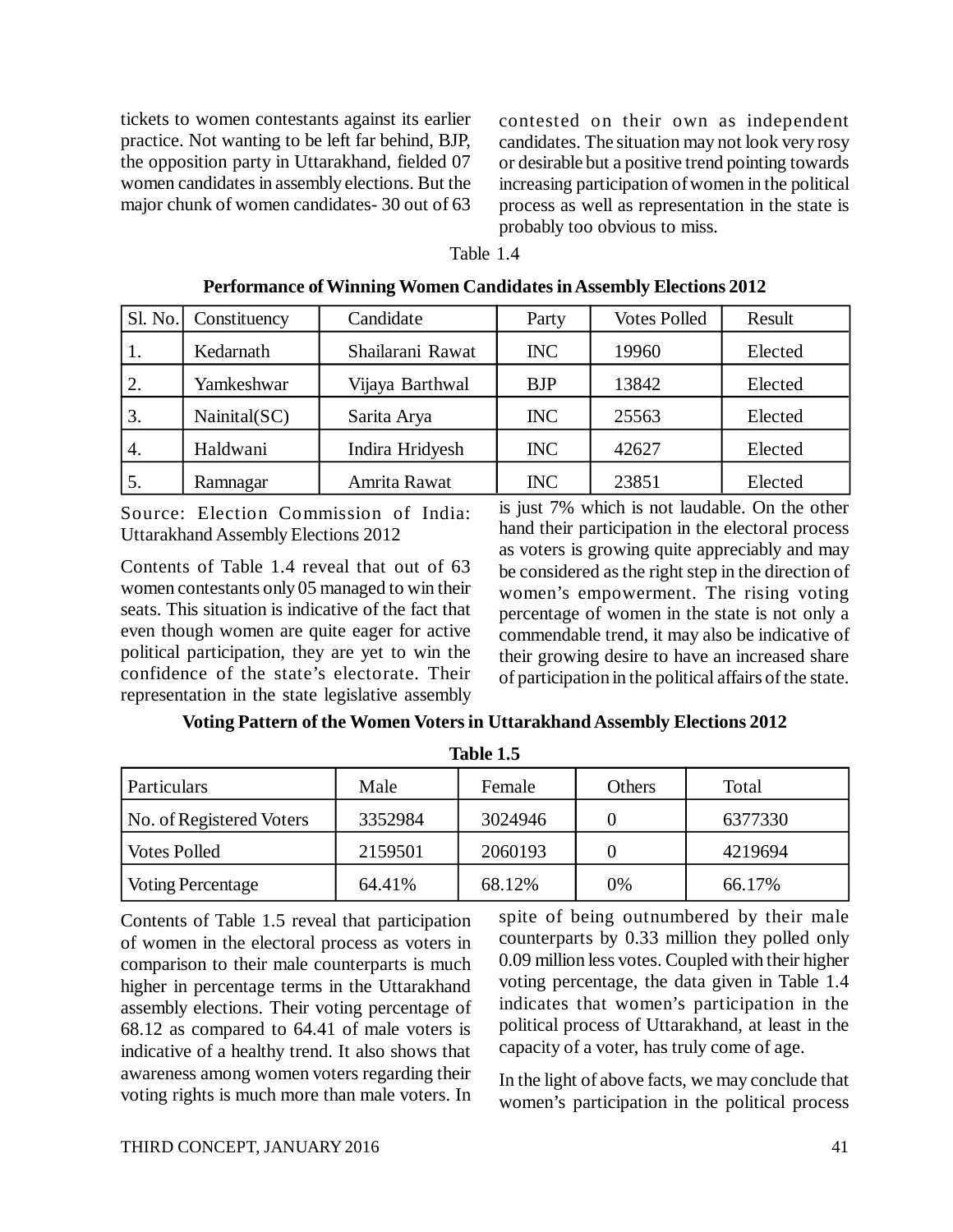in Uttarakhand is increasingly getting stronger. Prior to 73rd and 74th Constitutional Amendments, women's presence in the politics of Uttarakhand was only exceptional. But once these amendments became law, not only their participation and representation increased in local bodies and Panchayats, they also started realizing that their enhanced representation in the political arena holds the key to resolution of many women related issues.

At the same time it becomes a responsibility of the NGOs and women's organizations operating in Uttarakhand to embark upon an aggressive campaign to spread awareness among women and field common candidates in elections. Additionally, there must be an initiative for political education of women so that they feel empowered and capable enough to assume leadership of the womenfolk in the state. Historically women have been quite active and vocal on socio-political issues in Uttarakhand but what is imperative today is to educate them in modern political process and increase their numbers in the legislature.

50% reservation for women in Panchayats has undoubtedly led to their enhanced participation in politics but in real terms their socio-economic condition remains pathetic even today. In order to improve their condition it is absolutely necessary to change the prejudiced mindset of the male-dominated society. Besides, the current political environment which has become synonymous with criminalization, black money and character assassination must also be cleansed so that women can feel safe and are encouraged to their level of participation in politics without any fear or uncertainty<sup>14</sup>.

# **References**

1. Jantwal, Savitri Kaitra, 2013, "Mahilaon Ki Jagrukta Ka Pratibimb: Rajneetik Sehbhagita", *Bhartiya Rajniti Vigyan*, Research Journal, Year V, Part – 2, August – December, p. 357.

- 2. Closky, H.MC., 1968, "political participation" in *International Encyclopedia of the Social Sciences*, Collier Macmillan, New York, vol.-12, p. 253.
- 3. Gaba, O.P. 2007, *Tulnatmak Rajniti Ki Rooprekha*, Mayur Paperbacks, Noida, p.189.
- 4. Singh, Nishant, 2010, *Mahila Rajniti aur Arakshan*, Omega Publications, Jaipur, p.132.
- 5. Singh, V.N., Singh, Janmejay, 2012, *Nariwad*, Rawat Publications, Jaipur, p. 43.
- 6. Saraswat, Swapnil, 2005, *Mahila Vikas : Ek Paridrishya*, Naman Prakashan, New Delhi, pp. 67-68.
- 7. Saxena, Upma, 2012, *Mahila Sashaktikaran : Samajik Evam Sanvaidhanik Pridrishya*, Adhyan Publishers, New Delhi, pp. 22-29.
- 8. Arya, Sadhna, Menan, Nivedita, Loknitajini, 2001, *Nariwadi Rajniti : Sangharsh Evam Mudde*, Hindi Madhyam Karyanwan Nideshalaya, Delhi University, p. 34.
- 9. Singh, V.N., Singh, Jamnejay, ibid, p. 402.
- 10. Pathak, Indu, 2007, "Rajniti Sehbhagita Evam Mahila Sashaktikaran", *Kurukshetra*, New Delhi, March, Page 8.
- 11. Semwal, M.M., 2007, "Mahilaen Evam Rajniti : Uttarakhand ka ek Paridrishya", *Samaj Vigyan Shodh Patrika*, Special Edition, Uttarakhand – 1, August, p. 162.
- 12. Election Commission of India Uttarakhand Assembly Election Report 2012.
- 13. Semwal, M.M. Ibid, p. 165.
- 14. Kala, Rakesh, 2007, "Panchayati Raj Vyavastha mein mahilao ki bhagidari uttarakhand ke vishesh sandharbh mein", *Samaj Vigyan Shodh Patrika*, Edition, Uttarakhand – 1, August, p. 190.

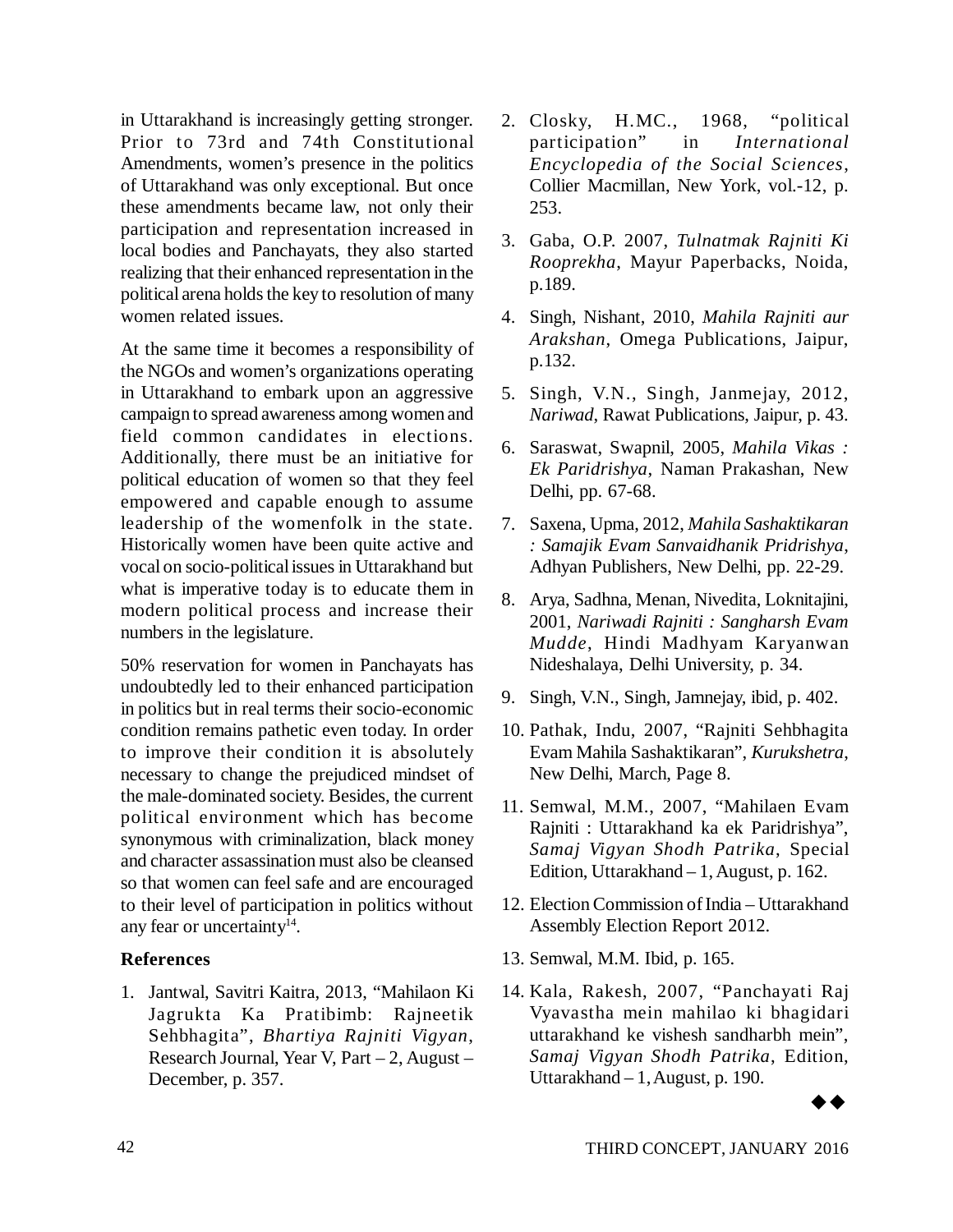# **Bodo Movement** *vis-à-vis* **Telengana Movement**

Dr. Dibakar Ch. Das\*

[*The Government of India, in the long run, accorded its approved to the creation of Telangana as a separate state. At present, besides union territories, Indian territorial union is divided into 29 states. After a tumult agitation in the name of 'Joy Telengana' which started from 1969, although the demand for separation was raised in 1952, the people of Telengana have been able to reach their destination. Historical evidences reveal that peaceful or violent and relentless agitation, protests like fasting etc. are inevitable for attaining success in such a liberal democracy like India which is mostly populated by multicultural as well as multilingual and multi-religious inhabitants from the time immemorial. It has successfully happened to the people of Telengana which can be recognized as new 29th state constituting 10 districts of the entire Andhra Pradesh. But it cannot be ascertained whether or how much the inhabitants of the very new state would come to develop themselves or be benefitted in all aspects or to what extent, they feel satisfied either spiritually or mentally. All this will be experienced later in days to come.]*

 $\prod_{i=1}^{n}$ n the context of Telengana, the attempt of mine is to focus on the theme of Bodoland for which the people belonging to Bodo community have been launching unbridled boisterous movement since 1967 when the first memorandum incorporating the aims and purpose was submitted to the Central Government. The prime issues which can be drawn as aims and purposes envisaged in the memorandum are: alienation, unemployment, exploitation and preservation of tribal language, culture, customs and traditions. The memorandum contained seventeen chapters and eleven appendices.

In short, it was written about the Plain Tribal Council of Assam (PTCA) which has been constituted to secure justice in all matters i.e. social, economic and political for the promotion and welfare of the Scheduled Tribes living in the plain districts of Assam. So far as the language is concerned, the members of PTCA want Hindi to be the state language and demand mother tongue to be the language for instruction in the primary level.

In 1986, the charge of the movement was taken over by All Bodo Students Union (ABSU) as the previous political organization submitted another memorandum to the Prime Minister of India on 22 January 1987, raising some issue like Assamisation policy of the Assam Government, Anti-tribal attitude, repressive behaviour of the State Government and exploitation by non-tribal. These aims and purposes have made them to demand a separate state i.e. Bodoland. In a nutshell, the aims and purpose of Bodoland can be brought under the subheads of identity, authority and freedom.

### **Identity**

Identity is now a common purpose which causes to grow a separatist attitude in the minds of the Bodos. The Bodo people want to ensure their own identity. In fact, it has been emphasized to widely accept the view that the Bodos were the aboriginal earliest inhabitants of Assam. In greater sense, Bodos comprise not only the people known today as the Bodos but also those communities like Dimasa, Rabha, Deori, Lalung, Tiwa, Madani, Morang, Hajong, Tippera and Mahalia.

# **Authority**

Bodo people have been longing for the authority from the Central Government through the Government of Assam under Sixth Schedule and as per accorded, the Bodo Tribal Council is

*<sup>\*</sup>* Associate Prof., Dept of Pol. Sc., Sipajhar College, Darrang, Assam.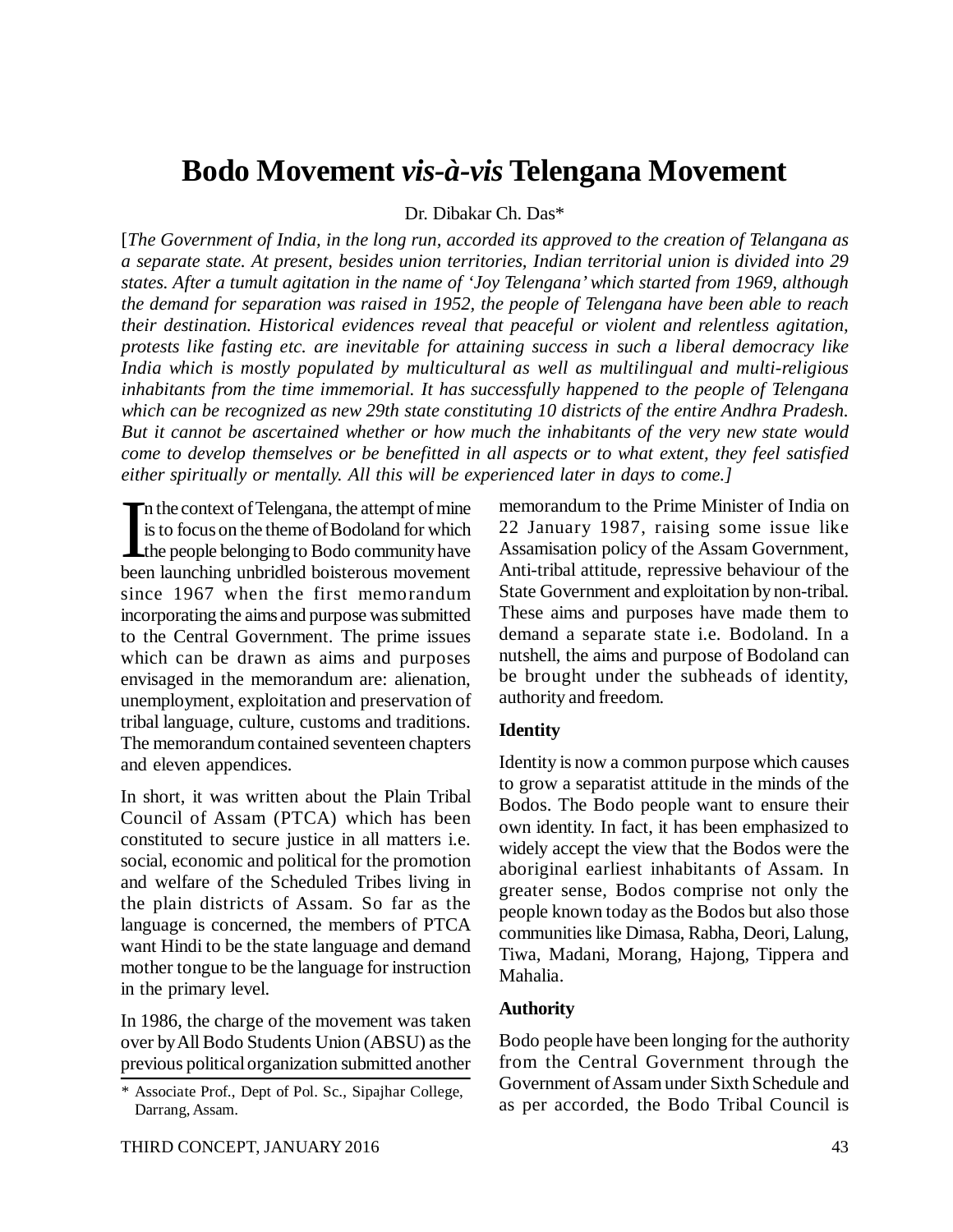authorized to exercise the power to rule over themselves.

# **Freedom**

Freedom needs nomenclature for separate homeland which claimed to be adequate and so the Bodo people proposed separate Bodoland although regarding names of the territory, different agitating groups made four options i.e. Udayachal, Mishing-Bodoland, Tribal land and Bodoland. But finally the All Assam Bodo Student Union (ABSU) rejected all the names and chose 'Bodoland'. Freedom is essentially required for the land covering the total area of 25, 478 Sq. Km.

 From the historical experiment, it can explicitly be said that without factors or causes, no movement takes place. Bodo movement is also not an exception. The important factor which led to the growth of this movement is mainly exploitation by others on religious, linguistic, socio-cultural, economic and political matters.

# **Exploitation on Religion**

Religious movement which was founded by Gurudev Kalicharan Brahma played an important role in the establishment of unity, integrity among different sections of the people. He preached Brahma Dharma, socio-religious reform movement which ultimately spread all over India under different leaders. After Kalicharan Brahma, the succeeding leaders of this religious movement were quite successful in their mission. Bodo people too marched towards the movement for the reconstruction and establishment of community, identity, development of language, literature etc. Kalicharan Brahma devoted his life for restructuring the Bodo society through Brahma Dharma movement.

# **Exploitation on Language**

The resolution to the effect that in all educational institutions under the purview of two existing Universities in Assam, the medium of instruction should be Assamese, adopted by the Assam Legislative Assembly on 23rd of September

1972, had an adverse impact on the Bodo people who considered it dictatorial and unilateral. Such a resolution had made think that they have often been repressed and reproached. Their mother language seemed to have menaced as well as mitigated by domination of the Assamese medium.

In 1952, there was formed Bodo Sahitya Sabha (BSS) which attributed three main objectives to reach. They are: a) creation of common Bodo language and literature by synthesizing Dimacha, Kok-Brook and Bodo languages, b) up-gradation of Bodo as the medium of instruction and c) development of Bodo culture and construction of Bodo nationality through literary works.

# **Exploitation on Socio-Cultural aspects**

From historical evidence, it can be ascertained how a homogenous, egalitarian and archaic community of people through the process of Sanskritization and upward social mobility, gradually transformed into a number of social groups with the feeling of opposition to eachother's superiority and inferiority. Inequality in caste and tribe system leads to untouchability especially at the bottom of its hierarchy and the idea of purity and pollution is loosely maintained among them.

In fact, Bodos and other tribes of Bodo family at the bottom have been victimized as untouchable. For instance, in the hierarchy of Bodo tribes, Khena is at the bottom while Brahmin at the top. The other people of Bodo family in ascending order are Sarania, Pani Koch, Soru Koch, Bor Koch, Rajbongshi, Kalita and Mahanta nest to Brahmin. Divide and rule policy leads to the caste and tribal inequality and cultural exploitation. It tries to alienate the Bodo people from the mainstream of the society of Assam. Hence, with a view to saving their culture and heritage, the Bodo people had to confine themselves to their own social as well as cultural periphery and leading movement.

# **Exploitation on economic and political aspects**

Another important factor is the policy of isolation which is considered a kind of exploitation.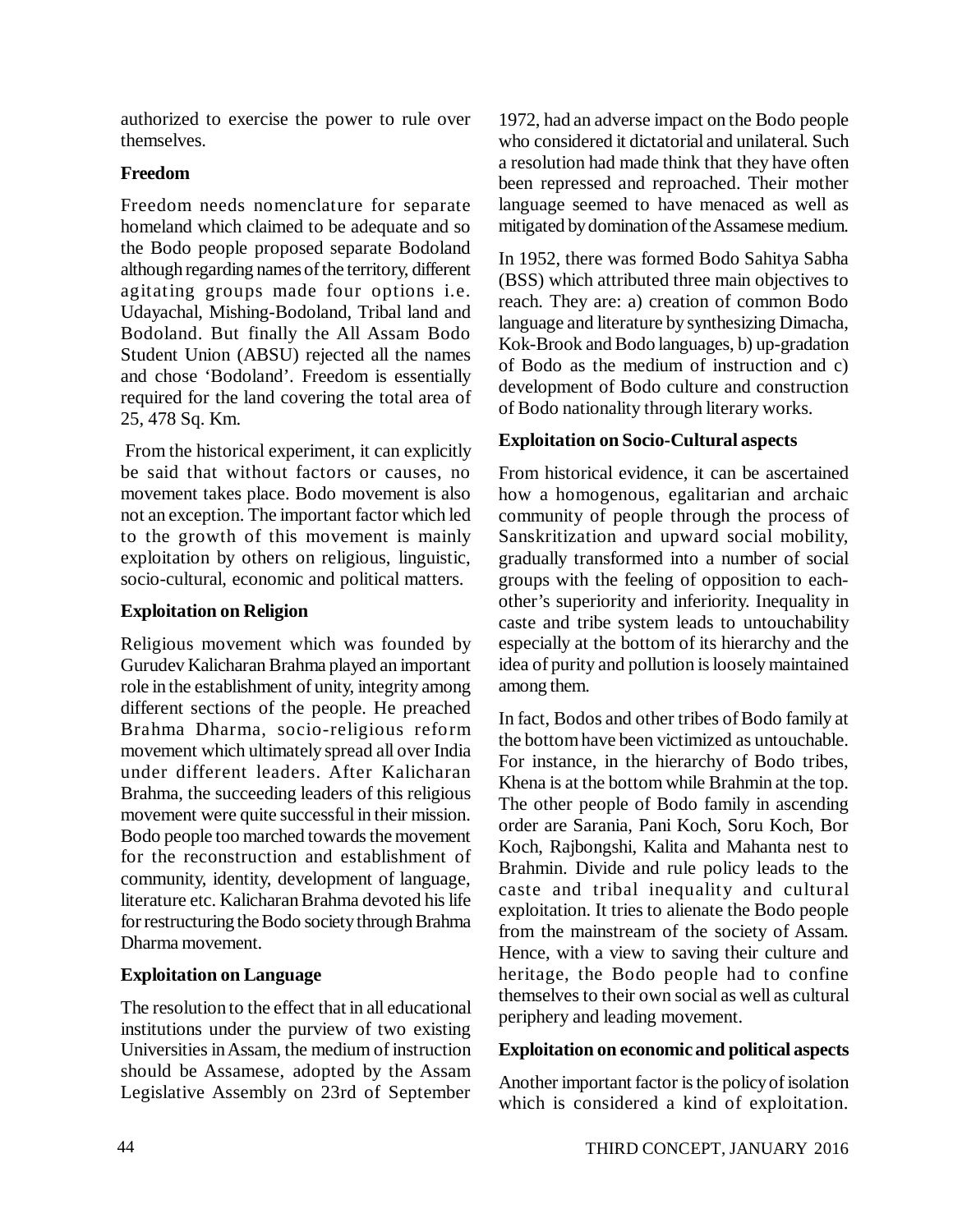During the British rule, the dominant Hindu community strongly advocated the policy of assimilation as the process of nation building. But unfortunately, the British Government followed the policy of isolation in regard to the protection of small tribes and ethnic groups. At that time, other tribal area the free entry of the non-tribal people was restricted. But with the implementation of 'Grow more food campaign', the access of non-tribal people was allowed in certain areas for clearing forest land for agricultural purpose. After the abolition of line system, modified version of Land Revenue Regulation was passed by the Assam Assembly and with this regulation the Tribal Belts and Blocks were created for their self protection and preservation.

But during the post-independence era, the Government like an agent took initiative for eliminating the tribal Belts and Block areas. Moreover, rehabilitation of unauthorized refugees has occupied the tribal land which posed a great threat to the native Bodo land. But the Government took no step to prevent such illegal encroachment for its vested political interest. Further, Government also imposed many taxes on the tribal people which crushed them. Amidst these activities of the Government, the policy of divide and rule had come to light. In the wake of this type of discrimination, indifference and inequality meted out to the Bodo people, they exerted their struggle to have equality and stepped up their demand for political autonomy.

After the age-long tumult agitation, there had a series of talks by the Central Government with the help of the Government of Assam making an effort to fulfill the aspirations of the Bodo people in respect of their cultural identity, language, education and economic development. The talks finally resulted in the creation of an autonomous self-governing body known as Bodoland Territorial Council (BTC) formed under the sixth schedule of the Constitution of India.

This body aims to fulfill economic, educational and linguistic aspirations, to preserve land rights, socio-cultural and ethnic identity of the Bodos and also to speed up the infrastructural development. So far as powers and functions of the Council are concerned, it has legislative, executive, administrative and financial powers on various subjects of its own jurisdiction although the status of their Bodo land is unlike that of Telengana.

# **References**

- 1. Bhattacharjee, Chandana: 'Ethnicity and Autonomy Movement', (Case of Bodo, Kasharies of Assam, Vikash, 1996.
- 2. Chaudhuri, Sucheta Sen: *The Bodo Movement and Women's Participation*, Mittal Publications, New Delhi, 2004.
- 3. Gait, Edward: *A History of Assam*, 2nd Edition, 1926
- 4. Narzary, Bidyasagar: *Forgotten Heroes, Bodo Freedom Fighter*, Good Book Distributor/Publishers, Kolkata/Gauhati, 2004.
- 5. Rao, M.S.A.: *Social Movement in India*, New Delhi, 1985.

 $\rightarrow \rightarrow$ 

**THIRD CONCEPT** *welcomes your valuable comments on articles published in each issue. Suggestion to further improve quality and get up of your favourite magazine, which has a record of uninterrupted publication since 1987 are also*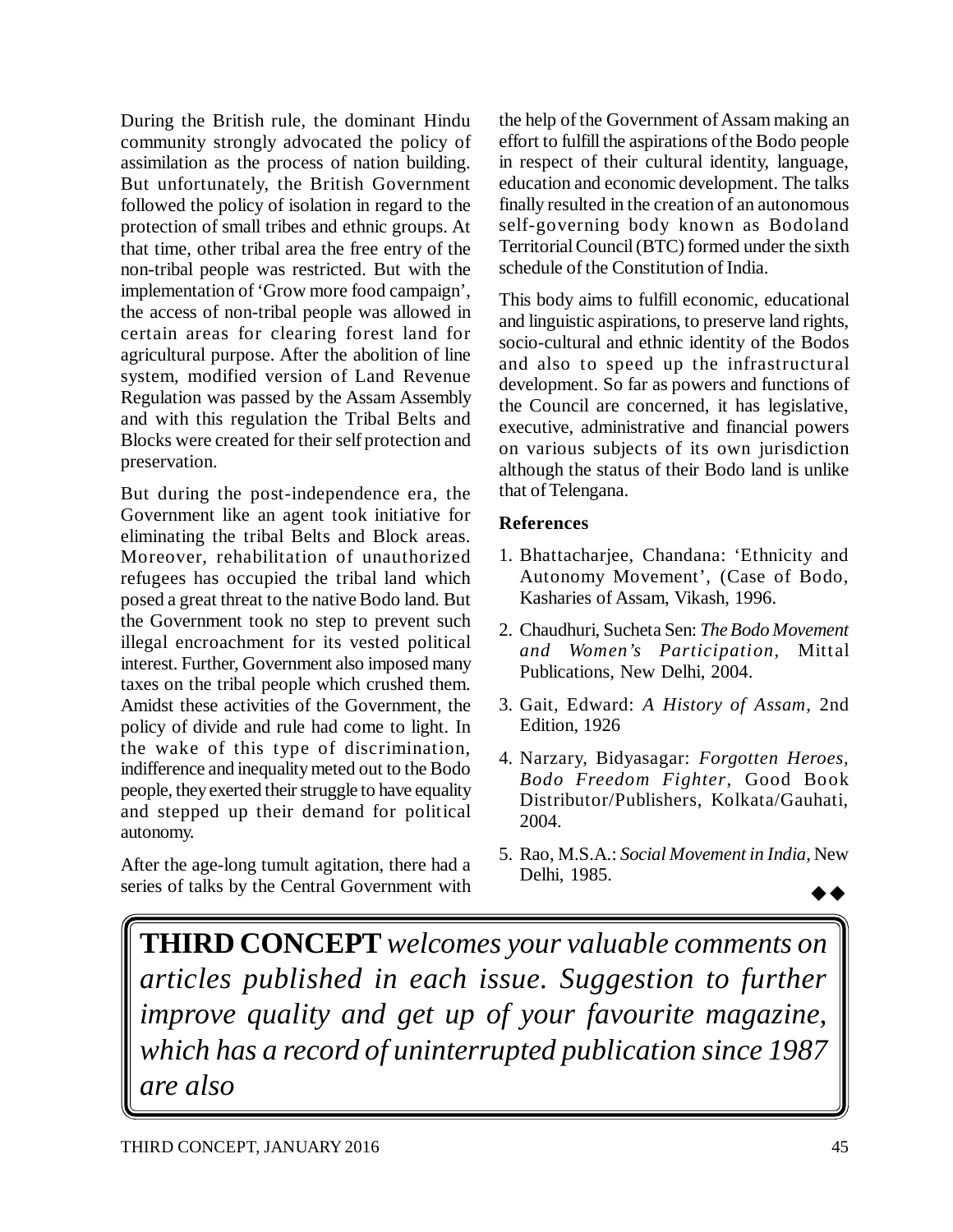# **CSR and Inclusive Social Development**

Priya Dahiya\* & Rinki Dahiya\*\*

[*Corporate social responsibility (CSR) deals with the motivation and encouragement to take up socially responsible activities that will improve the economic and ethical standards. Companies should make sure that environment is no way affected by executing their business activities. Another dimension for CSR is to go beyond everyone's expectation in giving back to society. This will display the commitment made by the company to serve its employees and the common public. This is a popular practice in the Western countries. However, it is still in nascent stage in India. Though, the industries grow by a double digit ratio every year, there are several problems like illiteracy, poverty, lack of basic amenities etc. Government cannot eradicate all these problems at once and people need help from such companies also. This article tries to examine these aspects by providing a brief introduction of CSR, argument in favor and against and implementation of it. We strongly believe that a careful study of the various dimensions of CSR would contribute to the process of strengthening and fine-tuning the CSR initiatives that are still in a fledgling state in our country.]*

Corporate social responsibility (CSR, also<br>called corporate responsibility, corporate<br>citizenship, responsible business and<br>corporate social opportunity) is based on the orporate social responsibility (CSR, also called corporate responsibility, corporate citizenship, responsible business and idea that business has obligation beyond earning profits. A corporation is responsible not only to its shareholders but to all the stakeholderscustomers, suppliers, employees, social communities and government, as well as the environment. Corporate Social Responsibility is thus defined as the voluntary activities undertaken by a company to operate in economic, social and environmentally sustainable manner. It is a concept whereby companies decide voluntarily to contribute to a better society and a cleaner environment; a concept whereby companies integrate social and environmental concerns in their business operation and in their interaction with their stakeholders on a voluntary basis.

In the long run, social responsibility is consistent with profit motive. A business cannot survive and grow without serving the society. By fulfilling its social obligations, business creates an environment which is conductive to its success. What is good for the society is ultimately good for the business. The concept of social responsibility is based on the premise that a business firm is more than an economic instrument. CSR is based on the ethical conduct as it involves the application of moral values in business. The CSR policy should normally cover following elements:

- Care for all stakeholders
- Ethical functioning
- Respect for workers' rights
- Respect for human rights
- Respect for environment
- Activities for social and inclusive development

### **Arguments for CSR**

The scale and nature of the benefits of CSR for an organization can vary depending on the nature of the enterprise, and are difficult to quantify,

<sup>\*</sup> B.Com (Hons.), Delhi University, Delhi

<sup>\*\*</sup> Masters in Economics, Jawaharlal Nehru University, Delhi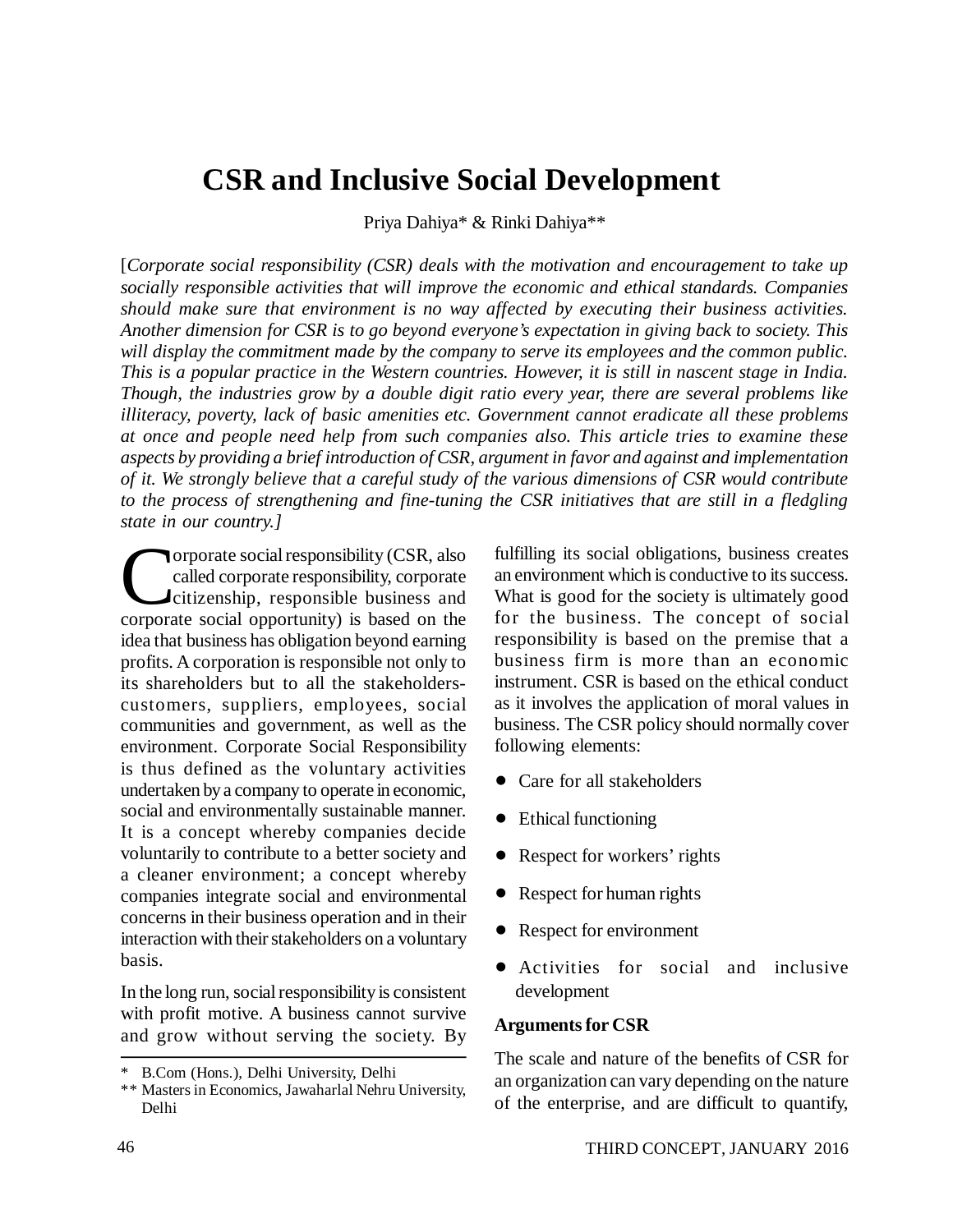though there is a large body of literature exhorting business to adopt measures beyond financial ones to found a correlation between social/ environmental performance and financial performance. However, businesses may not be looking at short-run financial returns when developing their CSR strategy.

- Human Resources: A CSR programme can be seen as an aid to recruitment and retention particularly within the competitive graduate student market. Potential recruits often ask about a firm's CSR policy during an interview, and having a comprehensive policy can give an advantage. CSR can also help to improve the perception of a company among its staff, particularly when staff can become involved through payroll giving, fundraising activities or community volunteering.
- Risk Management: Managing risk is a central part of many corporate strategies. Reputations that take decades to build up can be ruined in hours through incidents such as corruption scandals or environmental accidents. These events can also draw unwanted attention from regulators, courts, governments and media. Building a genuine culture of 'doing the right thing' within a corporation can offset these risks.
- Brand Differentiation: In crowded marketplaces, companies strive for a unique selling proposition which can separate them from the competition in the minds of consumers. CSR can play a role in building customer loyalty based on distinctive ethical values. Several major brands, such as The Cooperative Group and The Body Shop are built on ethical values. Business service organisations can benefit too from building a reputation for integrity and best practice.
- Better Public Image: Good public image is necessary for business to serve more customers, better employees and higher profits.

Business develop favorable public image by supporting the interest and goals of society. Consumers, workers, media and other sections of society are now well informed and more active. In such a scenario, it will be disastrous for corporate to overlook their social responsibility.

- Freedom of Enterprise: When business fails to behave in a socially responsible manner, government intervenes and regulates their activities .Such regulation and control is very costly to business both in terms of money and time. It also restricts flexibility of business decision–making. Socially responsible behavior can prevent government intervention and control.
- Environment Protection: In the course of their functioning, business firms damage the surrounding environment. It is their duty to repair this damage so as to maintain the ecological balance.

# **Argument against CSR**

The concept of corporate social responsibility has been criticized on the following grounds:

- Vague Concept: The idea of corporate social responsibility is vague and there are no clear guidelines as to the extent of this responsibility.
- Loss of Incentive: Assumption of social responsibility causes erosion of the profit motive. There is no substitute for self-interest and profit as the drive towards efficiency. The concept of social responsibility is fatal to the efficiency of the business system.
- Conflicting Consideration: Business managers will be guided by two conflicting considerations, namely profits and social responsibility. Decisions-making will become very difficult.
- Disregard of Market Mechanism: The Doctrine of social responsibility is based on the implied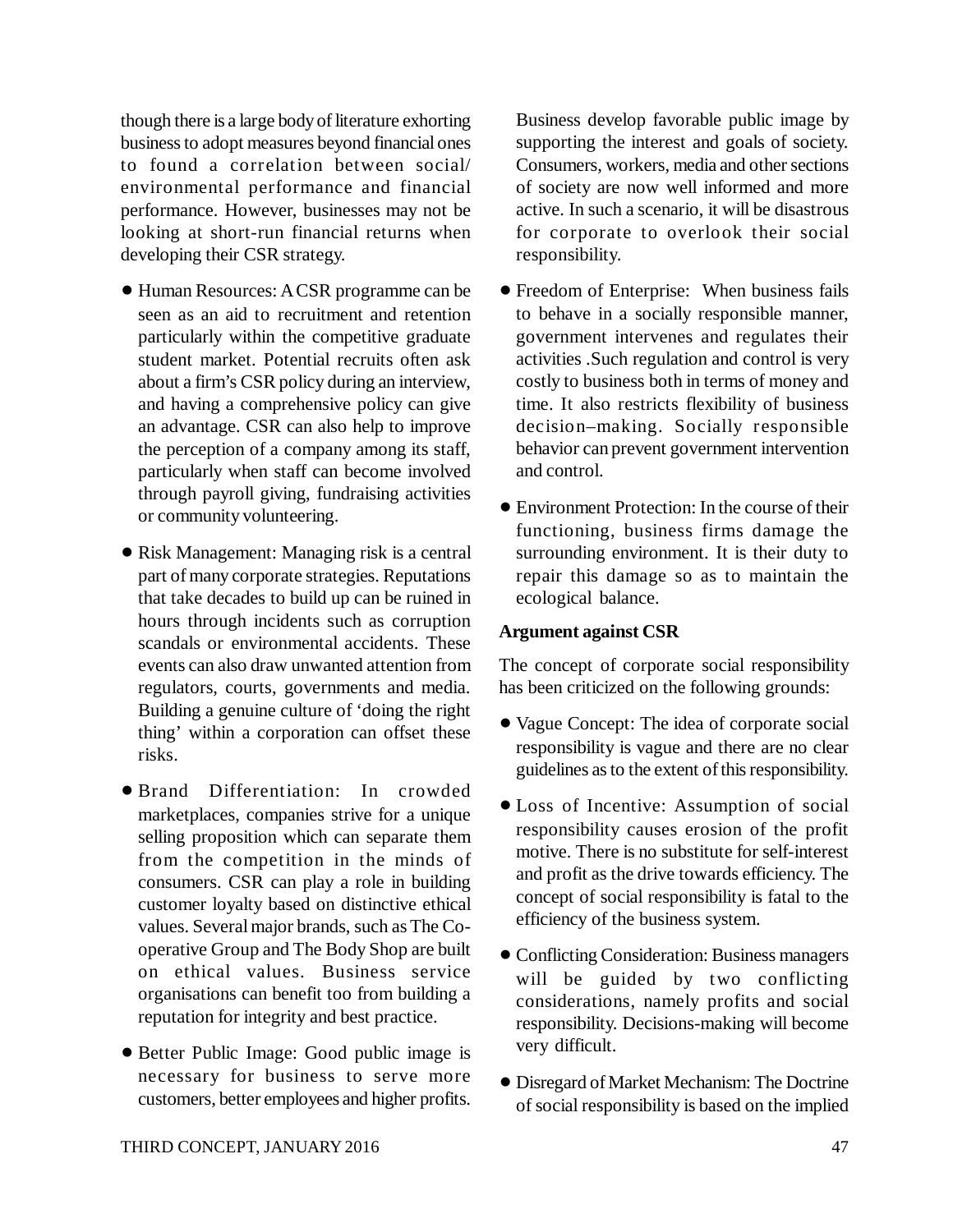assumption that political mechanism is better than market mechanism as the basis for allocation of scarce resources. Distortion of market mechanism is likely to result in inefficient utilization of the country's resources.

- Arbitrary Power: Involvement of businessmen in social affairs would provide them an arbitrary power. They may dominate social institution and perpetuate their own value system to the detriment of wider society.
- Burden on Consumer: Assumption of social responsibilities involves additional costs. Business firms are likely to transfer such cost to consumers by increasing prices of products and services.
- Responsibility of Government: To run schemes and programmes for the welfare of weaker sections of the society is solely the responsibility of the government. Business should not be involved in these activities.

# **Corporate Philanthropy & CSR**

# *1. Corporate Philanthropy*

- Those activities that companies voluntarily undertake to have a positive impact on society, including cash contributions, contributions of products and services, volunteerism, and other business transactions to advance a cause, issue or nonprofit organization.
- Dating back to 19th century, it emerged because of concern for welfare of the immediate members of corporation. Philanthropic activities include charity, provision for health care facilities, contribution of social-cultural activities etc.
- Corporate philanthropy refers to the practice of companies of all sizes and sectors making charitable contributions to address a variety of social, economic and other issues as part of their overall corporate citizenship strategy.

 Corporate philanthropy is a key component of a corporation's broader social responsibility and includes cash gifts, product donations and employee volunteerism. It serves as a major link between the corporation and its communities.

# *2. Corporate Social Responsibility*

- Obeying the letter and spirit of the law; mitigating or remedying operational harm; and sustainable development of natural resources.
- Achieving commercial success in ways that honor ethical values and respect people, communities, and the natural environment.
- Addressing the legal, ethical, commercial and other expectations society has for business, and making decisions that fairly balance the claims of all key stakeholders
- Companies that consciously integrate strategies that seek to maximize the creation of environmental and social value within their core business models, operations and supply chains.

# **Developing CSR Policies**

Firms that acknowledge the influence of stakeholders on their business can provide effective and successful CSR programmes which can deliver real value in the form of reputation, customer attraction, employee loyalty and investment opportunities. Moving from theory to practice and putting corporate responsibility into action can be achieved in a number of ways including:

- Incorporating a clear CSR policy into mission, vision and values statement
- Adopting a meaningful code of ethics that is implemented consistently
- Publishing formal social and environmental reports and audits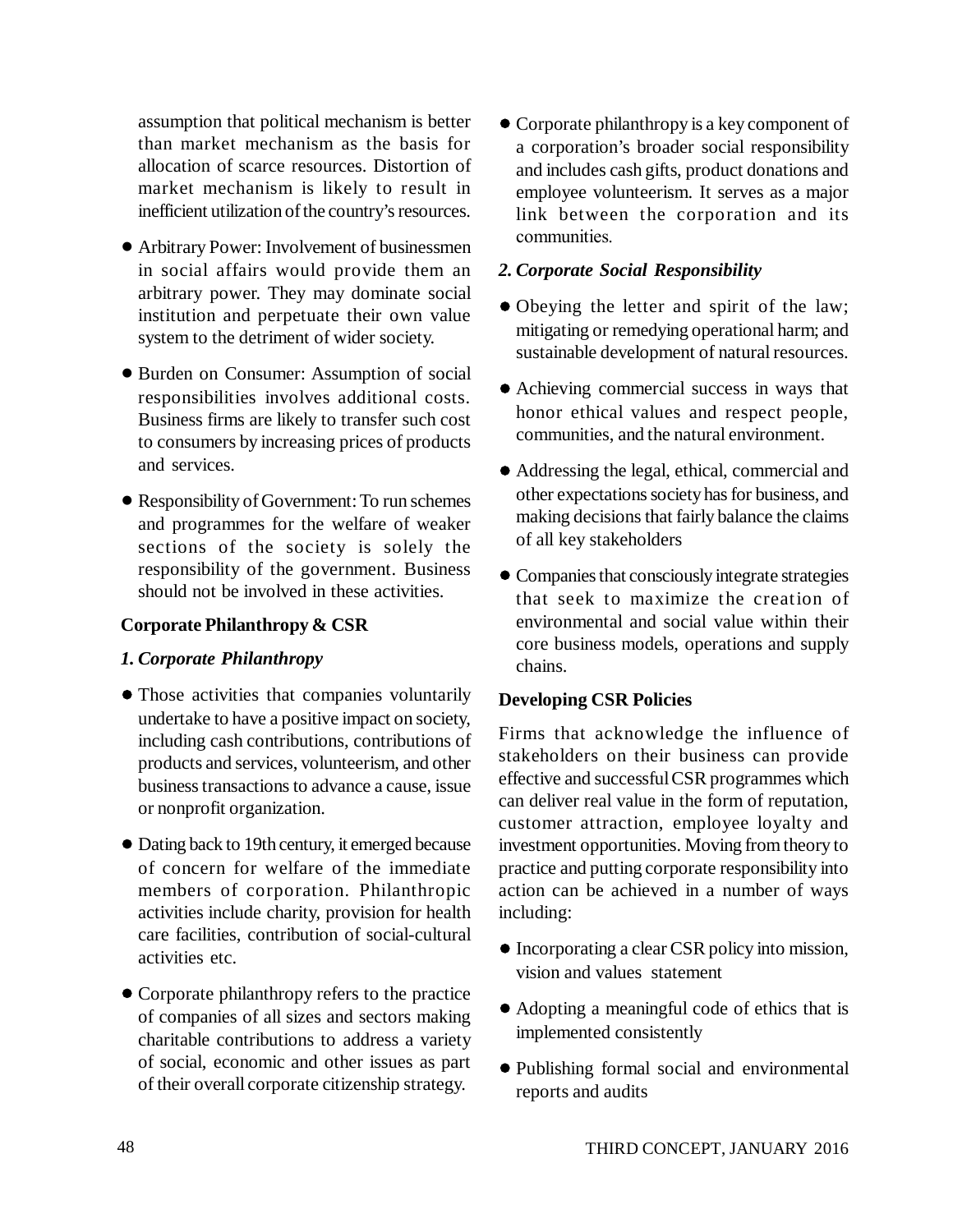- Community Investment Programmes
- Providing products and services
- Employee volunteering schemes
- Public education and awareness programs
- Mentoring programs
- Corporate community partnerships
- Supporting good causes in marketing campaigns

Some of the forces that are making corporation increasingly conscious of their social responsibilities are:

- Globalisation
- Good Employees Relations:
- Image Building.
- **Increase in market share.**
- Legal Requirement.
- Cost Saving.
- Pressure from investors.

# **CSR: The Indian Scenario**

With the retreat of the state in economic activity in India, the imperative for business to take up wider social responsibilities is growing. At all levels, there is a felt need for companies to graduate to strategic interventions in CSR, which at present in many cases remain ad hoc. A sense of strategic direction is a vital component in an effective approach to corporate responsibility. Yet, for all these signs of progress, CSR in India has yet to realise its full potential. Individual and collaborative initiatives continue to be dominated by self-assertion rather than accountability.

There is certainly no lack of CSR programmes and projects in India: what is absent, however, are clear metrics for evaluating their actual impact in improving social conditions. Many Indian business houses, private sector and public sector companies have undertaken major initiatives till date and have adopted several modes of practice related to CSR in India. Several innovative measures have also been adopted by companies towards the institutionalization of CSR that includes CSR initiatives by Lupin, Cipla, Ranbaxy, NIIT, TCS, BPCL, and Ion Exchange.

For long-established industrial dynasties, such as the Birla's and the Tatas, concepts of nationbuilding and trusteeship have been alive in their operations long before CSR become a popular cause. Alongside these are the leading Indian companies with strong international shareholdings, such as Hero Honda, HLL (Hindustan Lever Ltd), ITC, and Maruti Udyog, where local dynamics fuse with the business standards of the parent or partner.

Another tradition emerges from the public sector enterprises, such as BHEL (Bharat Heavy Electricals Ltd), HDFC (Housing Development Finance Corporation), NTPC (National Thermal Power Corporation), and ONGC (Oil and Natural Gas Corporation), where social obligations remain an integral part of their business despite the march of privatisation. And then there is the new generation of enterprises that has surged on the back of knowledge based globalisation, such as Dr Reddy's, Infosys, Ranbaxy, and Wipro, where less emphasis is on minimising negative impacts and more on maximising the positive spill-over effects of corporate development.

India has a long tradition of paternalistic philanthropy. The process, though acclaimed recently, has been followed since ancient times albeit informally. Philosophers such as Kautilya from India and pre-Christian era philosophers in the West preached and promoted ethical principles while doing business. The concept of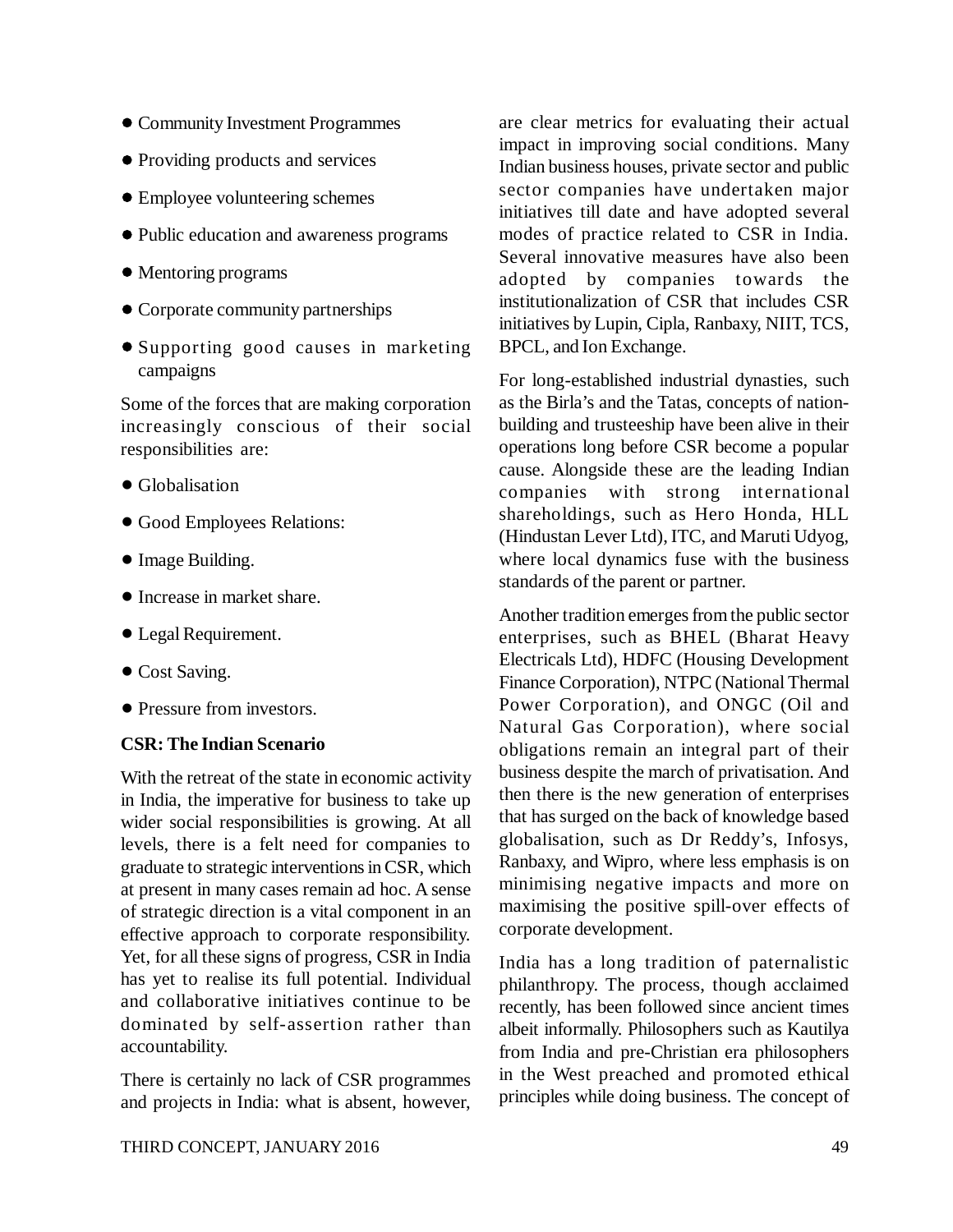helping the poor and disadvantaged was cited in several ancient literatures. In the preindustrialized period philanthropy, religion and charity were the key drivers of CSR.

The industrial families of the 19th century had a strong inclination toward charity and other social considerations. However, the donations, either monetary or otherwise, were sporadic activities of charity or philanthropy that were taken out of personal savings, which neither belonged to the shareholders nor did it constitute an integral part of business. During this period, the industrial families also established temples, schools, higher education institutions and other infrastructure of public use.

The term CSR itself came into common use in the early 1970s. The last decade of the twentieth century witnessed a shift in focus from charity and traditional philanthropy toward more direct engagement of business in mainstream development and concern for disadvantaged groups in the society. In India, there is a growing realization that business cannot succeed in isolation and social progress is necessary for sustainable growth. An ideal CSR practice has both ethical and philosophical dimensions, particularly in India where there exists a wide gap between sections of people in terms of income and standards as well socio-economic status. Currently, there is an increased focus and a changing policy environment to enable sustainable practices and increased participation in the socially inclusive practices.

# **Conclusion**

Corporate Social Responsibility is one such niche area of corporate behavior and governance that needs to get aggressively addressed and implemented tactfully in the organizations. At the same time CSR is one such effective tool that synergizes the efforts of Corporate and the social sector agencies towards sustainable growth and development of societal objectives at large. India is a fast growing economy and is booming with

national and multinational firms. At the same time, the Indian land also faces social challenges like poverty, population growth, corruption, illiteracy just to name a few.

Therefore it is all the more imperative for the Indian companies to be sensitized to CSR in the right perspective in order to facilitate and create an enabling environment for equitable partnership between the civil society and business. The impact of CSR is under close scrutiny. There are three primary areas of concern: Product responsibility; Strategies for sustainability; the quality of CSR management. Therefore, with the growing importance of human capital as a success factor for today's organisations, the role of HR leadership will become ever more critical in leading and educating organisations on the value of CSR and how best to carry out the strategic implementation of CSR policies and programmes in India and abroad.

# **References**

- 1. "Corporate Social Responsibility", Wikipedia, the Free Encyclopedia, July 30 (2006).
- 2. Nancy R. Lockwood (2004 December), Corporate Social Responsibility: HR's Leadership Role, SPHR.
- 3. Accountability and Business for Social Responsibility (with Brody Weiser Burns), (2003. June), Business and economic development: The impact of corporate responsibility standards and practices.
- 4. Burke, E. M. (1999), Corporate Community Relations: The Principle of the Neighbor of Choice, Westport, CT: Quorum Books.
- 5. [www.hindu.com](http://www.hindu.com)
- 6. [www.globalissues.org](http://www.globalissues.org)
- 7. [www.ongcindia.com](http://www.ongcindia.com)

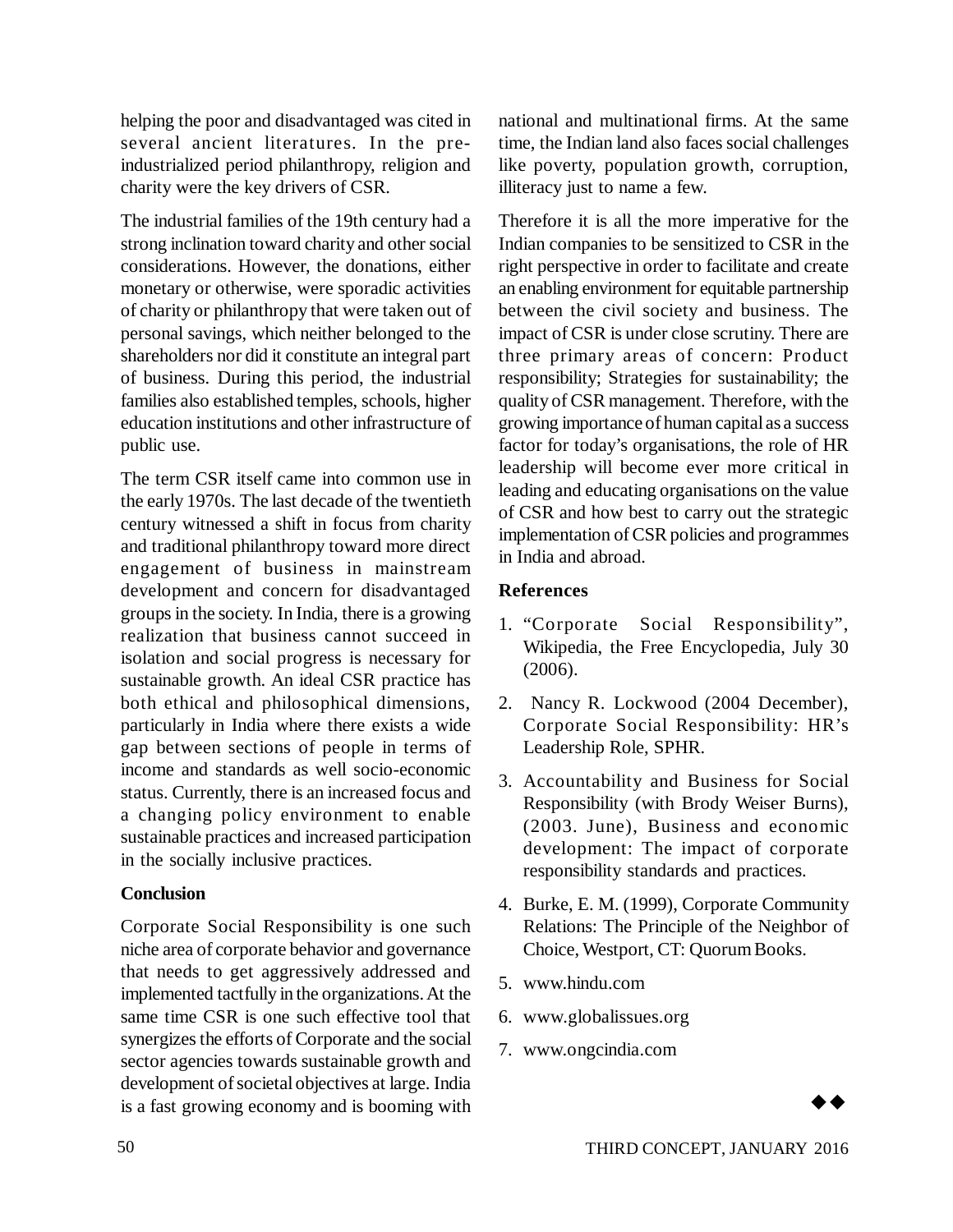# **Dr. B. R. Ambedkar: Architect of the Indian Constitution**

Dr. R. M. Sonkamble\*

 $\prod_{\text{and}}$ ndia attained independence on 15 August 1947. Consequently, Pandit Jawaharlal Nehru formed a broad-based National Government and included some prominent non-Congress men in his cabinet.

Dr. B.R. Ambedkar was one of entrants. He was appointed as free India's first Minister of Law. With the transfer of power to India, the Constituent Assembly became sovereign and unfettered in all respects. So it turned its attention to the important task of giving formal shape to the Constitution. On August 29 1948, therefore, the Assembly appointed one of its most important Committees namely, the Drafting Committee with Dr. Ambedkar as chairman and six other members, namely N. Gopalswami Ayyangar, Alladi Krishnaswami Ayyar, Saiyed Mohd. Saladulla, K.M. Munshi, B.L Mitter and D. P. Khaitan. Later, N. Madhavarao was appointed in B. L. Mitter's place and T. T. Krishnamachari was appointed to replace D. P. Khaitan after his death.

The Drafting Committee devoted 141 days and prepared a draft Constitution which was presented by the chairman of Drafting Committee, Dr. B. R. Ambedkar to the President of the Constituent Assembly on 21 February 1948. Thereafter, the Draft Constitution was circulated to all the provisional legislatures and general public for their comments/views. On 4 November 1948, the father of the Indian Constitution introduced the draft to the Constituent Assembly.

On 17 November 1949, the Constituent Assembly began the third reading of the Constitutional Bill. Dr. Ambedkar replied to the mid-day debate in the afternoon of 25 November. Speaking with a great relief, he gave a graphic picture of the work done by the Drafting Committee and the Assembly. He also thanked the Assembly for having given him an opportunity of serving the country.

To quote his words: "Looking back on the work of the Constituent Assembly, it will now be two years, eleven months and seventeen days since it first met on the 19 of December 1946. During this period, the Constituent Assembly had altogether held eleven sessions. Out of these, the first six were spent in passing the Objectives Resolution and consideration of the reports of the Committees on the Fundamental Rights, Union Constitution, the Union Powers, provisional constitution, Minorities and Scheduled Castes and Scheduled Tribes. The seventh to the eleventh sessions were devoted to consideration of the Draft Constitution. At the end of the consideration stage, the number of Articles in the Draft Constitution increased to 386. In its final form the Draft Constitution contains 395 articles and 8 schedules. The total number of amendments to the draft constitution tabled was approximately 7,635. Out of them, the total number of amendments actually moved in the house was 2473."

It needs no emphasis that in drawing up and finalizing the Constitution of India, which is the longest of all the written Constitutions of the world, Dr. Ambedkar's erudition in law and jurisprudence was of immense help. His qualities of head and heart, and centering efforts, devotion and dedication to the task assigned to him were fully appreciated and acknowledged by his colleagues in the Assembly which prepared this historic document.

The Constituent Assembly met for the last time for a day on 24 January 1950 in order to sign the Constitution. On that day, therefore, all members

Dept of Social Work, Karnataka State Women's University, Vijayapur.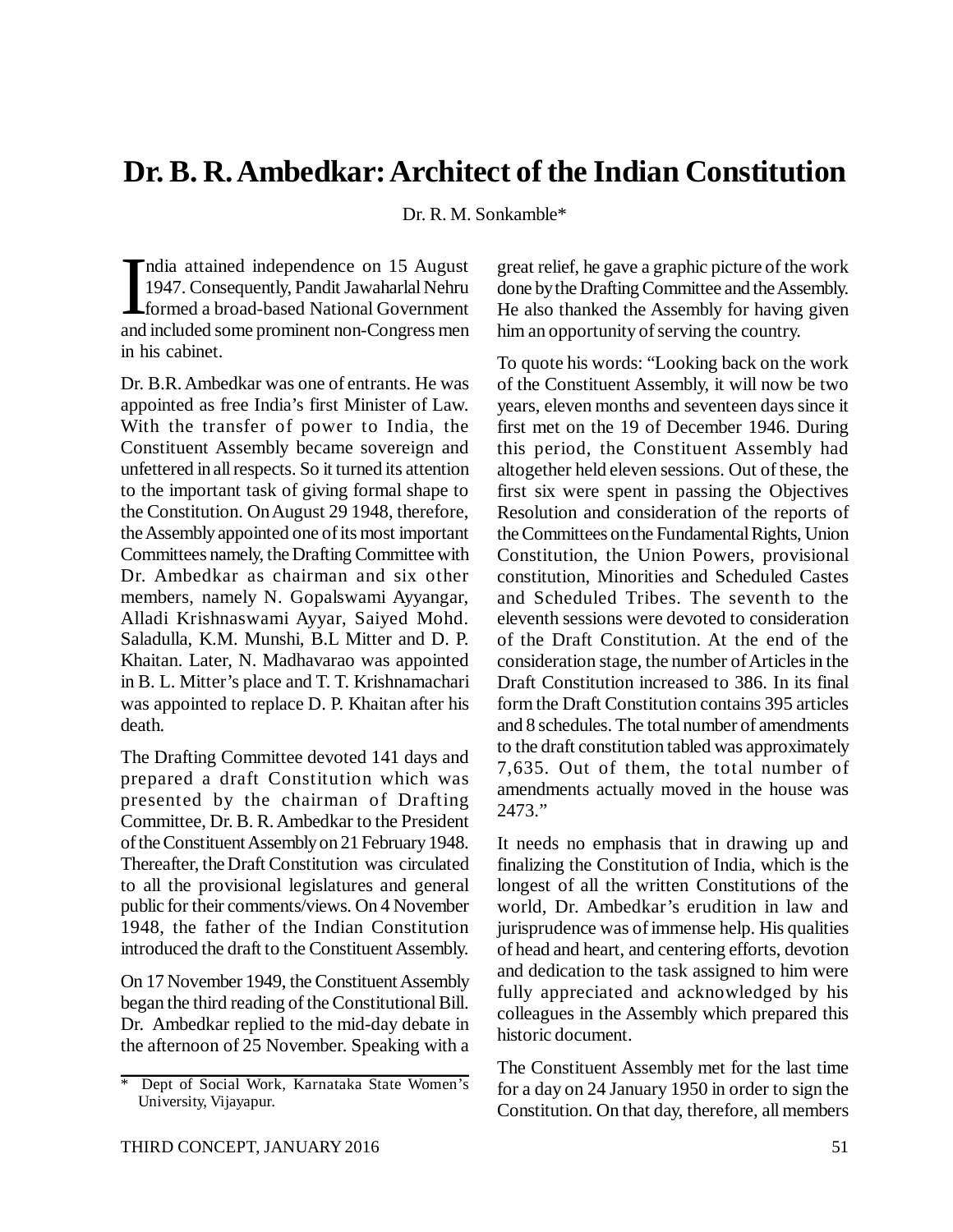of the Assembly, 308 in number, signed two handwritten copies of that historic document, one in English and the other in Hindi. A printed copy in English was also signed. Two days later i.e. on 26 January 1950 the Constitution of India became the law of the land and ushered in an era of hope, peace and prosperity.

The tributes paid to Dr. B. R. Ambedkar by the members and the president of the Assembly, Dr. Rajendra Prasad, who had seen and watched him from close quarters working day and night unmindful of his failing health, in order to accomplish the herculean task of framing India's Constitution, give a glimpse of the deep impression left by Dr. Baba Sahib Ambedkar on the minds of his contemporaries.

Prime Minister Nehru, while paying a glowing tribute to Dr. Ambedkar in the Lok Sabha upon his death on 6 December 1956, said that Dr. Ambedkar had played a most important part in the framing of India's Constitution. In fact, he added, 'Dr. Ambedkar had a very constructive role in the making of the constitution even before his election to the Drafting Committee.' Thus, to quote Nehru again, "it is true to say that but for Dr. Ambedkar, it would have been impossible for the Constituent Assembly to achieve what it achieved and give a worthy constitution to the country in the shortest possible time".

Lastly, to quote Dr. B.R. Ambedkar on Constitution, "I feel that the Constitution is workable, it is flexible and it is strong enough to hold the country together both in peace and wartime, if I may say so, if things go wrong under the new Constitution the reason will not be that we had a bad Constitution, what we will have to say is that man was vile"

### **References**

- 1. 1. Basu, Durga Das (1965). *Commentary on the Constitution of India*. Sarkar & Sons: New Delhi.
- 2. Baruah, Aparajita (2007). *Preamble of the Constitution of India: An Insight & Comparison*. Eastern Book Co.: Jaipur.
- 3. Khanna, Justice H.R ((2008). *Making of India's Constitution*. Eastern Book Company: Nagpur.

# **Evaluating Indian and International Accounting Standards**

### A.Kumar\*

*[The rapid growth of international trade and internalization of firms, the developments of new communication technologies, and the emergence of international competitive forces is perturbing the financial environment to a great extent. Under this global business scenario, the residents of the business community are in badly need of a common accounting language that should be spoken by all of them across the globe. A financial reporting system of global standard is a pre – requisite for attracting foreign as well as present and prospective investors at home alike that should be achieved through harmonization of accounting standards.]*

**A** ccounting standards are the policy<br>documents issued by recognized expert<br>accountancy bodies relating to various<br>aspects of measurement, treatment and ccounting standards are the policy documents issued by recognized expert **A** accountancy bodies relating to various disclosure of accounting transactions and

events to the codification of generally accepted accounting principles (GAAP). These are stated to be norms of accounting policies and practices by way of codes or guidelines to direct as to how the items, which go to make up the financial statements and should be dealt with

<sup>\*</sup> Asst Prof. of Commerce, Yadava College, Madurai.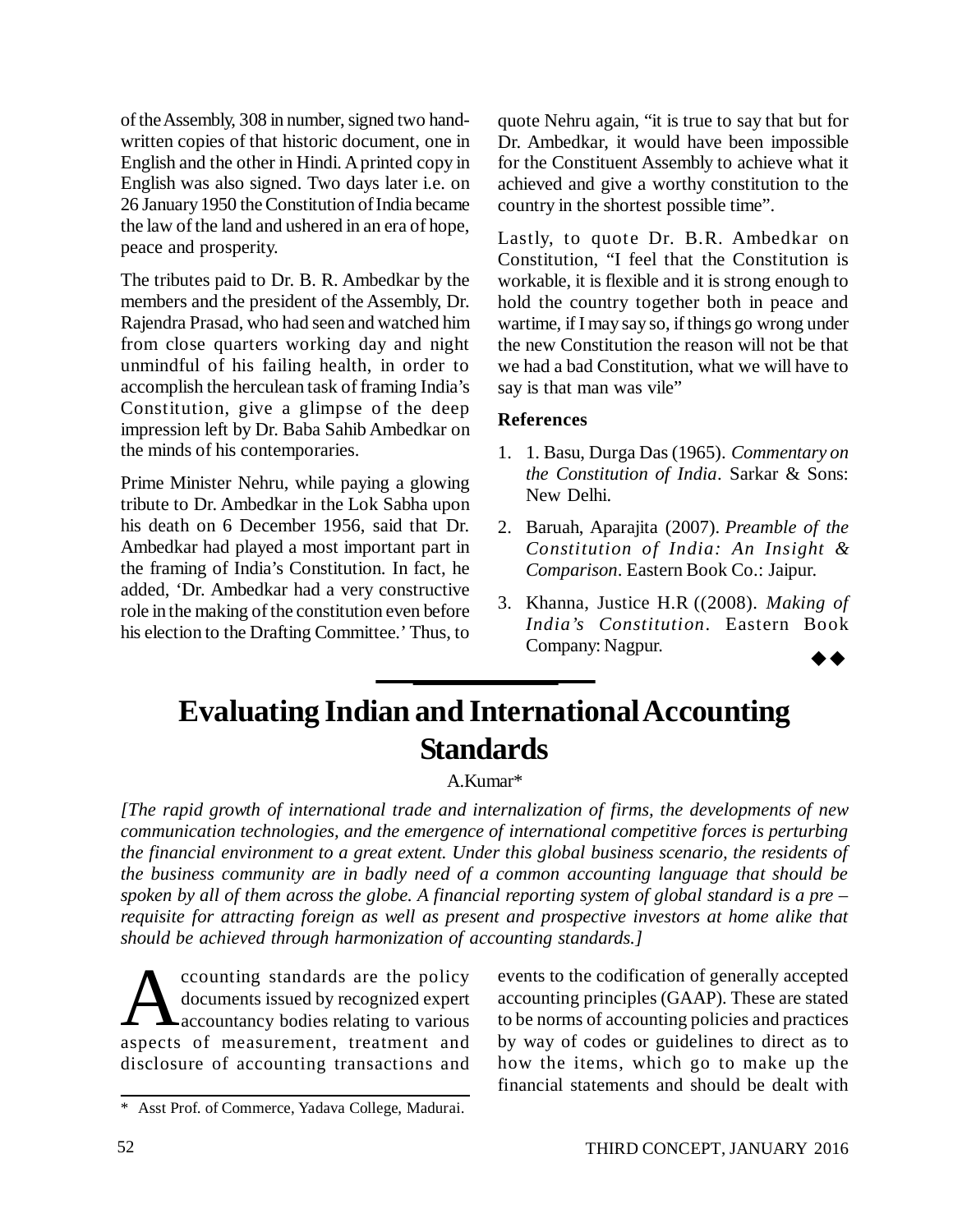in accounts and presented in the annual accounts.

The aim of setting standards is to bring about uniformity in financial reporting and to ensure consistency and comparability in the data published by enterprises. Objective of accounting standards is to standardize the diverse accounting policies and practices with a view to eliminate to the extent possible the non-comparability of financial statements and the reliability to the financial statements. The Institute of Chartered Accountants of India, recognizing the need to harmonize the diverse accounting policies and practices, constituted an accounting standard board (ASB) on 21 April, 1977.

### **Why accounting standard**

Accounting standards are used as one of the main compulsory regulatory mechanisms for preparation of general purpose financial reports and subsequent audit of the same, in almost all countries of the world. Accounting standards are concerned with the system of measurement and disclosure rules for preparation and presentation of financial statements. They appear with a set of authoritative statement of how particular types of transactions, events and other costs should be recognized and reported in the financial statements. Accounting standards are devised to furnish useful information to different users of the financial statements, to such as shareholders, creditors, lenders, management, investors, suppliers, competitors, researchers, regulatory bodies and society at large and so on. In fact, such statements are designed and prescribed so as to improve and benchmark the quality of financial reporting.

Current status of Indian and international accounting standards

In India, the statements on accounting standards are issued by the Institute of Chartered Accountants of India to establish standards that have to be complied with to ensure that financial statements are prepared in accordance with generally accepted accounting standards in India. From 1973 to 2000 the IASC has issued 32 accounting standards.

Accounting standards issued by the institute of chartered accountants of India are disclosure of accounting policies, valuation of inventories, cash flow statements, contingencies and events occurring after the balance sheet date, net profit or loss for the period, prior period items and changes in accounting policies, depreciation accounting, construction contracts, revenue recognition, accounting for fixed assets, the effect of changes in foreign exchange rates, grants, accounting, accounting for amalgamation, employee benefits, borrowing cost, segment reporting, related party disclosures.

Accounting for leases, earning per share, consolidated financial statement, accounting for taxes on income, accounting for investment in associates in consolidated financial statement discontinuing operation, interim financial reporting, intangible assets, financial reporting on interest in joint ventures, impairment of assets, provisions, contingent assets, financial instrument, financial instrument: presentation and financial instruments, disclosures and limited revision to accounting standards.

But it is observed that many countries are not adopting the standards in the presentation of accounting information. With a view to examine the time gap for Indianisation of international accounting standards, the information is analyzed. Accounting standards are being established both at national and international levels. But the variety of accounting standards and principles among the nations of the world has been a sustainable problem for globalization of the business environment.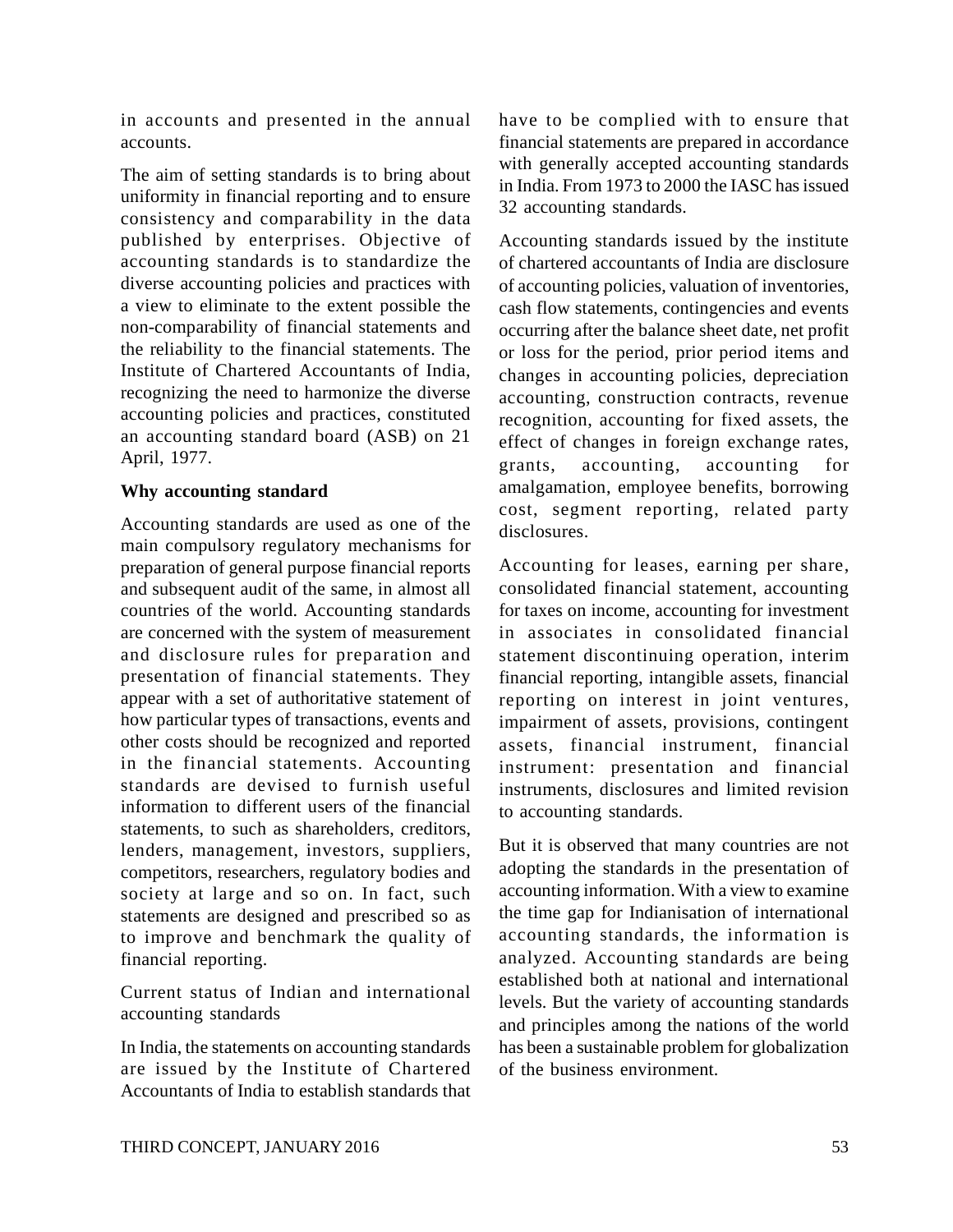### **Company law and accounting standards**

In India, though accounting standards is presently being done by ICAI, one could discern a tentative and half-hearted foray by company legislation into the making of accounting rules of measurement and reporting. This action by itself is not the sore point but the failure to keep pace with the changes and simultaneously not allowing scope for someone else to do it is disturbing. A study of the requirement of company law regarding the financial statement reveal several lacunae like earning per share, information about future cash flow, consolidation, mergers, acquisitions etc.

### **Income tax and accounting standards**

The Income Tax Act does not recognize the accounting standards for most of the items while computing income under the head "profits and gains of Business or Profession". Section 145(2) of the I.T Act has empowered the Central government to prescribe accounting standards. The standards prescribed so far constitute a rehash of the related accounting standards prescribed by ICAI for corporate accounting. On a close scrutiny of these standards one is left wondering about the purpose and value of the effort. Example is application of prudence over form, adherence to principles of going concern, etc.

### **Other regulations in accounting standards**

In respect of banks, financial institutions, and finance companies the Reserve Bank of India pronounces policies among others, revenue recognition, provisioning and assets classification. Similarly the foreign exchange dealers association provides guidelines regarding accounting for foreign exchange transactions. Since the Security and Exchange Board of India (SEBI) is an important regulatory body it would also like to have its own accounting standards and in fact, it has started the process by notifying cash flow reporting format. It is also in the process of issuing a standard on the accounting policies for mutual funds. It appears as if several authorities in our country are keen to have a say in the way of development of robust, continuously evolving and dynamic accounting theory and standards.

### **Criticism of Indian accounting standards**

The standards are too broad and general to ensure that similar accounting method is applied in similar circumstances. For instance, the accounting for expenses incurred under a voluntary retirement scheme, in which the methods used range from pay-as-you-go to amortization for the present value of future pension payments over the period of benefit. It may be noted that in several important areas, when the Indian standards are implemented, the accounting treatment in these areas could lead to differences in restatement of accounts in accordance with US GAAP. Some of these areas are, consolidated financial statements, accounting for taxes on income, financial instruments and intangible assets.

### **Need to harmonize the accounting standards**

There are divergent accounting practices for the same transaction, which in effect is defeating the comparability of financial statement. The reasons for the different accounting practices may be too many alternative accounting treatments in the accounting standards and lack of harmony among government, standards setting body, and regulatory agencies. Adoption of different accounting standards causes difficulties in making relative evolution of performance of companies. This phenomenon hinders the valuation and consequently the decision making process.

To overcome these problems, harmonization of accounting standards has already been started. Accounting harmonization is not an end by itself, but it is a means to an end. The ultimate objective of harmonizing accounting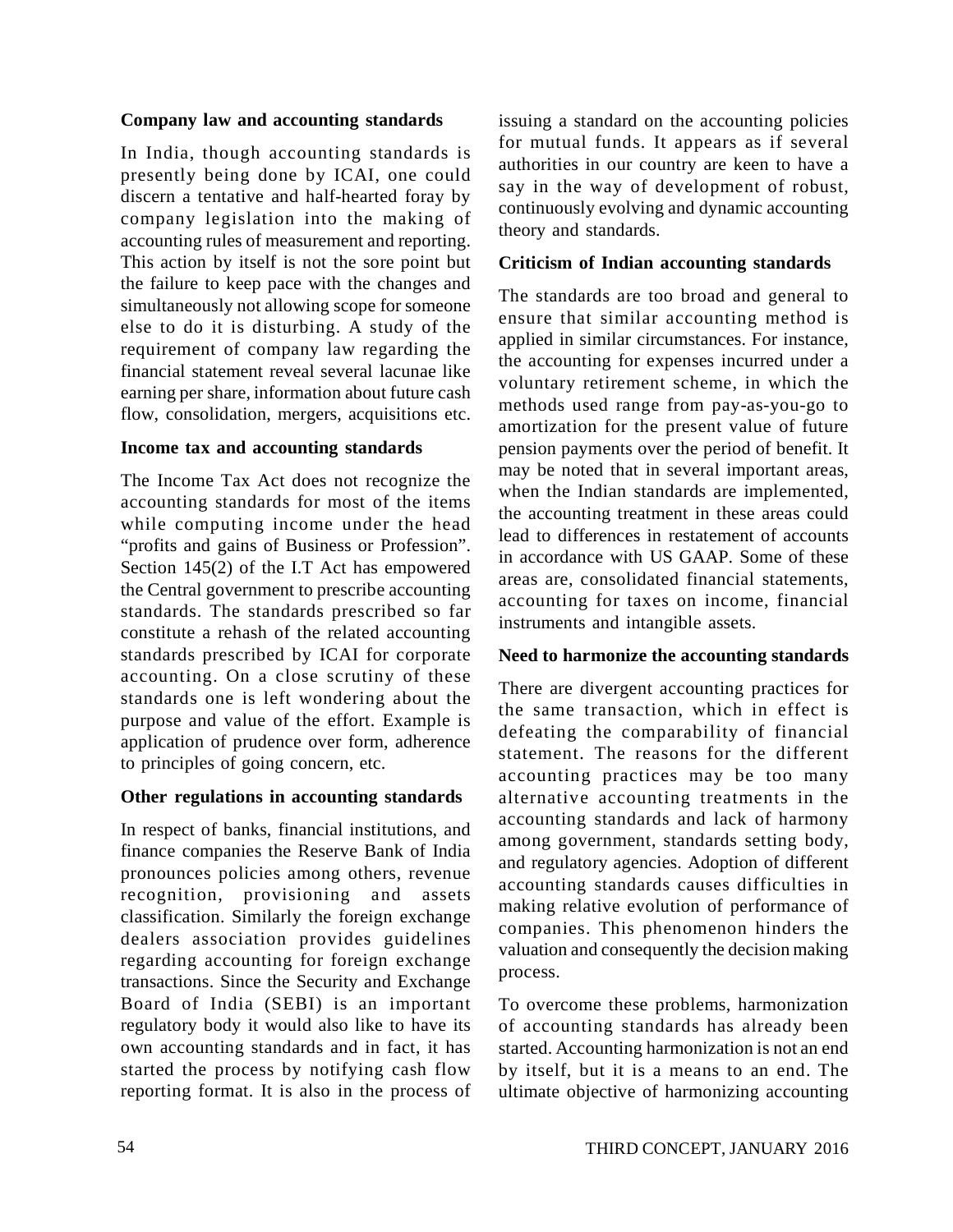practices among countries is to foster international comparability of accounts. But still the harmonization process has a long way to go. Many standards setting bodies and regulators of different nations are ardent protectors of their local standards; they are in no mood to allow their job being taken over by a foreign entity.

Thus winning the consent of these bodies is vital for international accounting standards to don the mantle of common accounting code that is harmonization of common accounting standards, which will make implementing countries more competitive internationally. Accounting standards vary from one country to another. There are various factors that are responsible for this, some of the important factors are, legal structure, sources of corporate finance, maturity of accounting profession, degree of conformity of financial accounts, government participation in accounting and degree of exposure to international market.

Diversity in accounting standards not only means additional cost of financial reporting but can cause difficulties to multinational groups in the manner in which they undertake transactions. It is quite possible for a transaction to give rise to a profit under the accounting standards of one country where as it may require a deferral under the standards of another. When a multinational company has to report under the standards of both the countries it might lead to some extremely odd results. For instance, Daimler Benz, who was the first German to secure stock market listing in the United States, reported a net profit of DM 158 m for the six month to June 1998 based on German GAAP. The US GAAP reconciliation statement revealed that the company had incurred a loss of DM.949M.

### **Conclusion**

India is slowly entering the arena of accounting standards. But the progress of formulation of accounting standards has been very slow

compared with the developments at international levels. Bringing about harmonization in accounting practices among countries throughout the world is indeed a very formidable task. The vision of a harmonized accounting world may inspire many minds but in the practical field it is hard to go about embracing a situation where accounting principles and procedures are perfectly harmonized among countries throughout the world. The development of harmonized accounting rules and a uniformity of approach among countries towards education and training on professional accountants should accompany principles.

Furthermore, the harmonization of accounting rules and principles among countries should also be accompanied by inter-country harmonization in auditing principles and standards. Harmonization initiatives are now working much more effectively than ever before. Many of the initial progress towards harmonization accounting principles and procedures among countries have already been achieved.

# **References**

- 1. Accounting standards council (ASC). 2015, compilation of statement of financial accounting standard Nos.1-29.
- 2. Agascer,Gida M. and Timothy S.Doupnik, 2014, "perceptions of auditor independence: A cross cultural study", *International journal of accounting*, vol.26 (3).
- 3. Agustin, Emelita P.December 2014. "The accountancy profession in the Philippines and the Philippine institute of certified public accountants (PICPA)". *Accountants' Journal*. Vol.44 (3).
- 4. The American Institute of Certified Public Accountants (AICPA).

 $\rightarrow \rightarrow$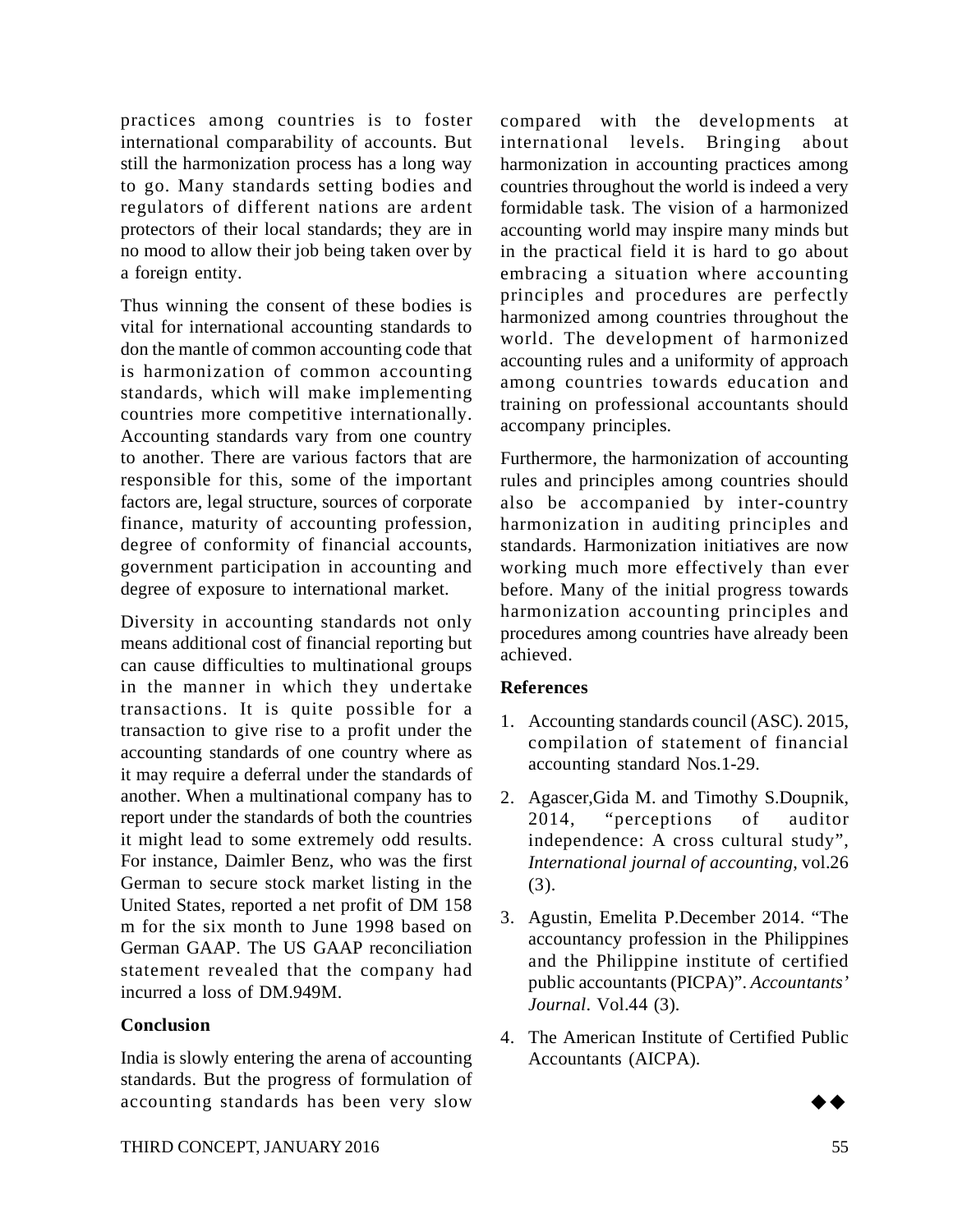# **Women Workers in India: A Case study of Bellary city**

Sanjay Gandhi\*

*[Women in India are enjoying equal status and rights on par with men, as they play a vital role in every walk of life. The women who adopt a career in life are called working women and they work in all areas like industry, education and Even in army as well. Since a long time, women have been trying to prove their worth and strength and they sought support from government on the key issues like sexual harassments at working place, in India. 31per cent of women are working in IT sector and 45 per cent of women are in industrial sector and 24 per cent of women work in nonallied sectors. Over the years, participation of women in the management world has also increased in India but women have been settled in low position in the field because of their promptness' and domination of men over the women and only a few climb the ladder and enjoy the positions like CEO and Managing Director.]*

Though women have achieved a status in society; nevertheless, they have to juggle<br>between work and their personal life, as<br>they have to take care of their parents and hough women have achieved a status in society; nevertheless, they have to juggle between work and their personal life, as children which makes them to think twice as to what they do as the society will be looking at. A recent survey found that women want a corporate environment that recognizes their strength and skills not distinct from male colleagues but equally intrinsic to the organization's success, and more than two-thirds of female respondents believe that they were not recognized equal to that of men i.e. eight of ten agreed that companies did not place a high value on their skills and women wanted to shift their attention to family and childcare issues.

Enron Corporation's (Power Division) CEO Rebecca Mark, a woman, has inadvertently highlighted that women are taken at par with men in government and business. She managed to rescue a contract her company had won but had run into trouble with a state government in India.

UNEPA ( 2011) reveals that 78% of graduate Indian women are employed in agriculture sector and 20% of women are working population with a regular income which is less than of men and 2% of women are holding high position in society.

### **Objectives of the study**

- 1. To understand the socio-economic background of women workers;
- 2. To study the job profile of working women;
- 3. To analyse the work satisfaction among women workers;
- 4. To study the provision of social security measures of women workers

#### **Review of literature**

- 1. *The National Commission on Labour (1964 :23)* The spread of education particularly in urban areas has opened up more employment opportunities for women in non-manual clerical administrative and professional work. The largest expansion of opportunities has been involvement service.
- 2. *Pramila Kapur (1970:25)* Observes that the phenomenon of the increasing number of educated working wives is a feature of modern Indian society and it has for its mainspring the growing economic necessity for the wives to

However India has more working women than any other country in the world this includes female workers at all levels of skill, on an average women in India are socially, politically and economically weaker than men.

<sup>\*</sup> M A Sociology.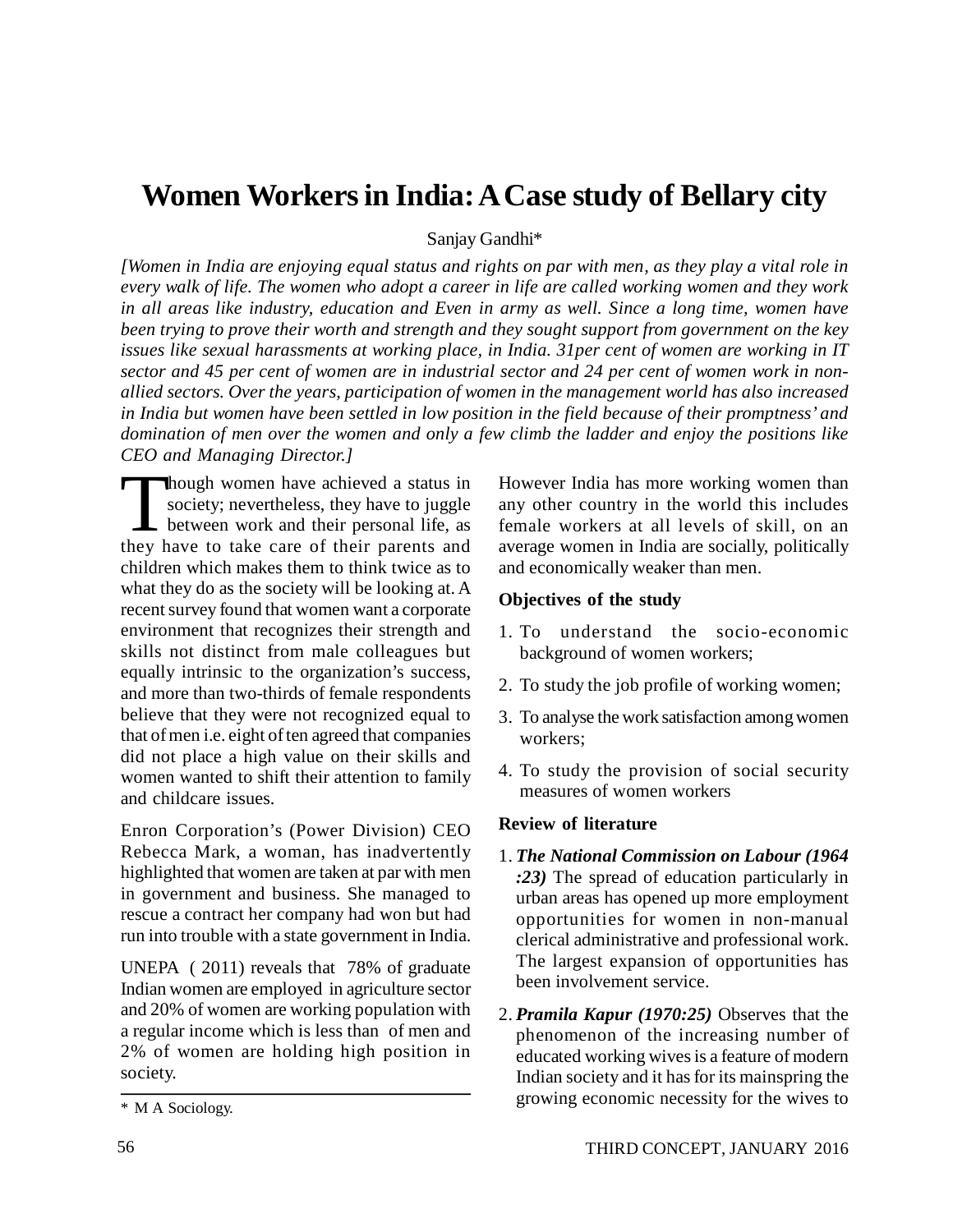contribute their earnings to the family income. Since marriage is not a spiritual communion in a vacuum but also two human beings who need clothes food and a place to live, material foundations are indispensible and wife's participation in procuring the required family finance becomes essential in times of economic hardship. The attitude of society towards married women taking up jobs has also changed.

- 3. *Dhingal (1972:198)* and others have thrown light on the social and behaviour pattern and the attitudes of working women. The wife's participation in obtaining the required family finances many times becomes essential to overcome economic hardship and wife's income is often essential to family's standard of living.
- 4. *Srivastva (1978)* finds that in certain situations the rate of female participation in the labour force increases with the general prosperity. Perhaps this is due to employment generation when a large number of jobs become available to the educated that seek employment. These educated women find career options available to them.
- 5. *Sanjay Ketan (1993)* In his study, *Working women and modernization*, he observes that the modern concepts like entry of women in different jobs and equality of status between sexes have been acceptable to a large number of women in the sample. They wanted jobs mainly to have economic independence and to improve the family income. A high percentage of unmarried women preferred to continue in their jobs even after marriage.

### **Importance of study**

Women play a vital role in every aspect of man's life as she takes part in every sector and every stage of man's life though she is able to compete with a man in every sphere of activity. She has been looked down because of the concept of inferiority and ego of men or of traditional customary reasons as well. However she faces many problems at every walk of her life, Since

1960, a number of studies have been conducted on educated women and these studies deal with the role of women in family, childcare and about their settling, but very few studies have been conducted about problems faced by women at work place, about their harassment taking place at outdoors, disparities in their salaries and other benefits and about their working conditions etc. Hence, the present study is important.

### **Hypothesis**

- 1. Women workers in urban area get ample opportunity than rural women;
- 2. Women workers in rural area face less problems than urban women workers;
- 3. women in urban area will have higher benefits than rural women workers.

### **Methodology**

Researcher has adopted empirical study and collected primary and secondary data as well.

### **Area and sample**

Researcher has opted Bellary city for a research and it (Bellary city) consists of 1050 working women and adopted for 10% of universe i.e. 100 working women were taken as sampling of the study who were selected on the basis of stratified random sampling.

### **Problems faced by Working Women**

- 1. *Sexual Harassment:* This is the major problem among the working women as they are treated as a toy of sexual satisfaction rather than a human being, as while working a woman has to mingle with men when she will move close with wok motive she will be taken in other sense and the harassment begins at work place.
- **2.** *Rumours:* This problem found mainly among the employees, this problem begins when women resist to do the things as per the wishes of men and they (women) are being subjected to mental harassment and create a lot of problem at work place.